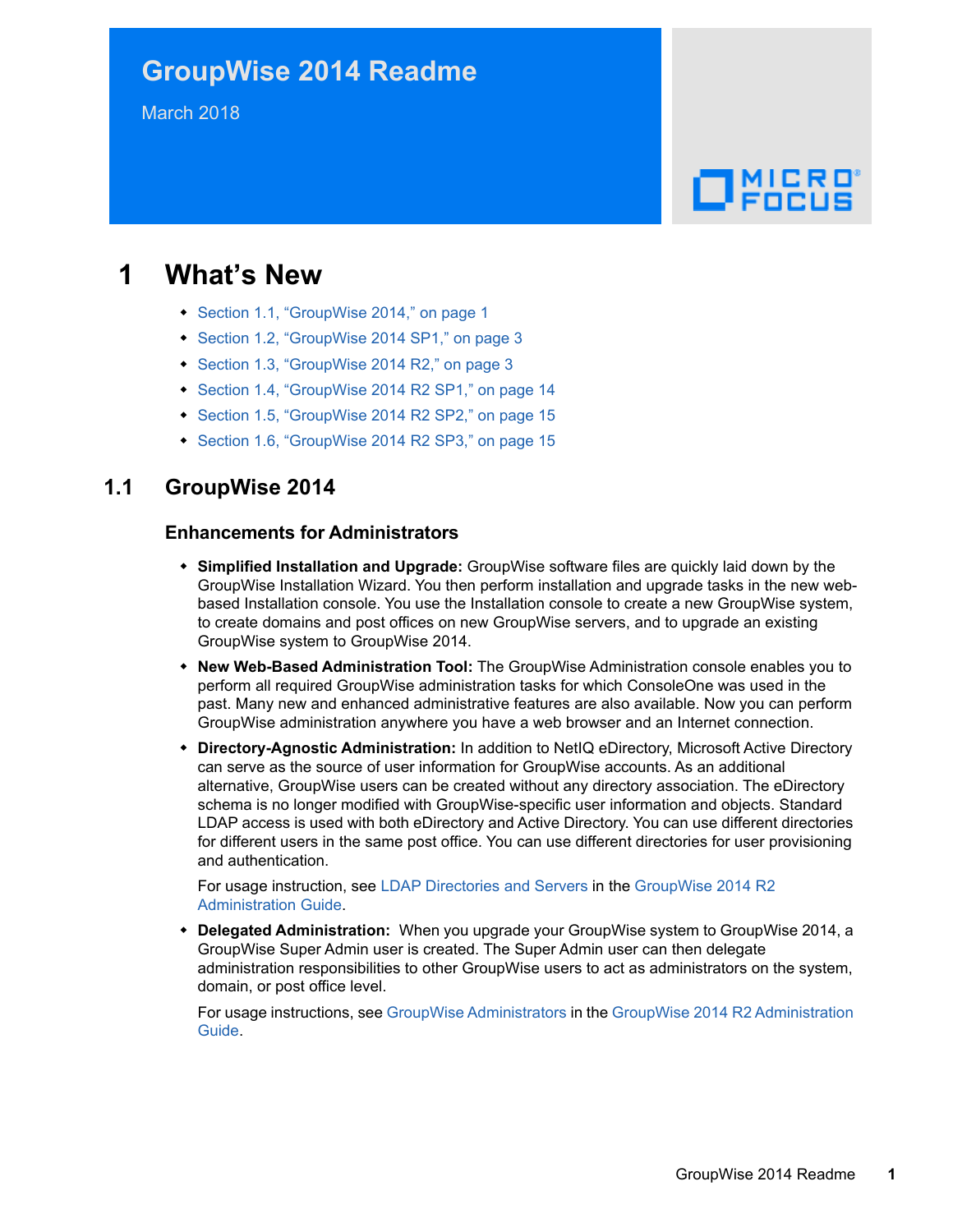- **GroupWise Administration Service:** GroupWise administration is now based on the GroupWise Administration Service that runs on each GroupWise server, along with any GroupWise agents that have been installed there. The Admin Service provides the communication between GroupWise servers and the Admin console so that drive mappings and mounted filesystems are no longer required.
- **Scriptable Administration:** The GroupWise Administration Service is based on the GroupWise Administration REST API, which allows you to create customized administrative actions through scripting.

For more information, see the [GroupWise for Software Developers website.](https://www.novell.com/developer/ndk/groupwise/develop_to_groupwise.html)

 **Native GroupWise Certificate Authority:** You no longer need to purchase commercially signed certificates in order to secure your GroupWise system with SSL connections between agents.

For more information, see [Using a Self-Signed Certificate from the GroupWise Certificate](https://www.novell.com/documentation/groupwise2014r2/pdfdoc/gw2014_guide_admin/gw2014_guide_admin.pdf#admsecadmcertgw)  Authority in the [GroupWise 2014 R2 Administration Guide.](https://www.novell.com/documentation/groupwise2014r2/pdfdoc/gw2014_guide_admin/gw2014_guide_admin.pdf#adminfront)

 **Streamlined Client Software Updates:** The new Client Auto-Update feature replaces the software distribution directory for automatically updating GroupWise client software on users' workstations. The client software is automatically installed to each post office whenever the POA is updated. The software can be automatically distributed by the POA or by a web server.

For usage instruction, se[eUsing Client Auto-Update to Distribute the GroupWise Client Software](https://www.novell.com/documentation/groupwise2014r2/pdfdoc/gw2014_guide_admin/gw2014_guide_admin.pdf#admclidistclientautoupdate) in the [GroupWise 2014 R2 Administration Guide.](https://www.novell.com/documentation/groupwise2014r2/pdfdoc/gw2014_guide_admin/gw2014_guide_admin.pdf#adminfront)

 **New Administrative Command Line Utility:** The GroupWise Administration Utility (GWAdminUtil) performs the few administrative tasks that cannot be performed in the Admin console, because they require direct file system access.

Such tasks include:

- Database maintenance where two databases must be opened simultaneously
- Agent service management
- Password management
- Server certificate management

For details, see [Using the GroupWise Administration Utility](https://www.novell.com/documentation/groupwise2014r2/pdfdoc/gw2014_guide_admin/gw2014_guide_admin.pdf#b19f7sfd) in the [GroupWise 2014 R2](https://www.novell.com/documentation/groupwise2014r2/pdfdoc/gw2014_guide_admin/gw2014_guide_admin.pdf#adminfront)  Administration Guide.

 **Improved Online Help:** The online help in the GroupWise Administration console and the agent consoles now link seamlessly into the [GroupWise 2014 R2 Administration Guide](https://www.novell.com/documentation/groupwise2014r2/pdfdoc/gw2014_guide_admin/gw2014_guide_admin.pdf#adminfront), where details beyond the information in the online help is readily available.

#### **Enhancements for Users**

- **GroupWise Client:** New, clean look and feel throughout; convenient slide-out in open messages for frequently used options; integrated signature in Compose view; easier file attachment; more flexible name completion; **Welcome** tab for new users.
- **GroupWise WebAccess:** New, clean look and feel throughout; mailbox auto-refresh for quick display of new items; audible notification for new items.
- **GroupWise WebAccess Mobile:** Mailbox auto-refresh for quick display of new items; attachment upload on tablets with hard drives; additional device support (Apple iPad 3, Android 4.1*x* or later devices, Kindle Fire HD7).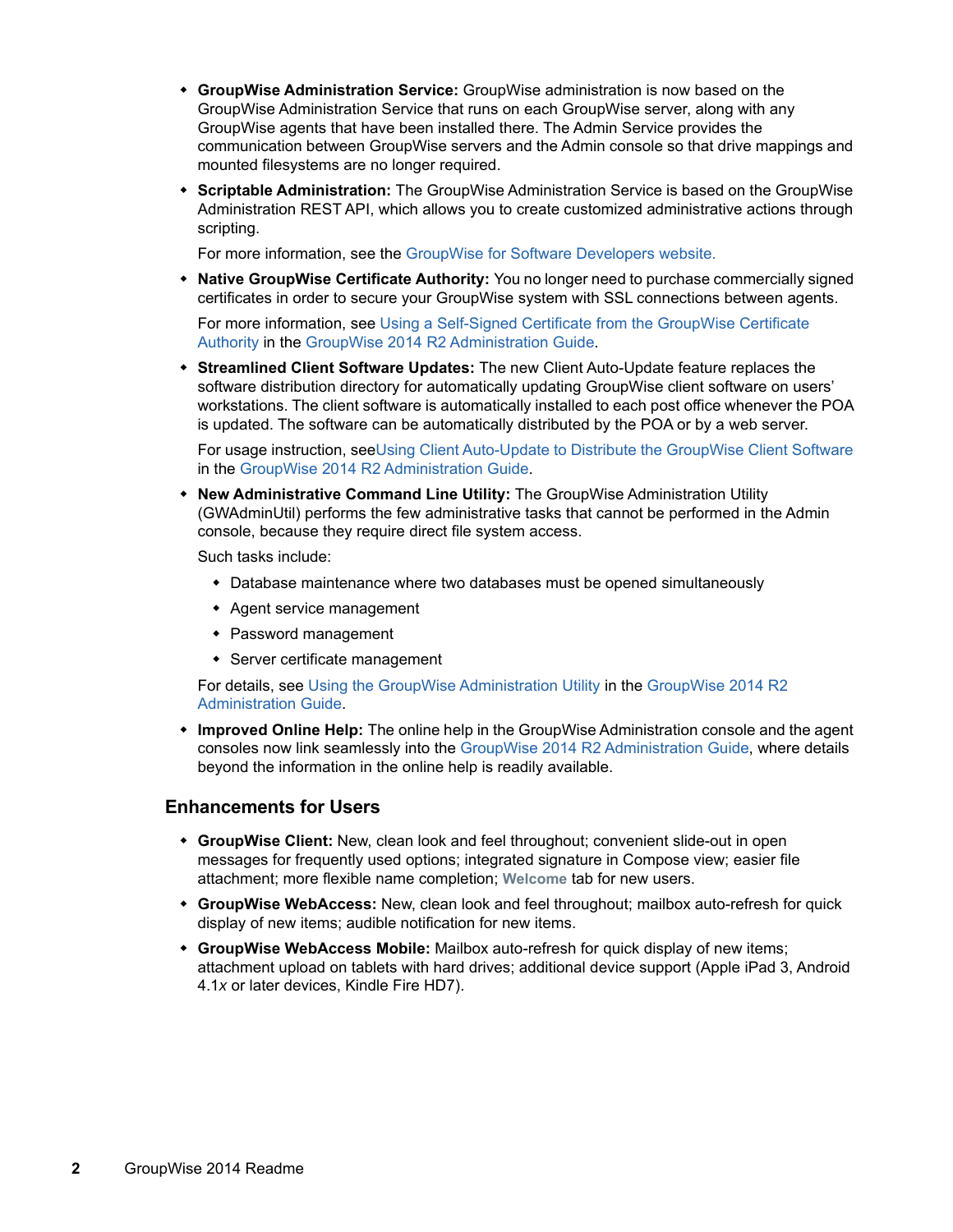## <span id="page-2-0"></span>**1.2 GroupWise 2014 SP1**

#### **For Administrators**

- Windows Server 2012 R2 is now supported.
- The GroupWise/Exchange coexistence solution integrates GroupWise and Exchange to provide users of both email systems with unified address book lookups and free/busy calendar searching. For setup instructions, see the *[GroupWise/Exchange Coexistence Guide](https://www.novell.com/documentation/groupwise2014r2/pdfdoc/gw2014_guide_exchcoexist/gw2014_guide_exchcoexist.pdf#coexfront)*.

#### **For End Users**

- Windows 8.1 is now supported for the GroupWise client.
- Internet Explorer 11 and Safari 6 & 7 are now supported for WebAccess.
- iOS 5.x, 6.x, and 7.x (with Chrome browser) and Android 4.1 (with Chrome browser) are now supported for WebAccess Mobile templates.

For a list of the bugs that have been fixed in GroupWise 2014 SP1, see the [GroupWise 2014 SP1](https://www.novell.com/documentation/groupwise2014/gw2014sp1_bugfixlist/data/gw2014sp1_bugfixlist.html)  [Bug Fix List](https://www.novell.com/documentation/groupwise2014/gw2014sp1_bugfixlist/data/gw2014sp1_bugfixlist.html).

## <span id="page-2-1"></span>**1.3 GroupWise 2014 R2**

- [Section 1.3.1, "General Enhancements," on page 3](#page-2-2)
- [Section 1.3.2, "Admin Enhancements," on page 3](#page-2-3)
- [Section 1.3.3, "Agent Enhancements," on page 5](#page-4-0)
- [Section 1.3.4, "Client Enhancements," on page 7](#page-6-0)
- ◆ [Section 1.3.5, "WebAccess Enhancements," on page 13](#page-12-0)
- [Section 1.3.6, "Performance Enhancements," on page 14](#page-13-1)

#### <span id="page-2-2"></span>**1.3.1 General Enhancements**

- **Browser Support:** The following browsers are now supported:
	- Chrome
	- Microsoft Edge
	- Safari
- **File System Support:** The following file systems are now supported for Agents:
	- **SLES 12:** BtrFS, EXT3, EXT4, Reiser, and XFS.
- **Platform Support:** The following operating systems are now supported:
	- $\cdot$  SLES 12
	- OES 2015
- **Server Protocols:** The following server protocols are now supported:
	- **LDAP:** Outlook 2013 client
	- **CalDAV/CardDAV:** Mac Mavericks and Yosemite

#### <span id="page-2-3"></span>**1.3.2 Admin Enhancements**

- **General Enhancements:** 
	- The preferred email address for users is now stored and indexed for searching.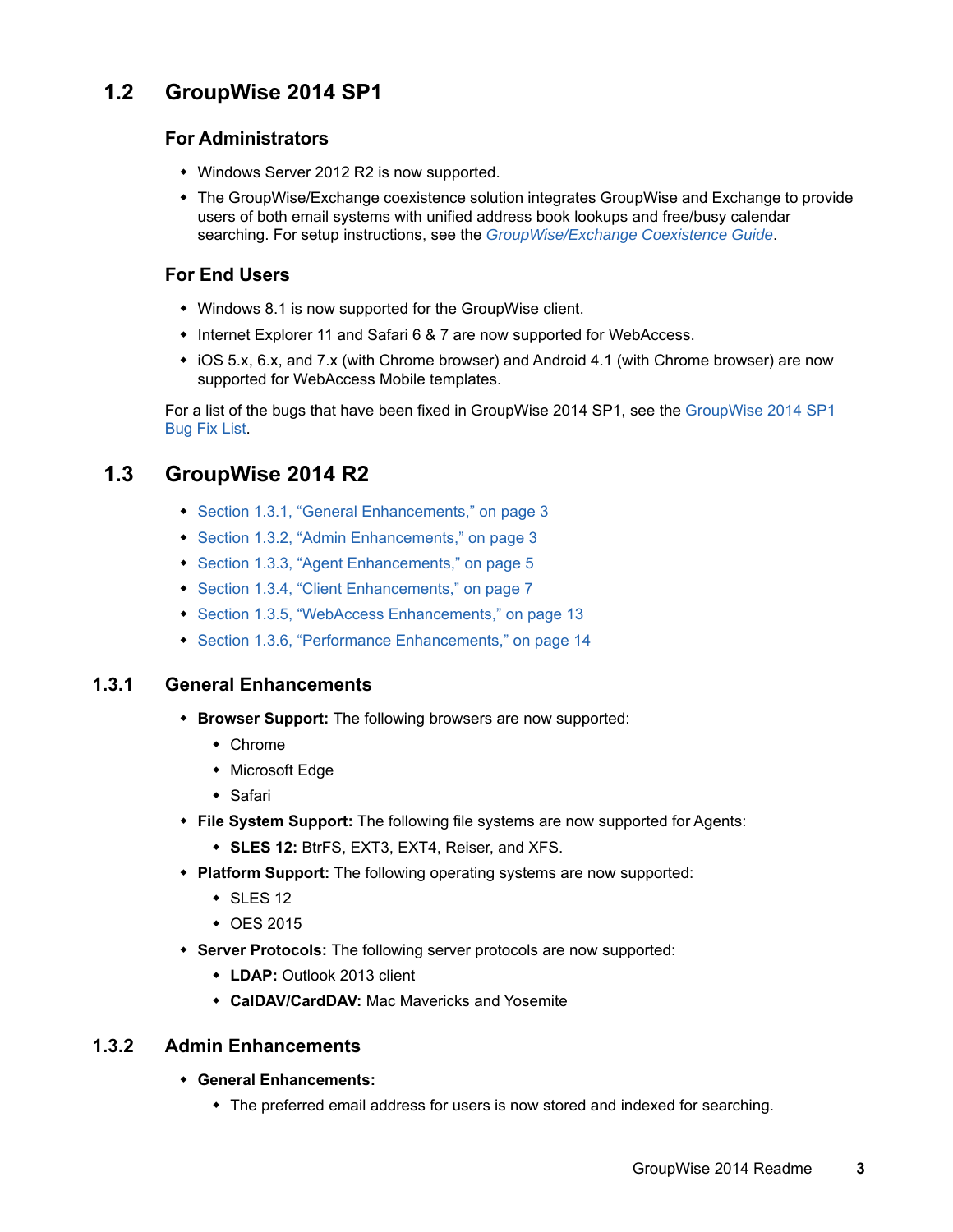- You can now control the number of items to index and the number of indexing threads for QuickFinder. This is found in Admin Console > Select a POA > **QuickFinder** tab.
- Improved the status reporting of move user progress and added the ability to re-do the last step.
- You can now configure up to 3 DVAs per POA.
- *Distribution Lists* have been renamed to *Groups*.
- **Expired Date Set for Users Not Found in MTA Sync:** If a user directory object is not found during an MTA directory sync, GroupWise will set a timestamp on the user which indicates the time at which the sync failed on that user. GroupWise will then set an expiration time for that user for one week in the future. A notification will be displayed in the Admin Console. The MTA will continue to attempt to find the directory object for the user for seven days. If, at that point, the directory object is still not found, the MTA will no longer attempt to sync the user and the user will be unable to send or receive any new items. The user is expired at that point. You can view these expired users in the **Admin Console** > **System** > **Expired Records**. From there, you can decide whether to **Remove the association**, **Delete the account**, or **Add an object to the directory**.
- **Granular Scheduling for MTA Scheduled Events:** For events with time-based triggers, the **Interval** option has been added, which allows you to schedule events more frequently than was previously available. This was added to enable the MTA to be able to sync to a directory more often than once per day. This option is found in the **Admin Console** > *(select an MTA)* > **Scheduled Events**.
- **GroupWise Calendar Server for CalDAV/CardDAV:** The GroupWise Calendar Server allows you to use CalDAV and CardDAV to sync your GroupWise Calendar and your GroupWise Contacts book to your Mac.

For installation and configuration information, see [Setting Up GroupWise Calendar Server](https://www.novell.com/documentation/groupwise2014r2/pdfdoc/gw2014_guide_install/gw2014_guide_install.pdf#b1g6hefz) in the *[GroupWise 2014 R2 Installation Guide](https://www.novell.com/documentation/groupwise2014r2/pdfdoc/gw2014_guide_install/gw2014_guide_install.pdf#instfront)*.

For Mac user information, see the *[GroupWise Mac User Quick Start](https://www.novell.com/documentation/groupwise2014r2/gw2014_qs_mac/data/gw2014_qs_mac.html)*.

- **GroupWise/Exchange Coexistence Support for Exchange 2013:** Microsoft Exchange 2013 is now supported for coexistence with GroupWise 2014 R2. For more information on how to use this feature, please see the [GroupWise/Exchange Coexistence Guide](https://www.novell.com/documentation/groupwise2014r2/pdfdoc/gw2014_guide_exchcoexist/gw2014_guide_exchcoexist.pdf#coexfront).
- **HTTP Console Login Support for GroupWise Configured Administrators:** In GroupWise 2014 R2, administrator configuration rights to the HTTP consoles for each GroupWise administrator are now based on the role that is assigned to the administrator. (All administrators still maintain view access to the consoles).

For more information, see [GroupWise Administrators](https://www.novell.com/documentation/groupwise2014r2/pdfdoc/gw2014_guide_admin/gw2014_guide_admin.pdf#admsysadministrators) in the *[GroupWise 2014 R2 Administration](https://www.novell.com/documentation/groupwise2014r2/pdfdoc/gw2014_guide_admin/gw2014_guide_admin.pdf#adminfront)  Guide*.

 **LDAP Server Capabilities:** This provides a read-only LDAP server interface into the GroupWise System Address Book information. This allows lookups and queries via LDAP for the Outlook client. To enable the LDAP server capabilities, go to the **Admin Console** > *(select an MTA)* > **LDAP**. To use SSL, you must use a commercially signed server certificate. After the LDAP server is enabled, you must restart the gwadminservice on the MTA server to use it.

For usage information, see [Configuring the LDAP Server Capabilities](https://www.novell.com/documentation/groupwise2014r2/pdfdoc/gw2014_guide_admin/gw2014_guide_admin.pdf#b1fdnw8g) in the *[GroupWise 2014 R2](https://www.novell.com/documentation/groupwise2014r2/pdfdoc/gw2014_guide_admin/gw2014_guide_admin.pdf#adminfront)  Administration Guide*.

Once enabled in the admin console, it can be added as an address book to the Outlook client. You will need the system name for the search base and for the user name context. The system name is found in the Admin Console > System > Information. It is listed at the top.

To setup the Outlook client to connect to the GroupWise System Address Book through the LDAP server, see [Configuring GroupWise Address Lookup in the Microsoft Outlook Client](https://www.novell.com/documentation/groupwisemobility2014r2/pdfdoc/gwmob2014r2_qs_outlook_user/gwmob2014r2_qs_outlook_user.pdf#b1e0varp) in the *[GroupWise Mobility Quick Start for Microsoft Outlook Users](https://www.novell.com/documentation/groupwisemobility2014r2/pdfdoc/gwmob2014r2_qs_outlook_user/gwmob2014r2_qs_outlook_user.pdf#gwmob2qsoutlookuser)*.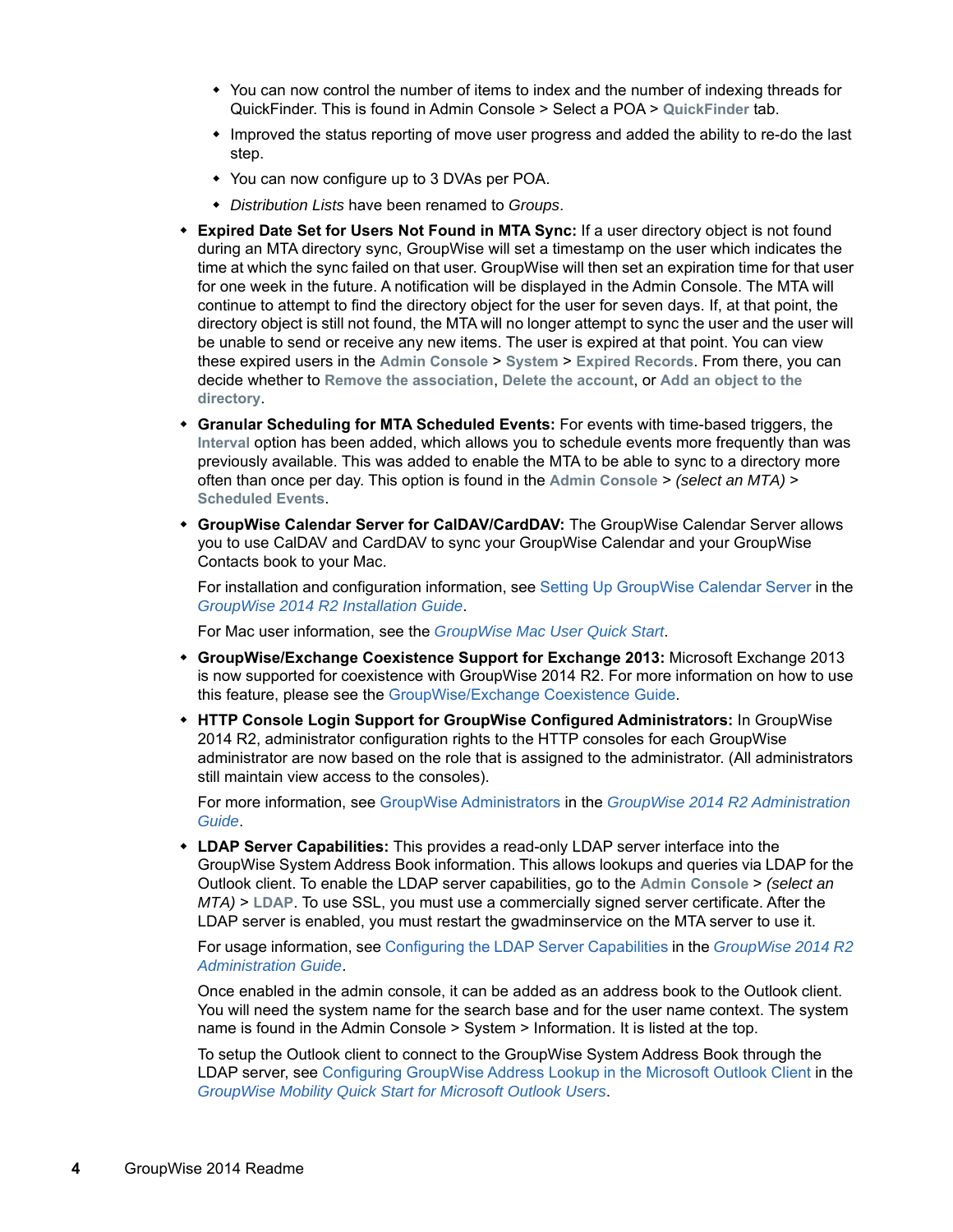**New GWIA Settings:** Some new settings have been added to the GWIA. One is brand new and others were previously only available in the  $qwia.cfq$  file. To locate these settings, go to the **Admin Console** > *(Select a GWIA)* > **SMTP/MIME**, then select **ESMTP Settings**.

The following option is new:

 **Require SSL for Authentication:** When enabled, this option requires an SMTP sender to negotiate a secure connection before GWIA would advertise that AUTH is supported. The default setting is disabled.

The following options are now available in the interface:

- Force Inbound Authentication
- Force Outbound Authentication
- Disable ESMTP Extension

For more information, see [Using Extended SMTP \(ESMTP\) Options](https://www.novell.com/documentation/groupwise2014r2/pdfdoc/gw2014_guide_admin/gw2014_guide_admin.pdf#admgwiainetsmtpesmtp) in the [GroupWise 2014 R2](https://www.novell.com/documentation/groupwise2014r2/pdfdoc/gw2014_guide_admin/gw2014_guide_admin.pdf#adminfront)  Administration Guide.

 **No Delete/No Archive Folders:** If **Allow User to Protect Items from Auto-Cleanup** is enabled in the **Admin Console** > *(select a Domain, PO, or User)* > **Client Options** > **Environment** > **Cleanup**, the user can protect folders and individual items from auto-cleanup.

For usage information, see [Protecting Folders and Items](https://www.novell.com/documentation/groupwise2014r2/pdfdoc/gw2014_guide_userwin/gw2014_guide_userwin.pdf#b1etqka7) in the [2014 R2GroupWise Client User](https://www.novell.com/documentation/groupwise2014r2/pdfdoc/gw2014_guide_userwin/gw2014_guide_userwin.pdf#frontpage)  Guide.

 **Photos in the System Address Book:** The System Address Book can now include photos. Using the following menu options, you can include a single photo, include a photo already included in eDirectory or Active Directory, or include the photo included in eDirectory or Active Directory as you import the user.

For more information, see [Adding User Photos to the System Address Book](https://www.novell.com/documentation/groupwise2014r2/pdfdoc/gw2014_guide_admin/gw2014_guide_admin.pdf#b1f1d0jn) in the [GroupWise](https://www.novell.com/documentation/groupwise2014r2/pdfdoc/gw2014_guide_admin/gw2014_guide_admin.pdf#adminfront)  2014 R2 Administration Guide.

 **Slow Document Scan for Find:** When the option **Enabled if POA resources are available is selected** in the **Admin Console** > *(select Domain, PO, or User)* > **Client Options > Environment > General > Allow Searches of Non-Indexed Attachments**, then a client **Find** will only do a search through all attachments (including those which require DVA conversion) if the POA has at least 20% of the C/S threads available.

For more information, see [Allow Searches of Non-Indexed Attachments](https://www.novell.com/documentation/groupwise2014r2/pdfdoc/gw2014_guide_admin/gw2014_guide_admin.pdf#b1f1f5j7) in the [GroupWise 2014](https://www.novell.com/documentation/groupwise2014r2/pdfdoc/gw2014_guide_admin/gw2014_guide_admin.pdf#adminfront)  R2 Administration Guide.

 **Support for Active Directory SSO:** GroupWise supports Active Directory single sign-on capabilities, allowing users to bypass the GroupWise login process by virtue of logging in once with Active Directory. Both the POA server and the user workstation must be joined to the same Active Directory Domain in order for single sign-on to work.

For usage instructions, see [Configuring Single Sign-On with Active Directory](https://www.novell.com/documentation/groupwise2014r2/pdfdoc/gw2014_guide_admin/gw2014_guide_admin.pdf#b1f0s9uy) in the [GroupWise](https://www.novell.com/documentation/groupwise2014r2/pdfdoc/gw2014_guide_admin/gw2014_guide_admin.pdf#adminfront)  2014 R2 Administration Guide.

 **Support for KeyShield SSO:** GroupWise supports KeyShield's single-sign-on capabilities, allowing users to bypass logins by virtue of logging in once with KeyShield.

For usage instructions, see [Configuring Single Sign-On with KeyShield](https://www.novell.com/documentation/groupwise2014r2/pdfdoc/gw2014_guide_admin/gw2014_guide_admin.pdf#b1f0s9ux) in the [GroupWise 2014](https://www.novell.com/documentation/groupwise2014r2/pdfdoc/gw2014_guide_admin/gw2014_guide_admin.pdf#adminfront)  R2 Administration Guide.

#### <span id="page-4-0"></span>**1.3.3 Agent Enhancements**

#### **General Enhancements:**

 Delayed delivery items are held on the source post office so that retract works for internet messages.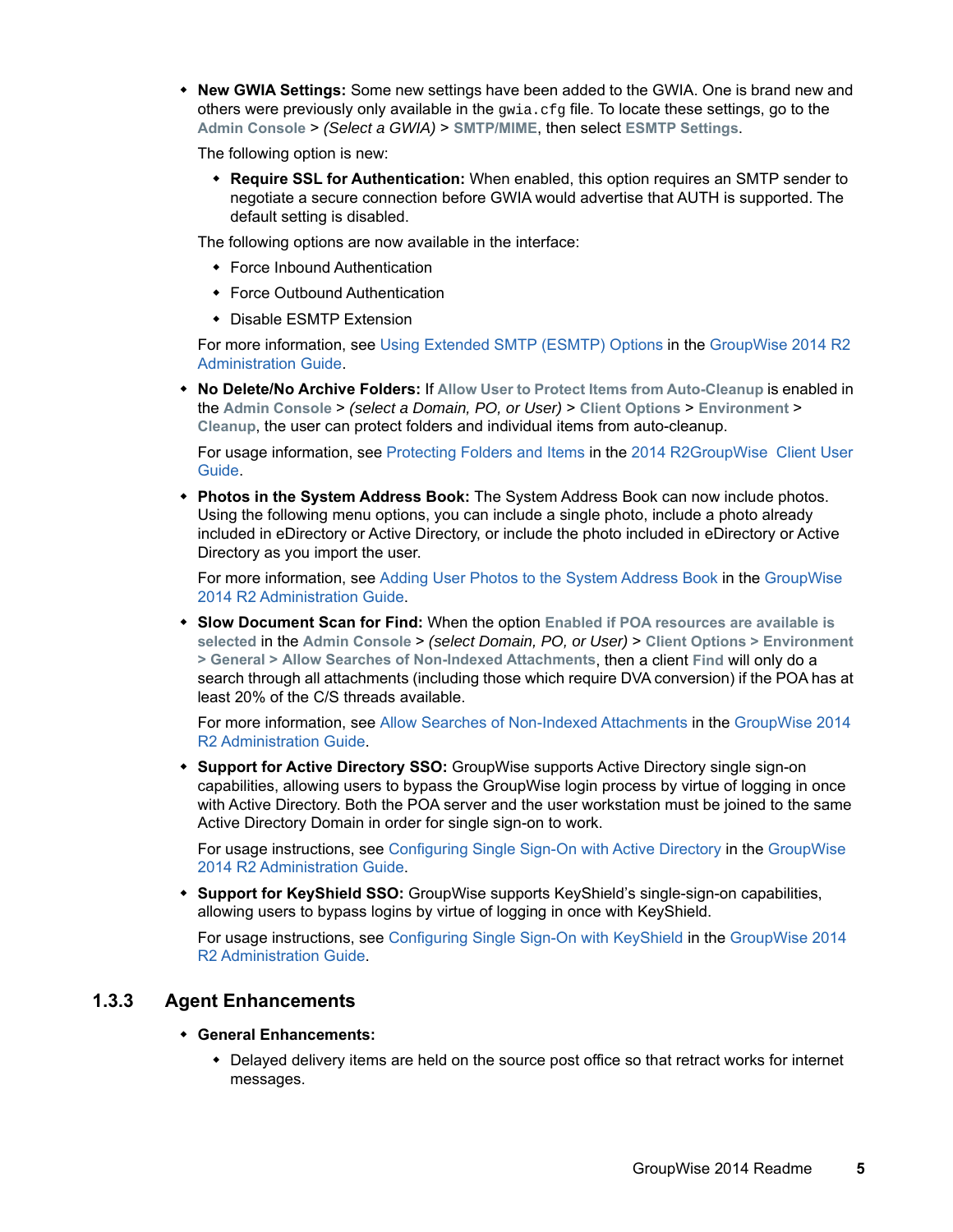- User status now propagates through a *Invite* or *Delegate and delete* back to the organizer of the appointment.
- Agent web console default to password protected.
- Agent web consoles now support authentication using the super admin user and users designated as admins through the Admin console.
- Read-only mode has been added to the HTTP web consoles.
- Rules merge text with HTML as well as plain text including adding Global signatures to the HTML if appropriate.
- Agent web consoles now have a session time out of 30 minutes for users with write access to the web console. Users with read access do not have a session time out.
- Web console logins, logouts, and changes are now logged to facilitate change audits.
- LDAP authentication is now logged.
- DVA reporting in the HTTP console and log files has been improved.
- You can now be notified via email when QuickFinder fails to start because the configured DVA isn't running. You must have a *Notify User* set for the Domain to receive the notification.
- MTA directory synchronization can now be started through the agent web console.
- GWCHK now displays the real user's name for Prime databases. It also has an option disablerules to disable all rules on an account.
- Added wild card matching in the route.cfg file.
- Deferred Delivery now checks to see if a user is disabled or expired before processing their queued up message.
- The POA no longer uses the DCA for document conversion. It now uses the DVA for document conversion. If no DVA is assigned to the POA or none is found on the local server, the POA creates a local DVA to perform the document conversion.
- $\bullet$  The show switch is now allowed in the grpwise script permanently. During a server reboot, the switch is ignored.
- **Additional Options on POA Performance Snapshots:** The new functionality can be found in **HTTP Console for POA** > **Configuration** > **Performance Snapshots** > **Start** > *(add information)* > **Submit**. The new options allow the GroupWise Administrator to send **Performance Snapshots** data through email. In addition, they can schedule when the data will be sent out and can specify multiple recipients to receive the data. The report can be sent **Now**, **At the end of the day**, or **After running for** *x* **hours**. You must input the recipients' email addresses. The options **Message Subject** and **Reply To** are optional. This feature was added in order to improve the ability to troubleshoot a busy POA.
- **DCA Removed:** The DCA has been removed from GroupWise 2014 R2. All functions previously handled by the DCA are now handled by the DVA. The DCA startup switches are still available and now affect the DVA.
- **DVA Time Out Changes:** The Default time out has been changed to 60 seconds.
- **DVA Worker Process Threads:** On the **HTTP console** for the DVA, the main master DVA process will now display the list of worker processes and the process IDs. If the log level is set to **Verbose** or higher, each worker process will have its own log file which displays more logging information for each document it processes. The logs are stored in the same location specified for the DVA logging (**DVA** > **Configuration** > **Log Settings** > **Log Directory**). The logs can be viewed from the DVA HTTP console in the **Log Files** tab. The main DVA thread will be designated by an asterisk.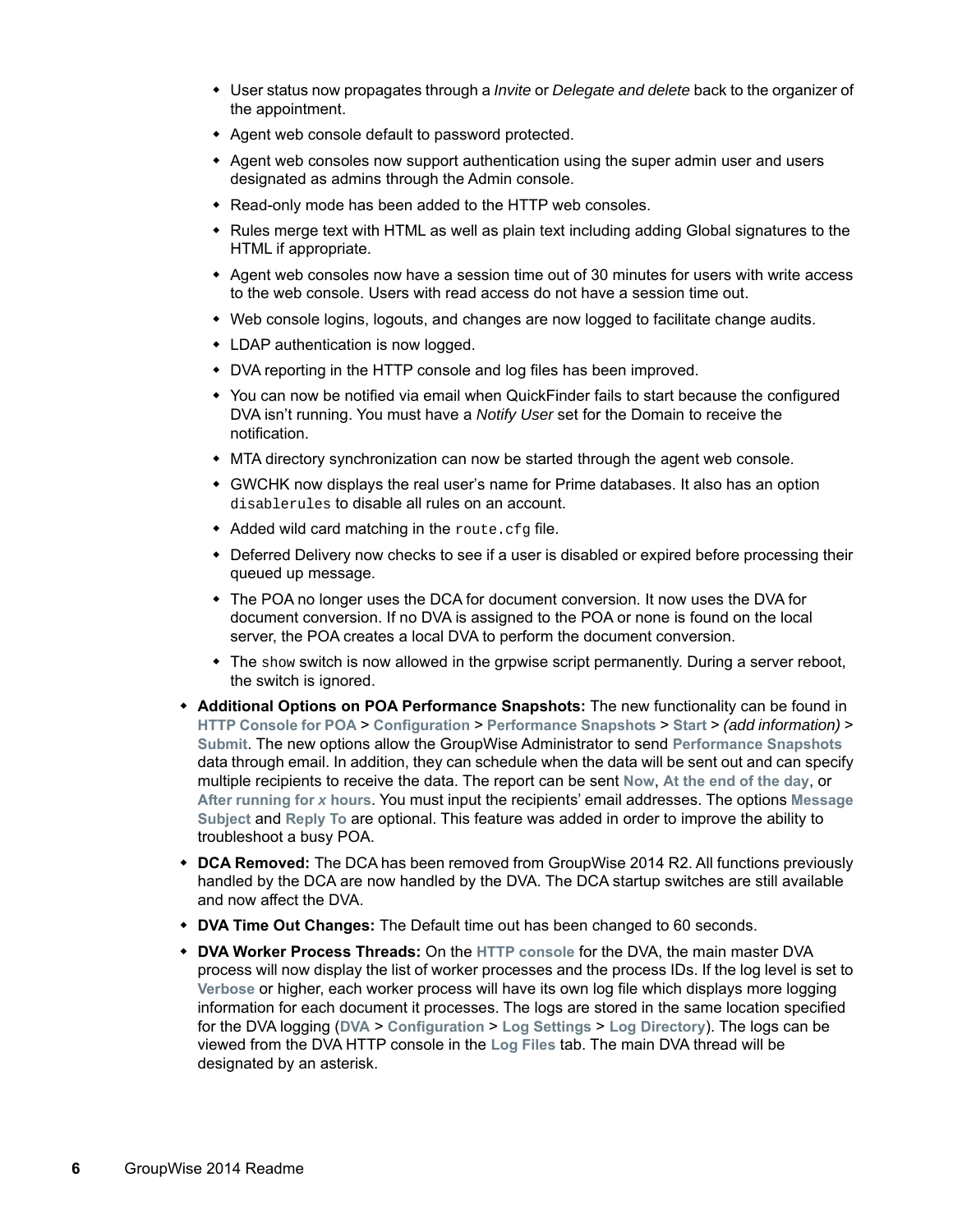- **IMAP Enhancements:** IMAP now properly maps the Draft, Junk, Sent, and Trash folders for IMAP clients that support RFC6154. This enhancement updates the capabilities specifically for the Mac Mail app. Also, items flagged in GroupWise now appear flagged in IMAP and vice versa.
- **QuickFinder Time Out Value:** The QuickFinder time out can now be lowered to 20 seconds. If a document takes longer than 20 seconds to index, the conversion of the document will stop and the document will not be indexed.
- **Remote Internet Domain SSL Settings:** In GroupWise 2014 R2, an SSL column has been added to the \*domain*\wpgate\gwia\gwauth.cfg file. Using this column you can disable or enable SSL for a specific internet domain. To enable or disable SSL, enter required or disabled. The text is case-insensitive. If you want to enable SSL for a domain without using the SMTP feature of the file, the SSL setting can be entered following the internet domain.

The file has also been enhanced so a leading period before the domain acts as a wild card so that all emails sent through that domain use the settings specified. Below is a table with examples of how the file can be configured:

| remotehost1.com  | UserID   | Password |          |
|------------------|----------|----------|----------|
| .remotehost2.com | UserID   | Password |          |
| .remotehost3.com | UserID   | Password | Required |
| .remotehost4.com | Required |          |          |
| remoteost4.com   | disabled |          |          |

For information about the current SMTP settings, see [SMTP Host Authentication](https://www.novell.com/documentation/groupwise2014r2/pdfdoc/gw2014_guide_admin/gw2014_guide_admin.pdf#admgwiainetuserjunkhostauth) in the *[GroupWise 2014 R2 Administration Guide](https://www.novell.com/documentation/groupwise2014r2/pdfdoc/gw2014_guide_admin/gw2014_guide_admin.pdf#adminfront)*.

- **Support for SMTP Submission Port:** If SMTP is enabled for the GWIA and SSL is enabled for SMTP, the GWIA launches threads for both port 25 (the default port) and port 587(the submission port). If an SMTP client is configured to send via port 587, the GWIA requires the client to secure the connection via TLS and also requires [SMTP AUTH](https://www.novell.com/documentation/groupwise2014r2/pdfdoc/gw2014_guide_admin/gw2014_guide_admin.pdf#admgwiaswitchessmtphostauth) before it accepts the message from the client. The threads for both ports are shared according to the number of inbound SMTP threads configured for the GWIA.
- **SSL Startup Switches:** The agents support new SSL startup switches:
	- [sslciphersuite](https://www.novell.com/documentation/groupwise2014r2/pdfdoc/gw2014_guide_admin/gw2014_guide_admin.pdf#b1fuqjj7)
	- [dhparm](https://www.novell.com/documentation/groupwise2014r2/pdfdoc/gw2014_guide_admin/gw2014_guide_admin.pdf#b1icabxg)
	- [ssloption](https://www.novell.com/documentation/groupwise2014r2/pdfdoc/gw2014_guide_admin/gw2014_guide_admin.pdf#b1icaeeh)

**IMPORTANT:** Unless you are required to modify the default SSL options for your environment, consider carefully before you make any changes as this can decrease the security of your GroupWise system.

#### <span id="page-6-0"></span>**1.3.4 Client Enhancements**

- [Section 1.3.4.1, "General Enhancements," on page 8](#page-7-0)
- [Section 1.3.4.2, "Appointments and Calendar Enhancements," on page 9](#page-8-0)
- [Section 1.3.4.3, "Contacts Enhancements," on page 10](#page-9-0)
- [Section 1.3.4.4, "Compose and Email Enhancements," on page 10](#page-9-1)
- [Section 1.3.4.5, "Folder View Enhancements," on page 11](#page-10-0)
- ◆ [Section 1.3.4.6, "Security Enhancements," on page 12](#page-11-0)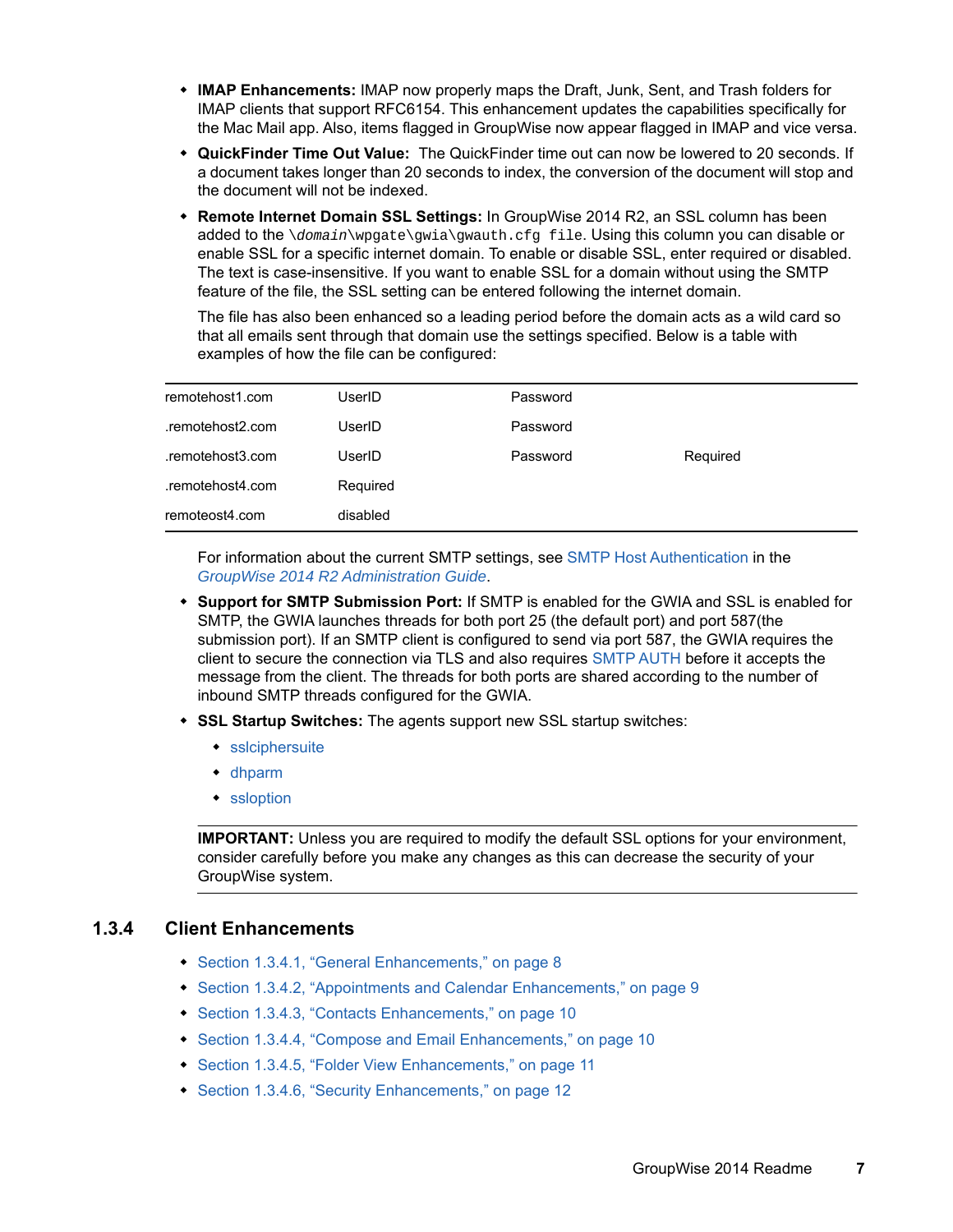#### <span id="page-7-0"></span>**1.3.4.1 General Enhancements**

- MP3 files can now play in the viewer.
- Text from legacy custom view templates is preserved when they are opened in GroupWise 2014 R2.
- Unicode or Chinese full width digits are now supported in a phone number.
- Words that have been added to the speller can now be used as suggestions by the speller.
- $\bullet$  International character are properly handled when opening  $\text{mailto}:$  links in GroupWise.
- **HTML external images** and **HTML scripts** have been separated in **Tools** > **Options** > **Environment** > **Default Actions**. This allows you to enable warnings for scripts and images separately.
- You can now duplicate draft items enabling you to use a drafted item as a template.
- Opening views that were saved in previous versions of GroupWise converts the view to the new html view.
- Notify alerts now look similar to Novell Messenger pop-ups.
- You can define rules to CC and BC users. You do not have to specify a To users when using CC or BC.
- **Default Directory for Opened Attachments:** You can change the default directory where opened attachments are stored. For more information see [Changing the Default Location of](https://www.novell.com/documentation/groupwise2014r2/pdfdoc/gw2014_guide_userwin/gw2014_guide_userwin.pdf#b1hq52xt)  Opened Attachments in the *[2014 R2GroupWise Client User Guide](https://www.novell.com/documentation/groupwise2014r2/pdfdoc/gw2014_guide_userwin/gw2014_guide_userwin.pdf#frontpage)*.
- **Email Windows Remembers "Aero Snap" Location:** In previous versions of GroupWise, cycling through email items by opening an item and using the Previous and Next arrows would not preserve the [aero snap](http://windows.microsoft.com/en-us/windows7/products/features/snap) location of the item. The location is now maintained as you cycle through email.
- **New Options when Dragging Email and Attachments to the Desktop:** When you drag an item or attachment to the desktop (or any other folder) and an item or attachment of the same name exists in that location, you will be presented with the standard Windows copy/move dialog, which will allow you to replace the item or attachment, keep both the old and new items or attachment with a number to the new version being appended, or cancel the operation.
- **Photos in Client:** In previous versions of GroupWise, photos were shown when hovering over a name in the **From**, **To**, **CC**, and other similar fields in the read view. The photo options have now been added next to the sender name in the read view and next to names that appear during name completion when you are addressing an item. Also, if enabled by the Admin, you can change the picture used in the GroupWise Address Book via the client with **Edit** > **Change GroupWise Picture**. If there are different photos for the same user in the GroupWise Address Book and in a Personal Address Book, the photo in the Personal Address Book will be shown.
- **Quick Response:** Quick Response lets you share your input on an item without sending a reply email. In the lower right corner or in the read view for an item, select the response from the list of standard responses or choose **Respond with comment**. The sender of the item will see the response in the header and the item summary.

For more information, see [Using Quick Response](https://www.novell.com/documentation/groupwise2014r2/pdfdoc/gw2014_guide_userwin/gw2014_guide_userwin.pdf#b1eurp7q) in the *[2014 R2GroupWise Client User Guide](https://www.novell.com/documentation/groupwise2014r2/pdfdoc/gw2014_guide_userwin/gw2014_guide_userwin.pdf#frontpage)*.

 **Remember Client State on Crash:** The Windows client can now save the state of the client every 5 minutes in case of an unexpected termination or crash. This way, when the client is reopened, it will go back to the state it was in the last time it was saved before the crash.

For more information, see [Remembering Client State on Crash](https://www.novell.com/documentation/groupwise2014r2/pdfdoc/gw2014_guide_userwin/gw2014_guide_userwin.pdf#maintainingclientcrash) in the *[2014 R2GroupWise Client](https://www.novell.com/documentation/groupwise2014r2/pdfdoc/gw2014_guide_userwin/gw2014_guide_userwin.pdf#frontpage)  User Guide*

 **Sent Items Properties Enhancements:** The **Properties** tab for a sent item will now only show the **Advanced Properties** information. The **Quick Properties** are now available in the item header through the summary line and a pull-down menu. In the menu, you can use the icon on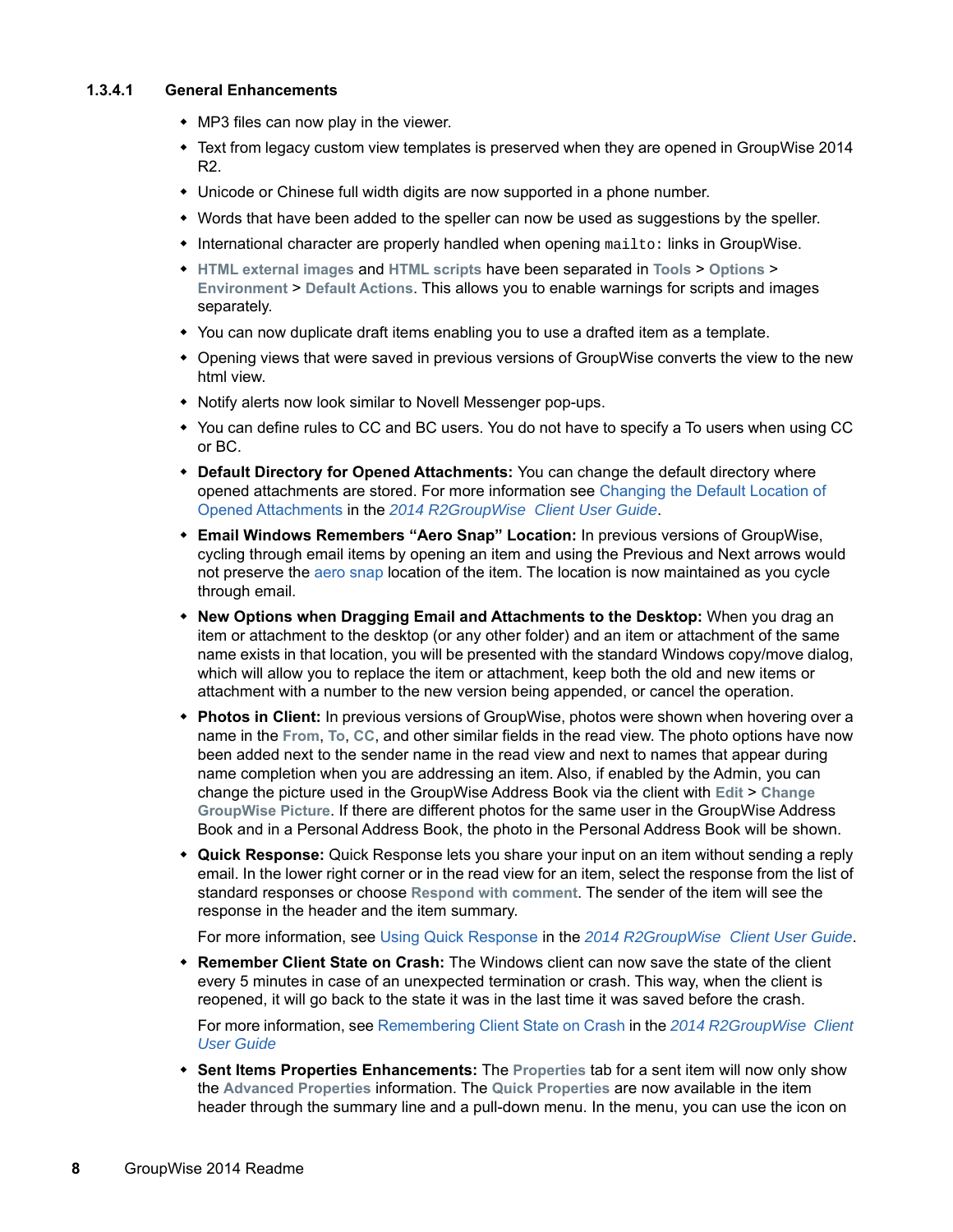the right to toggle between **Simplified** view (by item status) or **Basic** view (by user). You can choose whether you want sent items opened in the **Properties** tab or the Message Body view by going to **Tools** > **Options** > **Environment** > **Default Actions** and selecting **Open item** or **Show properties**.

- **Shortcut Keys:** The following shortcut keys have been added to the client:
	- **Ctrl+H:** This toggles the HTML highlight option. If you select in the middle of a word, toggles the word to be highlighted.
	- **Ctrl+K:** Opens the menu to insert a hyperlink while composing an item.
	- **Ctrl+T:** Flagging Toggle (**Flagged**, **Completed**, **Unflag**).
	- **Ctrl+Shift+W;** Forward item as attachment.
	- **Ctrl+Shift+V:** Paste Special Unformatted. This removes any formatting and pastes only text that is on the clipboard.
	- **Ctrl+Y:** Redo
	- **Ctrl+Alt+Y:** Accept. This was previously Ctrl+y, but has been changed to accommodate **Redo**.
	- **Ctrl+Z:** Undo.
	- **Ctrl+5:** Toggles the signature on and off during compose.
	- **Alt+5:** Opens the signature drop down menu.

For a full list of the shortcut keys available in the client, see [Shortcut Keys](https://www.novell.com/documentation/groupwise2014r2/pdfdoc/gw2014_guide_userwin/gw2014_guide_userwin.pdf#shortcutkeys) in the [2014](https://www.novell.com/documentation/groupwise2014r2/pdfdoc/gw2014_guide_userwin/gw2014_guide_userwin.pdf#frontpage)  R2GroupWise Client User Guide.

 **Vacation Rule Widget:** A vacation rule widget icon has been added to the bottom right corner of the client, which allows you configure and quickly turn on your vacation rule. It appears as a luggage icon. The color of the icon will change depending on whether your vacation rule is on or off.

For more information, see [Creating a Vacation Rule or Auto Reply](https://www.novell.com/documentation/groupwise2014r2/pdfdoc/gw2014_guide_userwin/gw2014_guide_userwin.pdf#rulescreatingvacation) in the [2014 R2GroupWise](https://www.novell.com/documentation/groupwise2014r2/pdfdoc/gw2014_guide_userwin/gw2014_guide_userwin.pdf#frontpage)  Client User Guide.

#### <span id="page-8-0"></span>**1.3.4.2 Appointments and Calendar Enhancements**

- Right-clicking in the month calendar now display the same options as week and day calendars.
- You can now print subscribed calendars.
- The current month is now displayed at the top of the stacked small month controls.
- **Invite vs Delegate and Delete:** In previous versions of GroupWise, **Delegate** allowed you to invite more people to an appointment while still keeping the appointment yourself. This functionality has changed. There are now two options: **Invite** and **Delegate and delete**.

For more information, see [Inviting Others or Delegating and Deleting Calendar Items](https://www.novell.com/documentation/groupwise2014r2/pdfdoc/gw2014_guide_userwin/gw2014_guide_userwin.pdf#calendarreceivingitemsdelegate) in the [2014](https://www.novell.com/documentation/groupwise2014r2/pdfdoc/gw2014_guide_userwin/gw2014_guide_userwin.pdf#frontpage)  R2GroupWise Client User Guide.

 **Propose New Time for an Appointment:** This feature allows the recipient of an appointment to perform a busy search of attendees and propose a new time. The new time is then sent back to the original sender, who can then decide whether to accept the new time.

For more information, see [Propose New Time for an Appointment](https://www.novell.com/documentation/groupwise2014r2/pdfdoc/gw2014_guide_userwin/gw2014_guide_userwin.pdf#calendarproposetime) in the *[2014 R2GroupWise](https://www.novell.com/documentation/groupwise2014r2/pdfdoc/gw2014_guide_userwin/gw2014_guide_userwin.pdf#frontpage)  Client User Guide*.

 **Proxy Calendar Multi-User Check Boxes:** You can now use the check boxes next to users in the multi-user calendars while in proxy mode. This allows you to select the users you want displayed in the proxy user's multi-user calendar.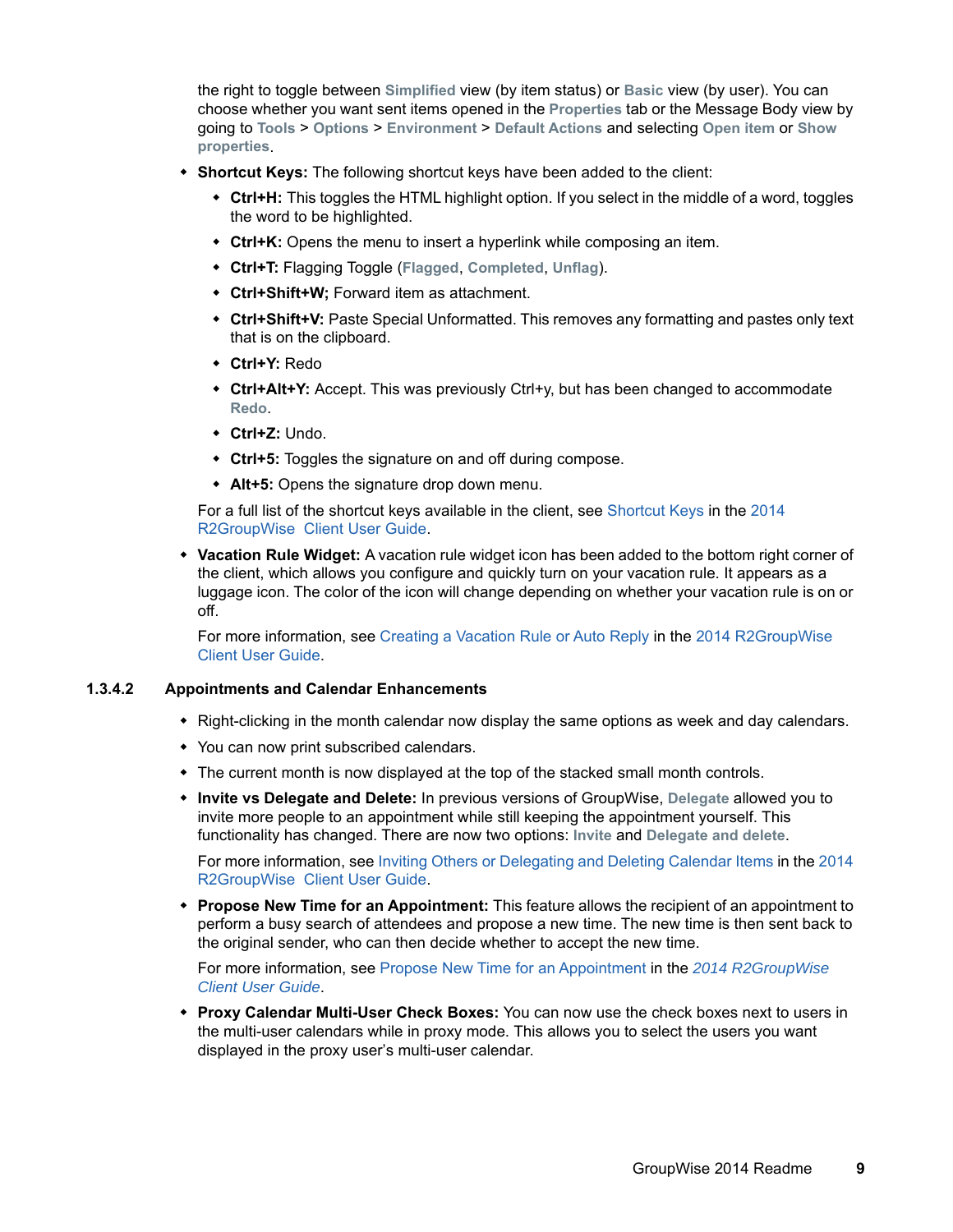- **Recurrence Enhancements:** The following enhancements have been made to recurrence items:
	- If you edit a personal recurring appointment, the appointment you modify no longer is removed from the recurrence set.
	- If you mark a collapsed recurring item completed or not completed, you are prompted to mark all instances completed or not completed.
	- If you move a collapsed recurring item out of the checklist, you are prompted to move all instances.
- **Remember View Mode of Multi-User Calendar:** When moving between multi-user calendar and regular calendars, the last view settings for both the multi-user calendar and the regular calendar are "sticky", meaning they are retained so you don't have to change back to the view you were using previously.

#### <span id="page-9-0"></span>**1.3.4.3 Contacts Enhancements**

- The contact pop up is now animated in the name completion control.
- Contact tool tips have been added to the sharing pages.
- Added the **Generating undeliverables** property to the advanced tab of a personal contact. This allows the user to put a contact back into the name completion control if it was automatically removed because it generated undeliverable emails.
- **Address Book Changes:** Functionality is moving from the Address Book executable to the address books listed in the folder list of the client. The changes made are:
	- Display of shared address books in the client folder list
	- Inclusion of the **Properties** > **Options** tab for the **Frequent Contacts** book in the folder list
	- **Properties** > **Sharing** tab for all personal address books in the folder list

#### <span id="page-9-1"></span>**1.3.4.4 Compose and Email Enhancements**

- You can now drag and drop text in the plain text message body.
- HTML Font menu now shows the font name in their own font.
- The From, CC, and BC widget in the compose view displays for all fields that are not made sticky.
- More granular control is now available in the Options slide out when choosing whether you want to have **From**, **CC**, or **BC** displayed for items you compose.
- Editing an item now uses your original send options for that item. Duplicating an item you sent also uses your original send options. Duplicating an item sent by another user uses your default send options.
- For HTML messages, rules such as reply, delegate, and forward in previous versions of GroupWise only sent merged plain text when executed. Now, they do a merge on the original HTML message.
- You can now validate URLs in the message body of items. Hovering your mouse over the URL makes the link appear in the bottom header of the compose view.
- **Paste Special:** We have added three new paste options to the right click menu. The options are dynamic and will change with what you have copied in your clipboard. The three options are as follows:
	- **Formatted Text:** This pastes whatever you have in your clipboard exactly as it was copied.
	- **Merge Formatting:** Keeps the HTML structure of what is in the clipboard, but removes fonts and headers and uses the font that is currently selected in the GroupWise compose view.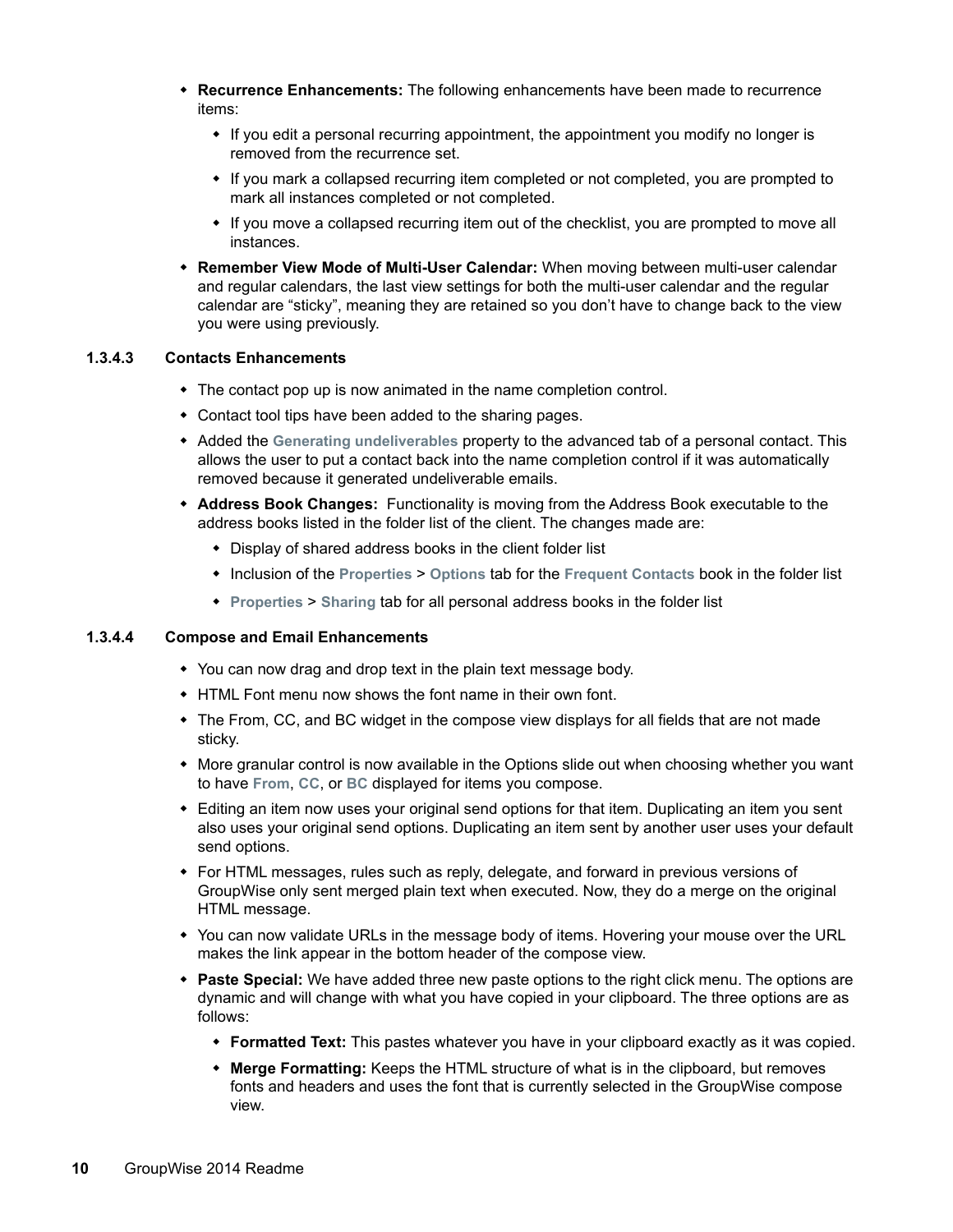- **Unformatted Text:** This removes any formatting from what is in the clipboard and pastes only the text. This option is also available using the keyboard shortcut Ctrl+Shift+v.
- **Signature Enhancements:** The following enhancements have been made to signatures:
	- **Background color and image:** You can now set a background color and background image for your signature.
	- **Disabling the signature:** You can disable the signature by going to **Tools** > **Options** > **Environment** > **Signature** and unchecking **Signature**.
	- **In line signature using Microsoft Word:** If you have Microsoft Word selected as the editor for plain text or HTML in Tools > Options > Environment > Editors/Viewers, you can now insert your signature.
	- Plain text signatures now preserve text that is bolded, underlined, and italicized.
	- **Shortcut keys:** The shortcut keys Ctrl+5 and Alt+5 have been added. Both are used in the compose view. Ctrl+5 toggles the signature on and off. Alt+5 opens the signature drop down menu.
	- **Single use editing of signatures:** You can modify a signature in the message body while in compose view for a one time use signature.

For more information, see [Adding the Signature or vCard to an Email](https://www.novell.com/documentation/groupwise2014r2/pdfdoc/gw2014_guide_userwin/gw2014_guide_userwin.pdf#Aan99dr) in the [2014](https://www.novell.com/documentation/groupwise2014r2/pdfdoc/gw2014_guide_userwin/gw2014_guide_userwin.pdf#frontpage)  R2GroupWise Client User Guide.

 **Sticky Notes:** In previous versions of GroupWise, this was called **Discussion Note** or **Personal Note** in the Windows client. Changing the name facilitates synchronization via GroupWise Mobility Service 2.1 and ActiveSync 14.x to notes applications on mobile devices such as Notes on iOS devices. When notes sync is enabled on the mobile device, a new folder called **Mobile Notes** is created in GroupWise. **Sticky Notes** created in or moved to the **Mobile Notes** folder will be synced to and from mobile devices. If you are using a version of the GroupWise client previous to GroupWise 2014 R2, the **Mobile Notes** folder will instead be named **Notes**. In either case, the folder will be created just below the **Tasklist** folder in the client interface.

For more information, see [Posting a Sticky Note](https://www.novell.com/documentation/groupwise2014r2/pdfdoc/gw2014_guide_userwin/gw2014_guide_userwin.pdf#emailsendingdiscussionnote) in the [2014 R2GroupWise Client User Guide](https://www.novell.com/documentation/groupwise2014r2/pdfdoc/gw2014_guide_userwin/gw2014_guide_userwin.pdf#frontpage).

 **Voting:** Voting allows a user to send a topic with a list of responses to other users, who can then select a response.

For more information, see [Voting](https://www.novell.com/documentation/groupwise2014r2/pdfdoc/gw2014_guide_userwin/gw2014_guide_userwin.pdf#b1eu8yt3) in the [2014 R2GroupWise Client User Guide](https://www.novell.com/documentation/groupwise2014r2/pdfdoc/gw2014_guide_userwin/gw2014_guide_userwin.pdf#frontpage).

#### <span id="page-10-0"></span>**1.3.4.5 Folder View Enhancements**

- You can now copy into or out of shared folder references.
- **Actions Column:** The **Actions** column is added to a folder view by clicking in the column headers, selecting **More**, and adding the **Actions** column. This can also be added through a folder's properties page. This column adds hover icons next to the items for the most commonly used tasks, which include **Reply**, **Move To**, and **Delete**. When selecting **Move To**, possible destinations are presented in the following order:
	- **Recommendations**
	- **Frequently Used**
	- **Recently Used:** If nothing is displayed from either of the destinations above, these destinations are displayed.
	- **More:** Displays the complete folder list.
- **Category Enhancements:** Items can now show multiple category colors assigned to them by adding the Categories column to the folder view or by displaying the folder in summary view.

For more information, see [Understanding Categories](https://www.novell.com/documentation/groupwise2014r2/pdfdoc/gw2014_guide_userwin/gw2014_guide_userwin.pdf#getorgcategoriesunderstanding) in the [2014 R2GroupWise Client User](https://www.novell.com/documentation/groupwise2014r2/pdfdoc/gw2014_guide_userwin/gw2014_guide_userwin.pdf#frontpage)  Guide.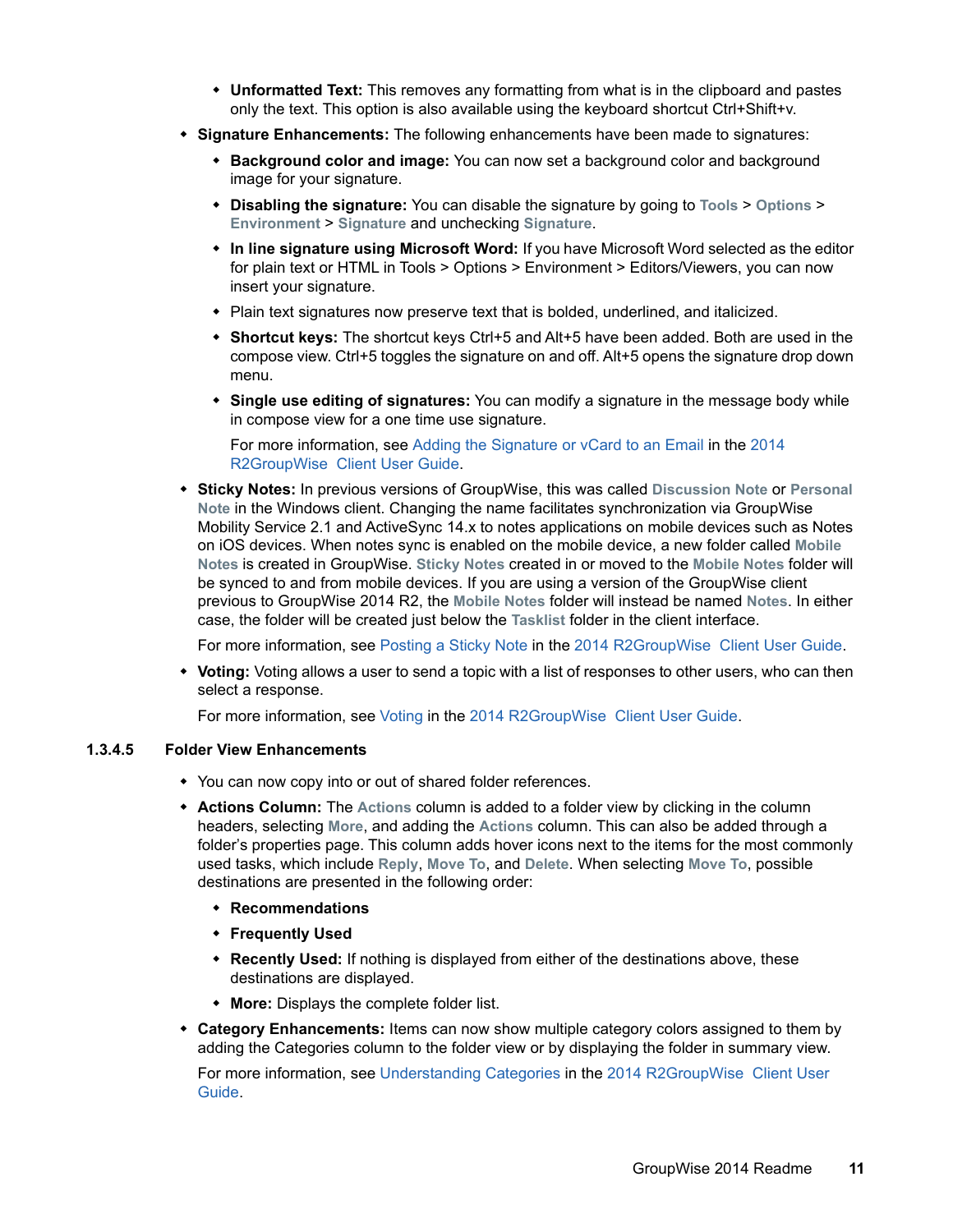**Protected Folders and Items:** You can protect items in folders so that they are not removed when automatic cleanup or automatic archiving occurs. The option must first be enabled in the Admin console before you can protect items.

For Admin console information, see[Allow User to Protect Items from Auto Cleanup](https://www.novell.com/documentation/groupwise2014r2/pdfdoc/gw2014_guide_admin/gw2014_guide_admin.pdf#b1hq4pra) in the *[GroupWise 2014 R2 Administration Guide](https://www.novell.com/documentation/groupwise2014r2/pdfdoc/gw2014_guide_admin/gw2014_guide_admin.pdf#adminfront)*.

For client information, see [Protecting Folders and Items](https://www.novell.com/documentation/groupwise2014r2/pdfdoc/gw2014_guide_userwin/gw2014_guide_userwin.pdf#b1etqka7) in the *[2014 R2GroupWise Client User](https://www.novell.com/documentation/groupwise2014r2/pdfdoc/gw2014_guide_userwin/gw2014_guide_userwin.pdf#frontpage)  Guide.*

 **Quick Tasks/Follow-up Flag:** In the GroupWise client, a quick task/follow-up flag option has been added to the left of an item icon. This allows you to click the flag icon and "flag" an item and signify that you want to follow-up on that item. This option is not available for discussion threads, proposed appointment lists, or the summary calendar. When the item is flagged, it also appears in the Tasklist folder.

For more information, see [Using Quick Tasks/Follow-up Flags](https://www.novell.com/documentation/groupwise2014r2/pdfdoc/gw2014_guide_userwin/gw2014_guide_userwin.pdf#tasksusingflags) in the *[2014 R2GroupWise Client](https://www.novell.com/documentation/groupwise2014r2/pdfdoc/gw2014_guide_userwin/gw2014_guide_userwin.pdf#frontpage)  User Guide*.

- **QuickFinder Improvements:** The QuickFinder box, which is found at the top right of all folder views, now searches the message body and any attachments of items instead of just the header fields. This gives you greater access to any item that contains the string for which you are searching. If a user name is typed the QuickFinder box, the user name will be looked up in the Address Book and QuickFinder will also search for items addressed to the email address associated with that name.
- **Undo and Redo:** The ability to undo or redo multiple actions has been added to the client. **Undo** negates any change that you made, and **Redo** will make the change again if you have previously undone an action. The options are available in the Actions menu or by using the keyboard shortcuts Ctrl+z for Undo and Ctrl+y for Redo. You can undo or redo the following actions:
	- Move To
	- Delete
	- ◆ Move Folder
	- Set Category
	- Show/Hide Folder List
	- Show/Hide Quick Viewer
	- Show/Hide Main Menu

#### <span id="page-11-0"></span>**1.3.4.6 Security Enhancements**

- **Access and Proxy Record Clean up:** Proxy and access records are verified again existing GroupWise users during startup idle time. If records need to be removed, you are notified that the record is being deleted. If you are using caching mode and an online connection cannot be made, the records are not verified.
- **AES/SHA Enhancements:** The option to select Microsoft Enhances RSA and ASE Provider is now available in **Tools** > **Options** > **Send** > **Security** > **Select a security service provider**. If you then select **Advanced Options**, you can select form the different versions of AES for encrypting and the new SHA-256 and greater algorithms for signing. Previously, AES was not available in GroupWise and signing was hard coded to SHA-1. This new set of algorithms is more secure and, in some locales, mandated for government use.
- **Multi-User Calendar Rights More Consistent with Originally Granted Rights:** This resolves issues where a user might use multi-user calendars to view calendars for which they have not been given specific rights. For example, User A has rights to view User B's calendar, but User C does not. If User C has rights to view User A's calendars, User C should not be able to view User B's calendars by using User A's multi-user calendar. This fix enforces that setting by disallowing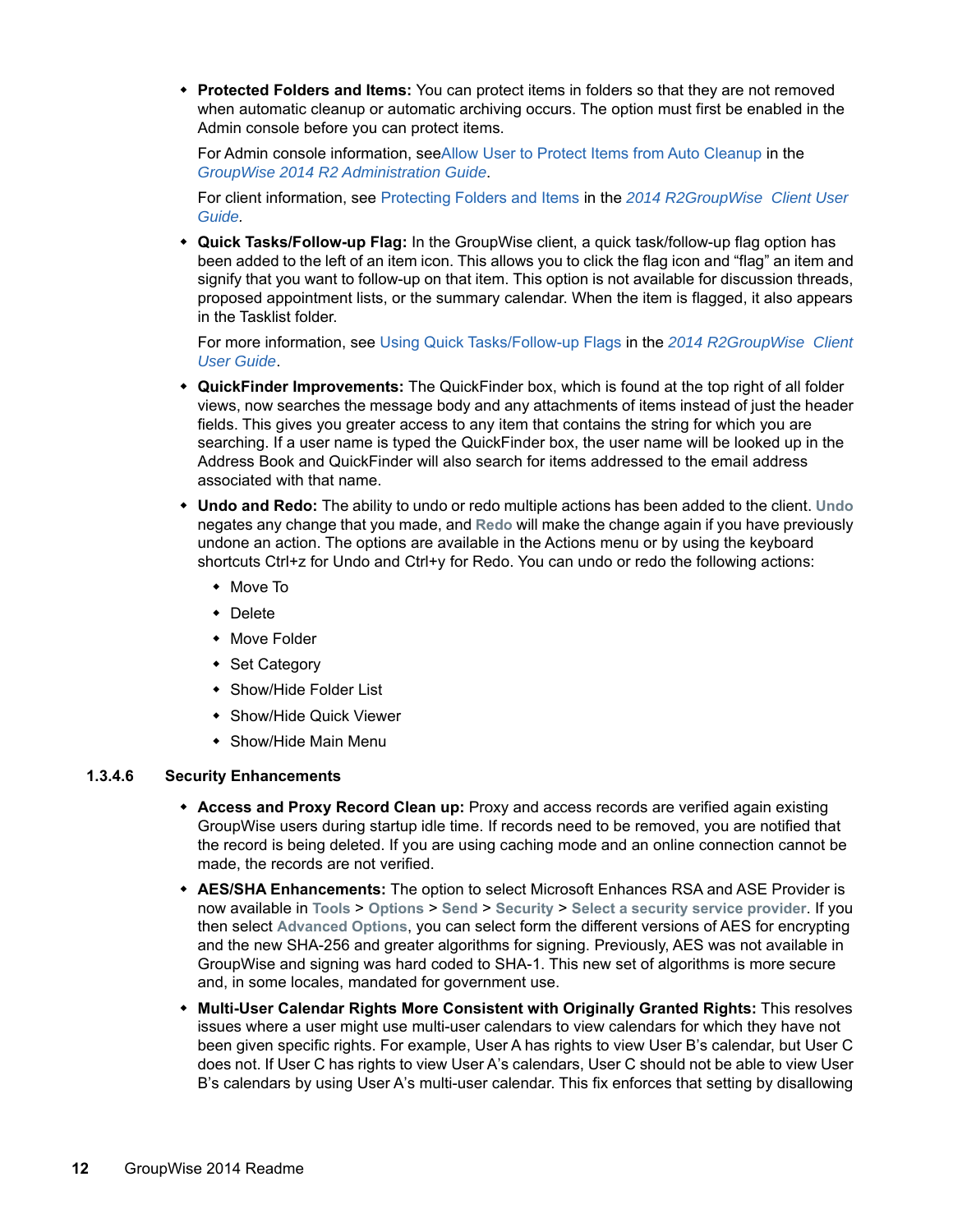unintended viewing of calendars by one user piggybacking on another's multi-user calendars. Rights are set in **Tools** > **Options** > **Security** > **Proxy Access**. The proxy access dialog has also been cleaned up to remove user names for which proxy access has no longer been granted.

- **Proxy Options Enhancements:** When granting proxy access to your mailbox, you can now specifically restrict access to the options in **Tools** > **Options** > **Security** > **Proxy Access**. Previously, these options were included when you granted access to the **Options** in general. The options are:
	- **Options**
	- **Security Options:** This is only available if **Options** is selected.
	- **Rules**
	- **Folders**

For more information, see [Granting Proxy Rights as a Mailbox Owner](https://www.novell.com/documentation/groupwise2014r2/pdfdoc/gw2014_guide_userwin/gw2014_guide_userwin.pdf#proxygrantingrights) in the *[2014 R2GroupWise](https://www.novell.com/documentation/groupwise2014r2/pdfdoc/gw2014_guide_userwin/gw2014_guide_userwin.pdf#frontpage)  Client User Guide*.

#### <span id="page-12-0"></span>**1.3.5 WebAccess Enhancements**

- **General Enhancements:** 
	- The **Mobile Notes** folder can now be renamed.
	- WebAccess **Rules** user interface has been updated.
	- Appointments now use the next hour as the start time instead of being fixed at noon.
	- WebAccess now prefers using SSL connections to DVA when SSL is not specified in the configuration.
	- **Personal Messages** have been renamed to **Sticky Notes**.
- **Auto-refresh Enhancements:** Auto-refresh has been enhanced to support multiple WebAccess sessions. There have also been performance and reliability enhancements.
- **Controlling Items Displayed in CalPub:** You can control whether appointments, notes, and tasks are displayed for users in CalPub. By default, all are displayed.

For more information, see [Controlling Items Displayed](https://www.novell.com/documentation/groupwise2014r2/pdfdoc/gw2014_guide_admin/gw2014_guide_admin.pdf#b1hrmx49) in the *[GroupWise 2014 R2 Administration](https://www.novell.com/documentation/groupwise2014r2/pdfdoc/gw2014_guide_admin/gw2014_guide_admin.pdf#adminfront)  Guide*.

 **Find Interface Improved:** The WebAccess basic find has an improved interface to limit your results to **This Folder**, **In All Folders**, or **In All Folders (others have shared with me)**.

For more information, se[eSearching for a Word or Phrase Using Basic Find](https://www.novell.com/documentation/groupwise2014r2/pdfdoc/gw2014_guide_userweb/gw2014_guide_userweb.pdf#searchingwithquickfind) in the *[GroupWise](https://www.novell.com/documentation/groupwise2014r2/pdfdoc/gw2014_guide_userweb/gw2014_guide_userweb.pdf#frontpage)  2014 R2 WebAccess User GuideGroupWise 2014 R2 WebAccess Help*.

- **Photos in WebAccess:** User photos are now displayed in multiple areas in Web Access:
	- Read Item view.
	- Name Completion tooltip
	- Contact details
	- System Address Book
- **Simplified URLs:** The URLs for webaccess have been updated for easier access:
	- **Web Access (full):** /gw/webacc
	- **Web Access Mobile:** /gw/webacc/mobile
	- **Web Access Simple:** /gw/webacc/simple
	- **Web Access Admin:** /gw/webacc/admin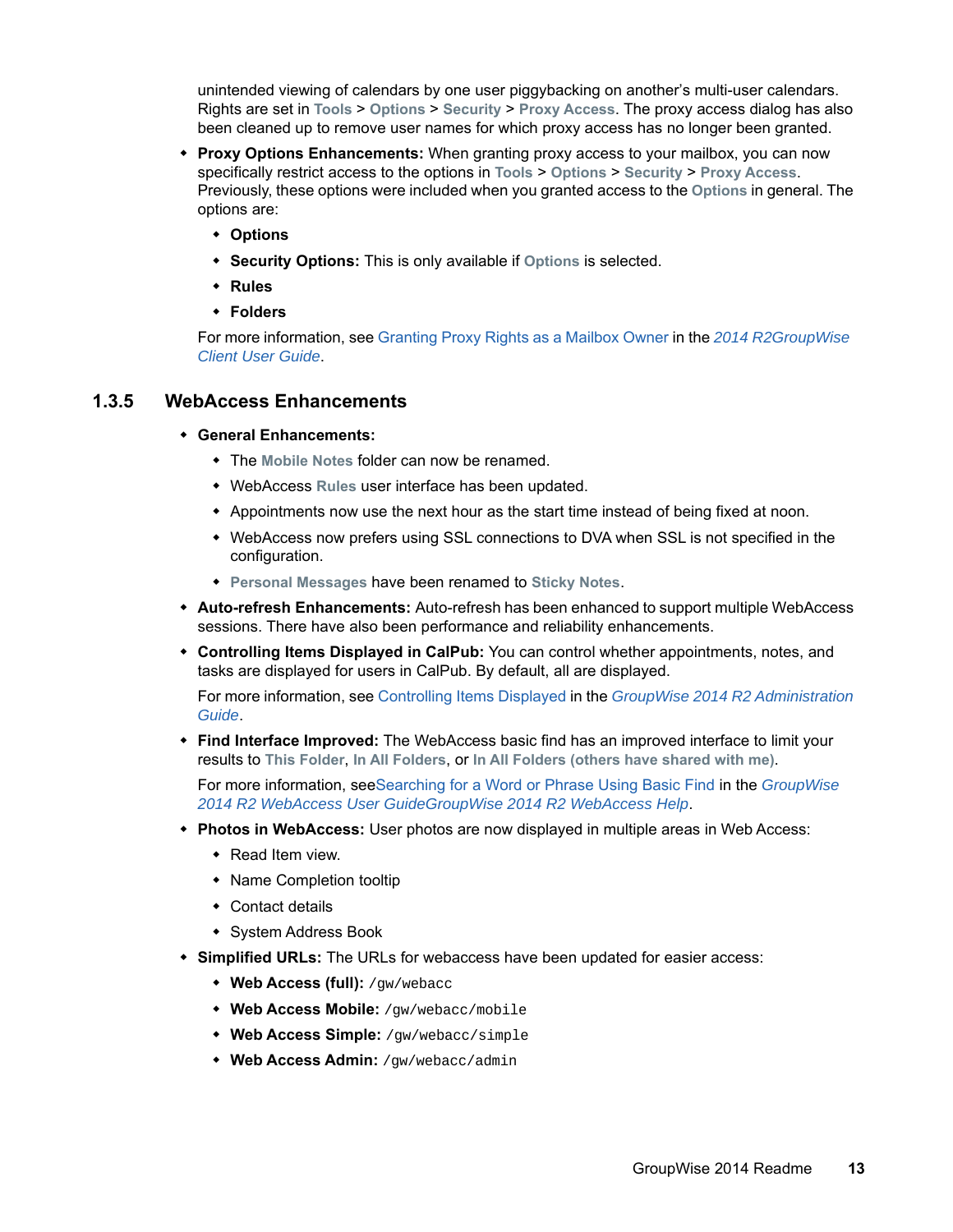#### <span id="page-13-1"></span>**1.3.6 Performance Enhancements**

- General performance, security, and stability improvements to WebAccess.
- Reduced shutdown time for MTA, POA, and GWIA for improved cluster migration. For example, the MTA shutdown time was improved from an average of 40 seconds to 9 seconds.
- Huge improvement when downloading large attachments from a POA on Linux. For example, a 25 MB attachment download was reduced from 40 seconds to 3 seconds.
- CalPub can now utilize any POA configured in the startup file. If the first POA is not running, CalPub uses the next active POA for bootstrapping.
- Improved iCal import from iOS.
- Improved drag and dropping GW link files.

### <span id="page-13-0"></span>**1.4 GroupWise 2014 R2 SP1**

- [Section 1.4.1, "Admin Enhancements," on page 14](#page-13-2)
- [Section 1.4.2, "Agent Enhancements," on page 14](#page-13-3)
- [Section 1.4.3, "Client Enhancements," on page 14](#page-13-4)
- [Section 1.4.4, "WebAccess Enhancements," on page 15](#page-14-2)
- [Section 1.4.5, "Performance Enhancements," on page 15](#page-14-3)

#### <span id="page-13-2"></span>**1.4.1 Admin Enhancements**

- When deleting or modifying users, a prompt is now displayed if one of the users owns shared folders allowing you decide what to do with the user.
- If syncronization is enabled on a directory, you can expire users after a specified number of days if they are not found while syncing.

#### <span id="page-13-3"></span>**1.4.2 Agent Enhancements**

- Kerberos single sign-on can now be enabled on Linux POAs.
- $\bullet$  Calendar Server configuration files have been moved to /etc/opt/novell/groupwise/calsvr. They were previously available in /opt/novell/groupwise/calsvr/.
- $\bullet$  The DVA maxsize switch has been removed and document conversion size is now set at either the POA or WebAccess.
- Two new switches have been added to the DVA:
	- ◆ [PDFSizeThreshold](https://www.novell.com/documentation/groupwise2014r2/pdfdoc/gw2014_guide_admin/gw2014_guide_admin.pdf#b1ljgmjo)
	- [PDFReturnNoImage](https://www.novell.com/documentation/groupwise2014r2/pdfdoc/gw2014_guide_admin/gw2014_guide_admin.pdf#b1ljgmjp)
- A **Display Last** button has been added to CalPub that allows navigation directly to the last page of the published calendars list.

#### <span id="page-13-4"></span>**1.4.3 Client Enhancements**

- Tasks can now be set with a due time.
- Emails can be saved as PDF files.
- You can transfer ownership of shared folders.
- Scan search has been disabled when filtering in a folder. Only indexed items are returned.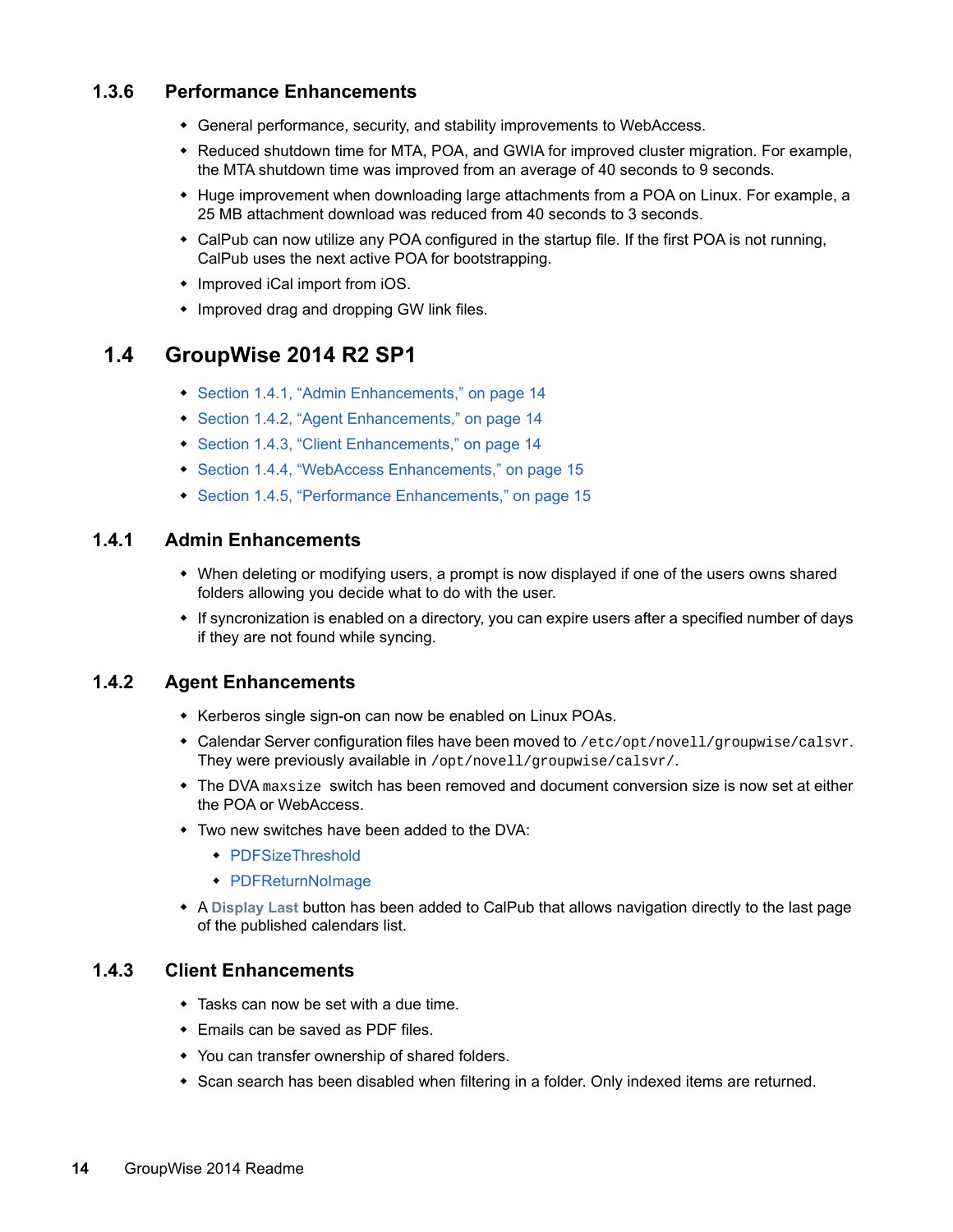- When upgrading to 14.2.1, the proxy access setting for **Rules, Folders, and Options** in the old client now correctly gives access to all of these options in the new client. **Security** is still disabled by default.
- Recurrence now automatically sets the day of the week for weekly recurrence based on the start date.
- The actions column has been added by default to the list view in all folders.
- Groups can now be expanded in the Address Selector.
- Appointments from subscribed calendars can now be personalized.
- Nicknames can be used in Send, Forward, and Reply rule actions.

#### <span id="page-14-2"></span>**1.4.4 WebAccess Enhancements**

- The WebAccess Vacation Rule has been enhanced to include the same options as the Vacation Rule in the Client.
- Calendars can now be added by right-clicking in the calendar list.
- You can transfer ownership of shared folders.

#### <span id="page-14-3"></span>**1.4.5 Performance Enhancements**

- When sending performance snapshots CSV files, server information and peak data are now collected as well.
- Significant improvement in large attachment download speed in online mode.

## <span id="page-14-0"></span>**1.5 GroupWise 2014 R2 SP2**

 **Micro Focus Filr Integration:** GroupWise 14.2.2 allows you to integrate with Micro Focus Filr. You can enable Filr in the Admin console > select a Domain, PO, or user > **Client Options** > **Integrations** > **Micro Focus Filr**. You will need to enter the URL of your Filr installation. With Filr enabled, you can force all attachments to be placed in Filr or set a size limit for the attachments and anything over that size is placed in Filr.

In the client, when creating an email, you can add a Filr reference as an attachment or upload an attachment to Filr when you send the email. You can search Filr when using Find. You can save received attachments to Filr using the File > Save menu.

For more information, see [Micro Focus Filr](https://www.novell.com/documentation/groupwise2014r2/pdfdoc/gw2014_guide_interop/gw2014_guide_interop.pdf#interopfilr) in the *[GroupWise 2014 R2 Interoperability Guide](https://www.novell.com/documentation/groupwise2014r2/pdfdoc/gw2014_guide_interop/gw2014_guide_interop.pdf#interopfront)*.

 **De-Mail Integration:** You can enable De-Mail in the Admin console > select a Domain, PO, or user > **Client Options** > **Integrations** > **DE Mail**. Users will then see De-Mail options in the client when sending an email to a De-Mail address.

For more information, see [De-Mail](https://www.novell.com/documentation/groupwise2014r2/pdfdoc/gw2014_guide_interop/gw2014_guide_interop.pdf#interopdemail) in the*[GroupWise 2014 R2 Interoperability Guide](https://www.novell.com/documentation/groupwise2014r2/pdfdoc/gw2014_guide_interop/gw2014_guide_interop.pdf#interopfront)*

 **Vacation Rule enhancements:** Vacation rules have been updated so that you can have a separate message body for replying to external users and you can limit your replies to external Address Book members.

## <span id="page-14-1"></span>**1.6 GroupWise 2014 R2 SP3**

For a list of bugs fixed in GroupWise 2014 R2 SP3, see the [GroupWise 2014 R2 SP3 Bug Fix List.](https://www.novell.com/documentation/groupwise2014r2/gw2014r2_bugfixlist/gw2014_r2_sp3_bugfixlist.html)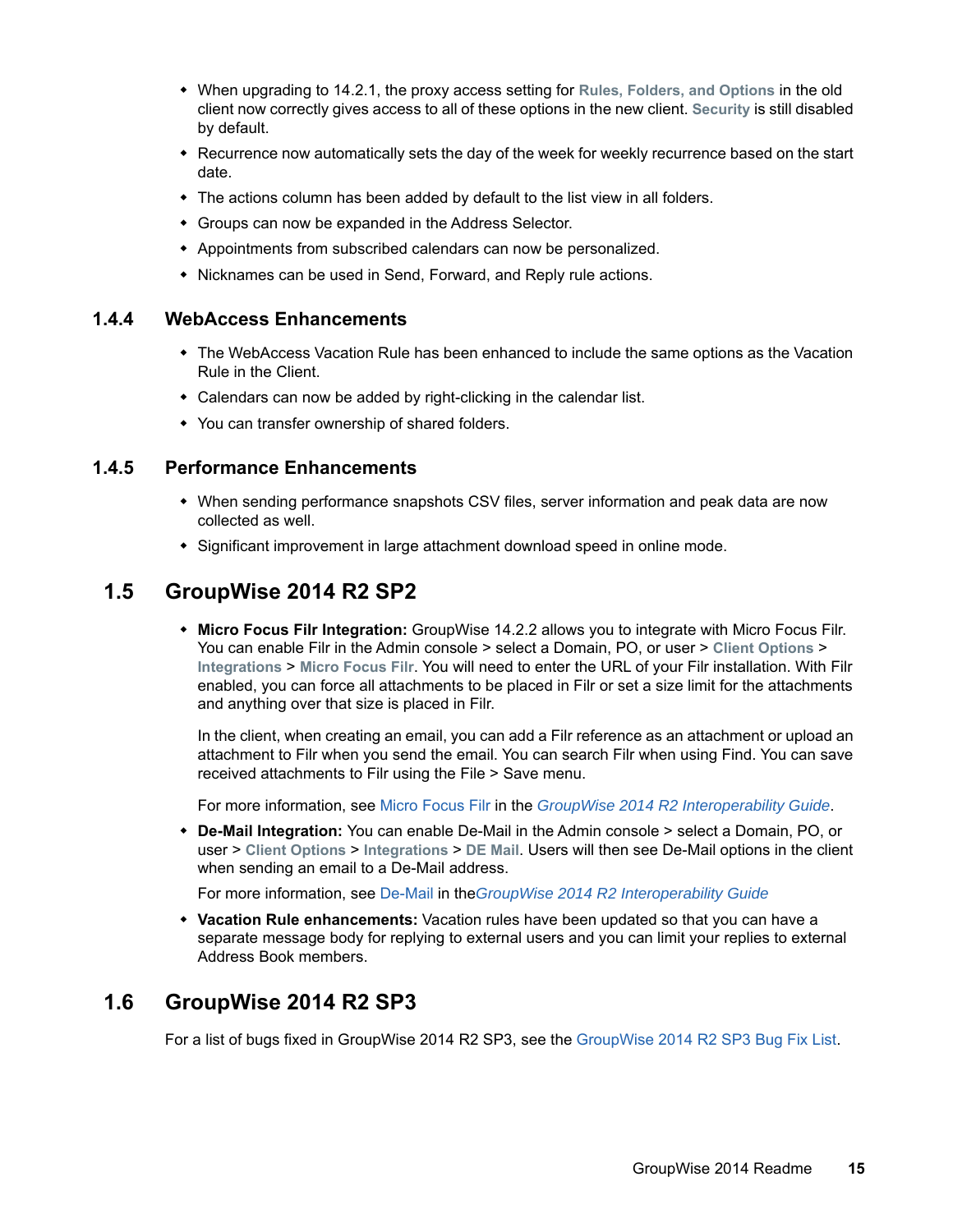## **2 GroupWise System Requirements**

GroupWise 2014 system requirements are listed in "GroupWise System Requirements" in the *[GroupWise 2014 Installation Guide](https://www.novell.com/documentation/groupwise2014/gw2014_guide_install/data/inst_front.html)*. Ensure that the server where you plan to install GroupWise 2014 meets the system requirements.

## **3 Installation Issues**

- [Section 3.1, "General Installation Issues," on page 16](#page-15-2)
- [Section 3.2, "Linux Installation Issues," on page 17](#page-16-0)
- ◆ [Section 3.3, "Windows Installation Issues," on page 17](#page-16-1)

Installation issues for individual GroupWise components are located under the heading for each component.

## <span id="page-15-2"></span>**3.1 General Installation Issues**

Platform-specific installation issues are listed in separate sections below.

- [Section 3.1.1, "GroupWise 2014 Upgrade Process," on page 16](#page-15-3)
- [Section 3.1.2, "Upgrade of a Post Office with Multiple POAs," on page 16](#page-15-0)
- [Section 3.1.3, "GroupWise Version Compatibility," on page 16](#page-15-1)

#### <span id="page-15-3"></span>**3.1.1 GroupWise 2014 Upgrade Process**

When you upgrade your GroupWise system to GroupWise 2014, you must use the **Upgrade an Existing Domain or Post Office to GroupWise 2014** option in the GroupWise Installation console. For instructions, see "Upgrading the Primary Domain Server" in the **[GroupWise 2014 Installation Guide](https://www.novell.com/documentation/groupwise2014/gw2014_guide_install/data/inst_front.html)**.

If you do not use the **Upgrade** option, the .dc files are not successfully updated.

#### <span id="page-15-0"></span>**3.1.2 Upgrade of a Post Office with Multiple POAs**

If you use the **Upgrade an Existing Domain or Post Office to GroupWise 2014** option in the GroupWise Installation console for a post office that has two POAs running on the same server, you receive the following error:

Database 'post\_office\_folder' already in upgrade list

In order to upgrade the post office, you must remove the second POA object from the post office. You can then use the GroupWise Admin console to add a new POA object for the upgraded post office.

#### <span id="page-15-1"></span>**3.1.3 GroupWise Version Compatibility**

If you install GroupWise on multiple platforms, or if you run multiple versions (for example, GroupWise 2012 and GroupWise 2014 in the same GroupWise system), see "Appendix A: GroupWise Version Compatibility" in the *[GroupWise 2014 Installation Guide](https://www.novell.com/documentation/groupwise2014/gw2014_guide_install/data/inst_front.html)* to ensure that the combinations you are using are supported.

For example, you cannot run a GroupWise 2014 client against a GroupWise 2012 or earlier post office. Earlier POAs cannot support later GroupWise clients. However, you can run a GroupWise 2012 or earlier client against a GroupWise 2014 POA.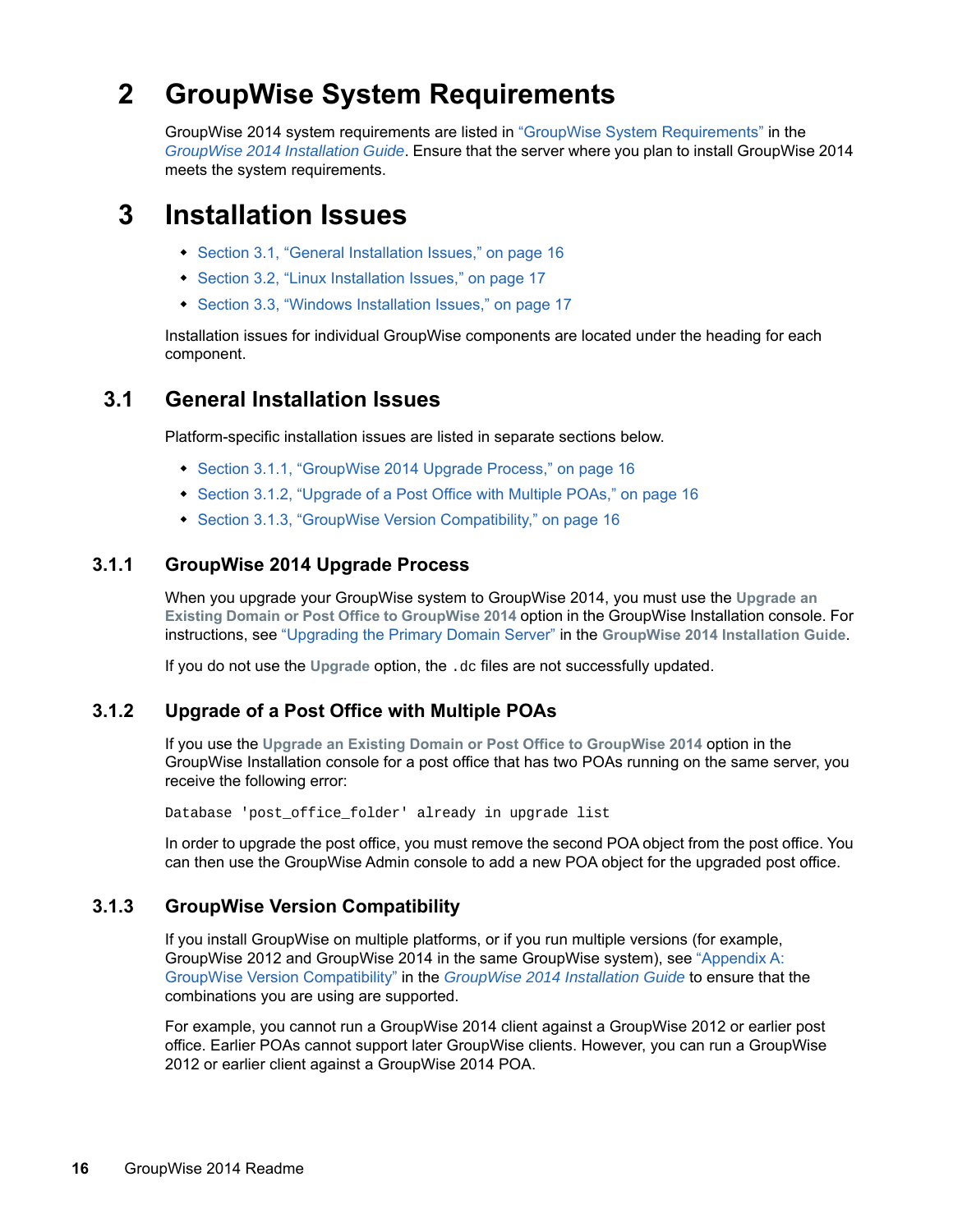Do not run ConsoleOne to access GroupWise domains and post offices that have been upgraded to GroupWise 2014. You can use the GroupWise 2014 Administration console to manage legacy domains and post offices, or you can continue to use ConsoleOne.

## <span id="page-16-0"></span>**3.2 Linux Installation Issues**

[Section 3.2.1, "Linux Installation across a Remote Connection," on page 17](#page-16-2)

#### <span id="page-16-2"></span>**3.2.1 Linux Installation across a Remote Connection**

If you connect to a Linux server across a remote connection such as ssh, the GroupWise Installation Wizard displays some garbage characters. To resolve the display problem, configure the remote connection to use the UTF-8 character set.

The Installation Wizard does work correctly even with the garbage characters displayed.

## <span id="page-16-1"></span>**3.3 Windows Installation Issues**

- [Section 3.3.1, "Reboot Warning after Installation on Windows," on page 17](#page-16-3)
- [Section 3.3.2, "GroupWise Installation Console in Internet Explorer," on page 17](#page-16-4)
- [Section 3.3.3, "Windows Security Rights for GroupWise Client Installation," on page 17](#page-16-5)
- [Section 3.3.4, "Norton Internet Security 2010 and SetupIP," on page 18](#page-17-0)

#### <span id="page-16-3"></span>**3.3.1 Reboot Warning after Installation on Windows**

The GroupWise Installation Wizard prompts you to reboot the Windows server when the installation is finished. Rebooting is not necessary for an initial installation GroupWise.

#### <span id="page-16-4"></span>**3.3.2 GroupWise Installation Console in Internet Explorer**

Some versions of Internet Explorer do not successfully authorize access to the GroupWise Installation console.

To resolve the problem, add the GroupWise server to the list of trusted sites:

- **1** In Internet Explorer, click **Tools > Internet Options**.
- **2** Click the **Security** tab.
- **3** Click **Trusted Sites**, then click **Sites**.
- **4** Add the hostname of the GroupWise hostname to the list of trusted sites.
- **5** Click **Close**, then click **OK**.

#### <span id="page-16-5"></span>**3.3.3 Windows Security Rights for GroupWise Client Installation**

If the GroupWise client is originally installed by the Windows Administrator user, the Administrator user must also perform software updates. When the client is installed by the Administrator, the GroupWise client software cannot be updated by a regular user or a Windows Power User.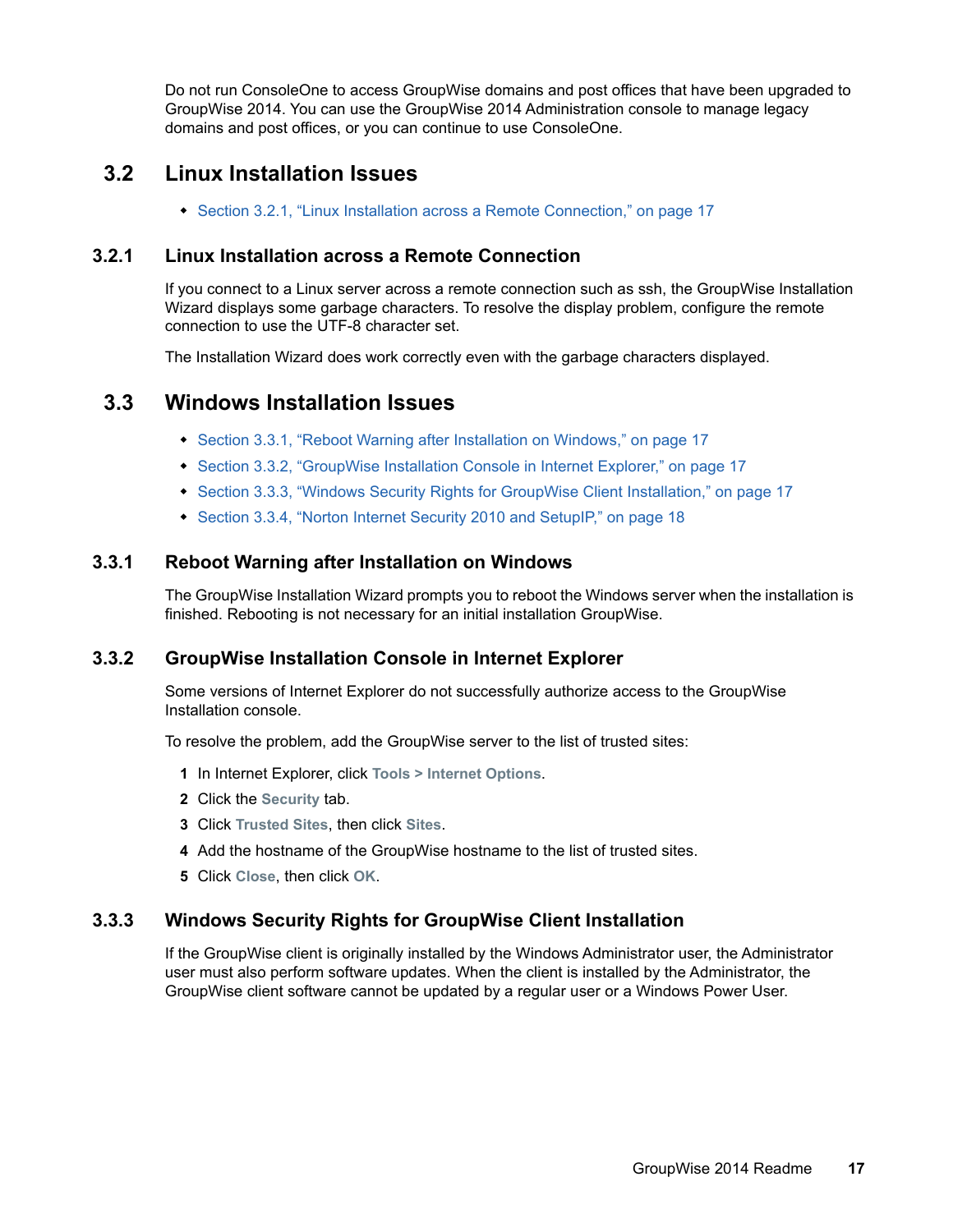### <span id="page-17-0"></span>**3.3.4 Norton Internet Security 2010 and SetupIP**

Older versions of Norton Internet Security 2010 incorrectly identify GroupWise SetupIP as a virus and automatically remove it while it is trying to install the GroupWise client on a workstation. Symantec indicates that this problem is resolved by running LiveUpdate to obtain the latest version of Norton Internet Security 2010. If you still encounter the problem, you must disable Norton Internet Security 2010 before SetupIP can successfully run on a workstation.

## **4 Administration Issues**

- [Section 4.1, "General Administration Issues," on page 18](#page-17-1)
- [Section 4.2, "Linux Administration Issues," on page 20](#page-19-3)
- [Section 4.3, "Windows Administration Issues," on page 21](#page-20-0)

### <span id="page-17-1"></span>**4.1 General Administration Issues**

- [Section 4.1.1, "GroupWise 2014 Terminology Changes," on page 18](#page-17-2)
- [Section 4.1.2, "GroupWise Admin Console Access from Outside the Firewall," on page 18](#page-17-3)
- [Section 4.1.3, "User Moves for Imported Users," on page 19](#page-18-3)
- [Section 4.1.4, "LDAP User Synchronization Issue," on page 19](#page-18-0)
- [Section 4.1.5, "Password Issue with GWAdminUtil," on page 19](#page-18-1)
- [Section 4.1.6, "Underscore Characters in DNS Hostnames," on page](#page-18-2) 19
- [Section 4.1.7, "Issues in the GroupWise Plugin for iManager," on page 20](#page-19-0)
- [Section 4.1.8, "Server-Based Antivirus Software," on page 20](#page-19-1)
- [Section 4.1.9, "Open Document Management API \(ODMA\) Integration Support," on page 20](#page-19-2)

#### <span id="page-17-2"></span>**4.1.1 GroupWise 2014 Terminology Changes**

- **Group:** In the GroupWise Admin console, GroupWise "distribution lists" are now called "groups." The groups that are available in the GroupWise client are called "personal groups." The groups that are available in NetIQ eDirectory or Microsoft Active Directory are called "LDAP groups." The term "distribution list" is now used only to mean the entire recipient list of a message, regardless of whether the recipients are listed individually or as part of groups.
- **Replicate:** In the GroupWise Admin console, the term "replicate" refers to updating GroupWise databases with the latest information about an object such as a domain, post office, or user. In ConsoleOne, this action was called "synchronize." In the GroupWise Admin console, the term "synchronize" refers to updating the GroupWise Address Book with user information from an LDAP directory.

#### <span id="page-17-3"></span>**4.1.2 GroupWise Admin Console Access from Outside the Firewall**

If your network uses natting or port forwarding from a public IP address in order to reach the IP address of the GroupWise Admin Service on a GroupWise domain server, one of the following conditions must be met in order to access the GroupWise Admin console from outside the firewall:

• The MTA for the domain should not be configured with an exclusive bind to a any IP address or DNS hostname.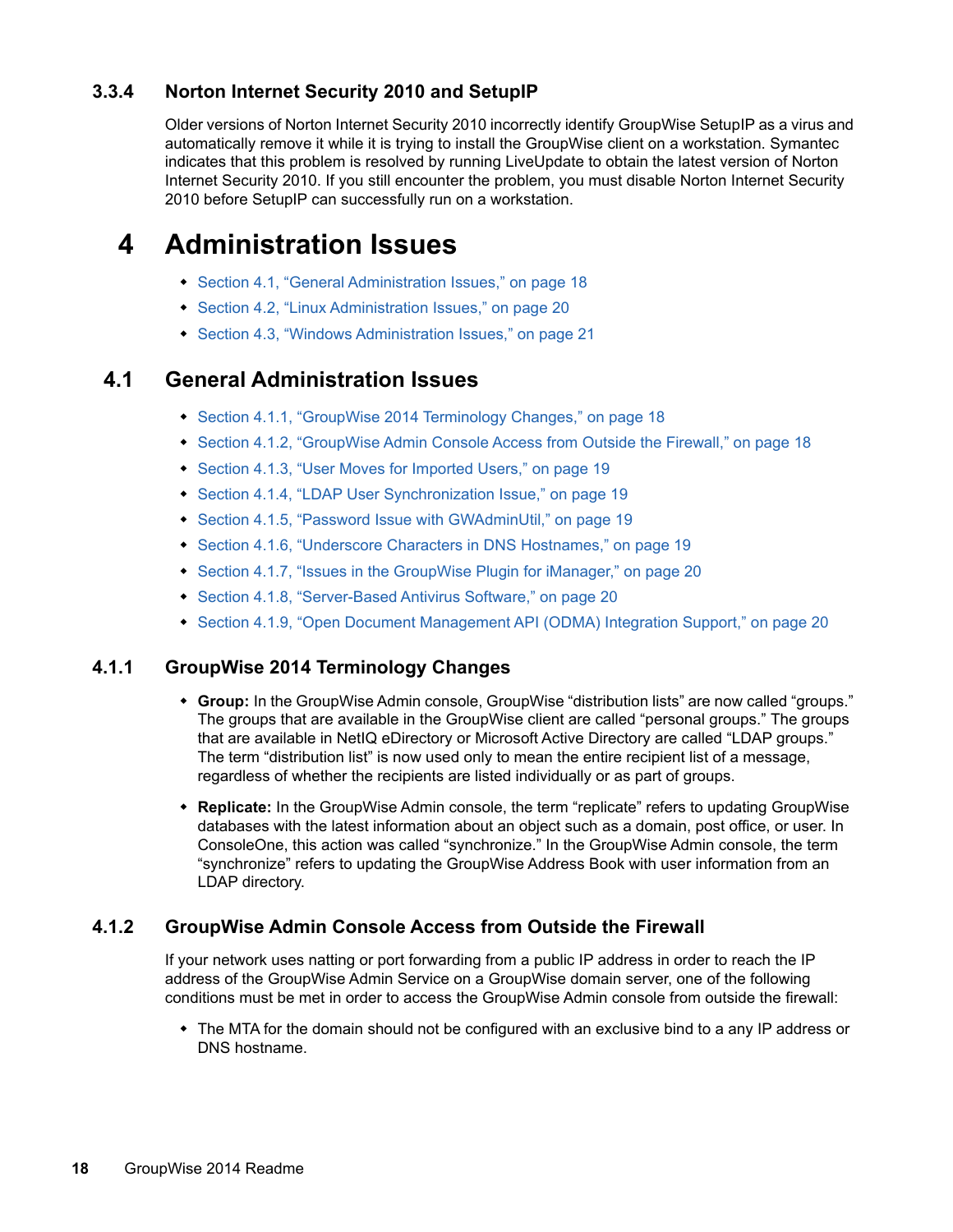- If an exclusive bind is required for the MTA, the MTA should be configured with the internal IP address of the domain server, and not the DNS hostname
- If the MTA must be configured with the DNS hostname of the domain server, your network must have an internal DNS to resolve the hostname to the IP address.

Additionally, if you do need to configure the MTA with a public IP address, or you do not have an internal DNS, then you must open the GroupWise Admin Service port (9710) in order to provide GroupWise Admin console access from outside the firewall.

#### <span id="page-18-3"></span>**4.1.3 User Moves for Imported Users**

When you import users from an LDAP directory such as NetIQ eDirectory or Microsoft Active Directory and when you move users from one context to another in the LDAP directory, the users cannot immediately log in to GroupWise. The situation automatically resolves itself the next time the MTA performs user synchronization. To provide moved users with immediate GroupWise access, you can manually synchronize the moved users.

For more information, see the following sections in the *[GroupWise 2014 R2 Administration Guide](https://www.novell.com/documentation/groupwise2014r2/pdfdoc/gw2014_guide_admin/gw2014_guide_admin.pdf#adminfront)*:

- ["Configuring User Synchronization for an LDAP Directory"](https://www.novell.com/documentation/groupwise2014r2/pdfdoc/gw2014_guide_admin/gw2014_guide_admin.pdf#b19hch7g)
- ["Synchronizing User Information"](https://www.novell.com/documentation/groupwise2014r2/pdfdoc/gw2014_guide_admin/gw2014_guide_admin.pdf#admusermgtsync)

#### <span id="page-18-0"></span>**4.1.4 LDAP User Synchronization Issue**

In order for LDAP user synchronization to succeed when you are using NetIQ eDirectory, the user that the MTA uses to perform user synchronization must have Read and Compare rights to all attributes on the User objects to synchronize.

In NetIQ iManager:

- **1** Click **Rights > Modify Trustees**.
- **2** Browse to and select the container object where users are located, then click **OK**.
- **3** Click **Add Trustee**.
- **4** Browse to and select the user that the MTA can use to perform user synchronization, then click **OK**.
- **5** For **[All Attribute Rights]**, select **Compare** and **Read**, then click **Done**.

#### <span id="page-18-1"></span>**4.1.5 Password Issue with GWAdminUtil**

If you use special characters in a GroupWise administrator password, you cannot use the -p option of the GWAdminUtil command to specify the password, unless you surround the password with quote marks. This is typical of how operating systems interpret commands on the command line.

The preferred usage is to use the -p option without the password and let the operating system prompt you for the password.

#### <span id="page-18-2"></span>**4.1.6 Underscore Characters in DNS Hostnames**

If the DNS hostname of a domain server includes an underscore character, you cannot access the GroupWise Admin console for that domain in Internet Explorer. Technically, the underscore is not a DNS character. Internet Explorer blocks cookies on hostnames that include underscores.

If your domain server as an underscore in its DNS hostname, use a browser other than Internet Explorer for accessing the GroupWise Admin console.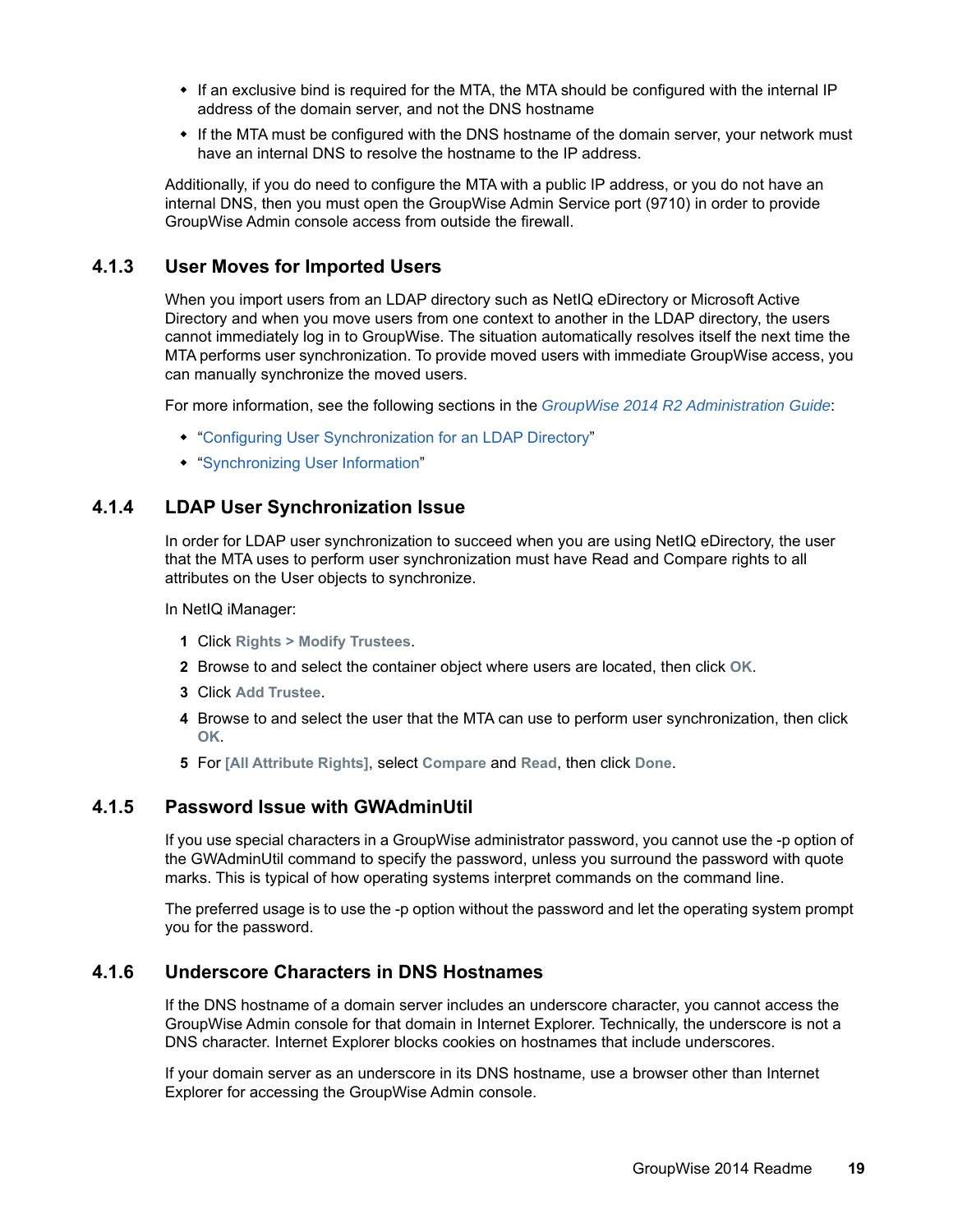#### <span id="page-19-0"></span>**4.1.7 Issues in the GroupWise Plugin for iManager**

The GroupWise plugin for iManager enables an eDirectory administrator to assign new eDirectory users and groups to GroupWise post offices.

- **Users:** When you want to add an eDirectory user to GroupWise, if the user's **First Name** field is empty, the user is not created in GroupWise. No error message is displayed.
- **Groups:** In the Roles and Tasks view in iManager, the **GroupWise** tab on Group objects does not always display properly. Use the View Objects view to add eDirectory groups to GroupWise.

#### <span id="page-19-1"></span>**4.1.8 Server-Based Antivirus Software**

If you run server-based antivirus software, you must configure it so that it does not scan GroupWise folder structures such as domains and post offices. Running antivirus software on GroupWise folder structures creates file locking conflicts with the GroupWise agents, which prevents email and administration messages from being delivered.

If you need virus scanning on GroupWise data, check the [GroupWise Partner Products page](http://www.novell.com/products/groupwise/partners.html) (http:// www.novell.com/products/groupwise/partners.html) for compatible products.

#### <span id="page-19-2"></span>**4.1.9 Open Document Management API (ODMA) Integration Support**

In GroupWise 2014, the Open Document Management API (ODMA) integration is no longer supported when using GroupWise Document Management.

#### <span id="page-19-3"></span>**4.2 Linux Administration Issues**

- [Section 4.2.1, "GWTSAFS Discontinued," on page 20](#page-19-4)
- [Section 4.2.2, "Path Names and File Names in Lowercase," on page](#page-19-5) 20

#### <span id="page-19-4"></span>**4.2.1 GWTSAFS Discontinued**

Starting in GroupWise 2012, GWTSAFS is not included in GroupWise. The supported version of Novell Open Enterprise Server (OES) provides TSAFS, which is the preferred backup approach moving forward. For more information, see "GroupWise Backup" in the OES *Storage Management Services Administration Guide*.

#### <span id="page-19-5"></span>**4.2.2 Path Names and File Names in Lowercase**

All folder names in paths to GroupWise domains and post offices should consist of lowercase letters. File names should also consist of lowercase letters. There are no length restrictions.

However, on Open Enterprise Server (OES), when you create an NSS volume, the volume name automatically appears in all uppercase in the path name. Because the use of lowercase letters in folder names is recommended for convenience, but is not required by any GroupWise program, this behavior on OES does not present any problems for GroupWise. You simply need to remember to type the uppercase letters when you specify the path name on OES.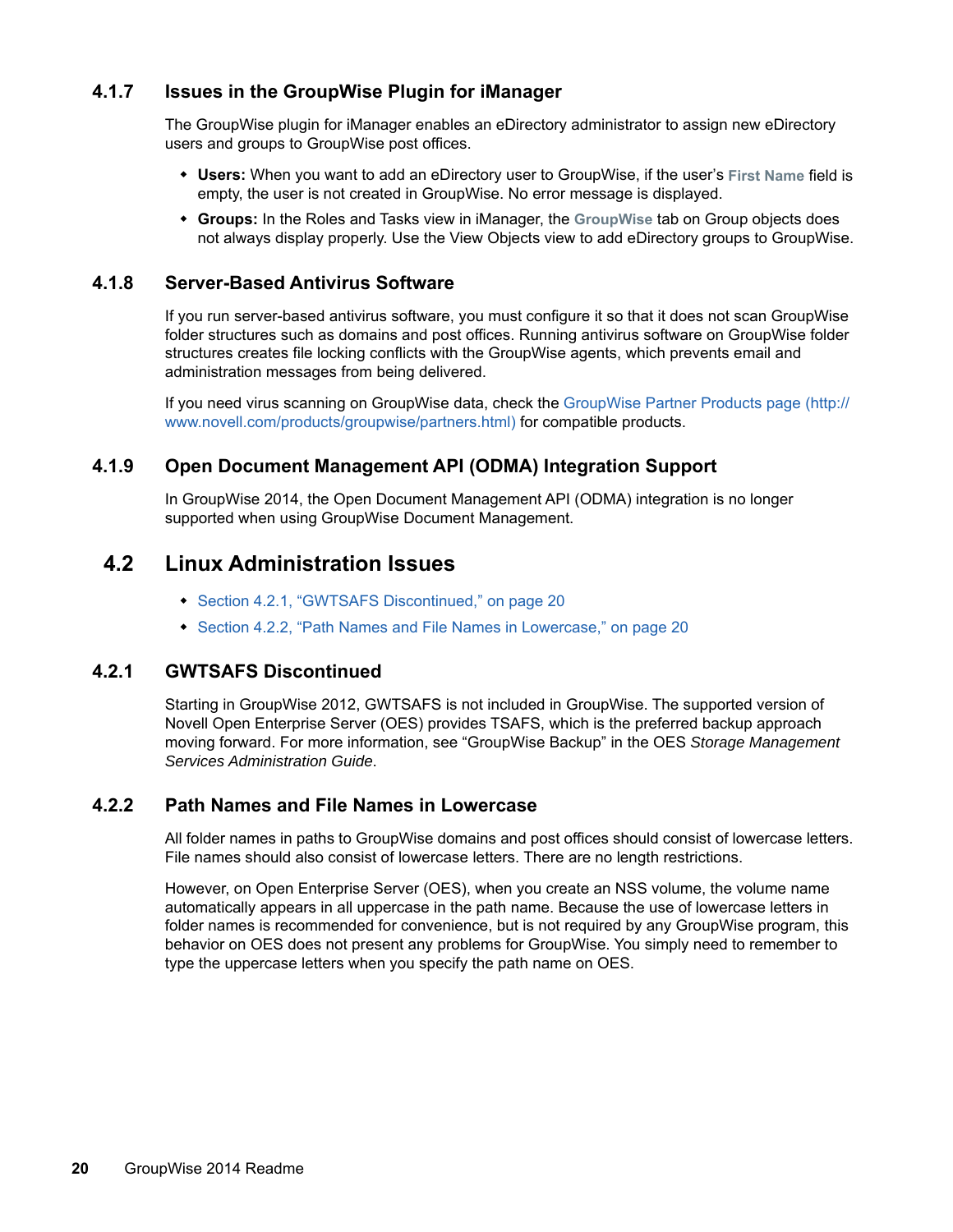## <span id="page-20-0"></span>**4.3 Windows Administration Issues**

• [Section 4.3.1, "Quotas on NSS Volumes," on page 21](#page-20-1)

#### <span id="page-20-1"></span>**4.3.1 Quotas on NSS Volumes**

If you use NSS volumes with quotas turned on, you must turn on quotas on all GroupWise folders. Otherwise, you receive No Disk Space errors.

## **5 Agent Issues**

- [Section 5.1, "General Agent Issues," on page 21](#page-20-2)
- [Section 5.2, "Linux Agent Issues," on page 23](#page-22-0)
- [Section 5.3, "Windows Agent Issues," on page 23](#page-22-1)

### <span id="page-20-2"></span>**5.1 General Agent Issues**

- [Section 5.1.1, "Agent Startup Files," on page 21](#page-20-3)
- [Section 5.1.2, "Agent Server Console Limitation," on page 21](#page-20-4)
- [Section 5.1.3, "Agent Upgrade Process," on page 22](#page-21-3)
- [Section 5.1.4, "Audit Reports," on page 22](#page-21-4)
- [Section 5.1.5, "Incoming Message Size Limit," on page 22](#page-21-1)
- [Section 5.1.6, "Spamhaus on the GWIA Real-Time Blacklist," on page 22](#page-21-0)
- [Section 5.1.7, "Functionality of the GWIA --msstu Switch," on page 22](#page-21-2)

#### <span id="page-20-3"></span>**5.1.1 Agent Startup Files**

In GroupWise 2014, MTA startup files are stored in the domain folder, POA startup files are stored in the post office folder, and GWIA startup files are stored in the *domain*/wpgate/gwia folder. If you start the agents from the command line or in a script, you must always specify the full path to the agent startup file. For example, on Linux, you would use one of the following commands to start the POA:

./gwpoa --home /gwsystem/*post\_office\_name* ./gwpoa @/gwsystem/*post\_office\_name*/*post\_office\_name*.poa

When you upgrade existing domains and post offices, existing agent startup files are left in their original locations if the upgrade process can locate them and can verify the locations of domains and post offices. If the upgrade process cannot locate existing startup files, or if the --home switch in the existing startup files specifies an invalid location, the upgrade process creates new startup files in the new GroupWise 2014 locations.

#### <span id="page-20-4"></span>**5.1.2 Agent Server Console Limitation**

The GroupWise Installation and Admin consoles cannot stop the GroupWise agents when they run with server consoles (with a user interface). In GroupWise 2014, you should run the agents as services, without a user interface.

- On Linux, this means that you run them without the --show switch.
- On Windows, this means that you configure them as Windows services, rather than as Windows applications.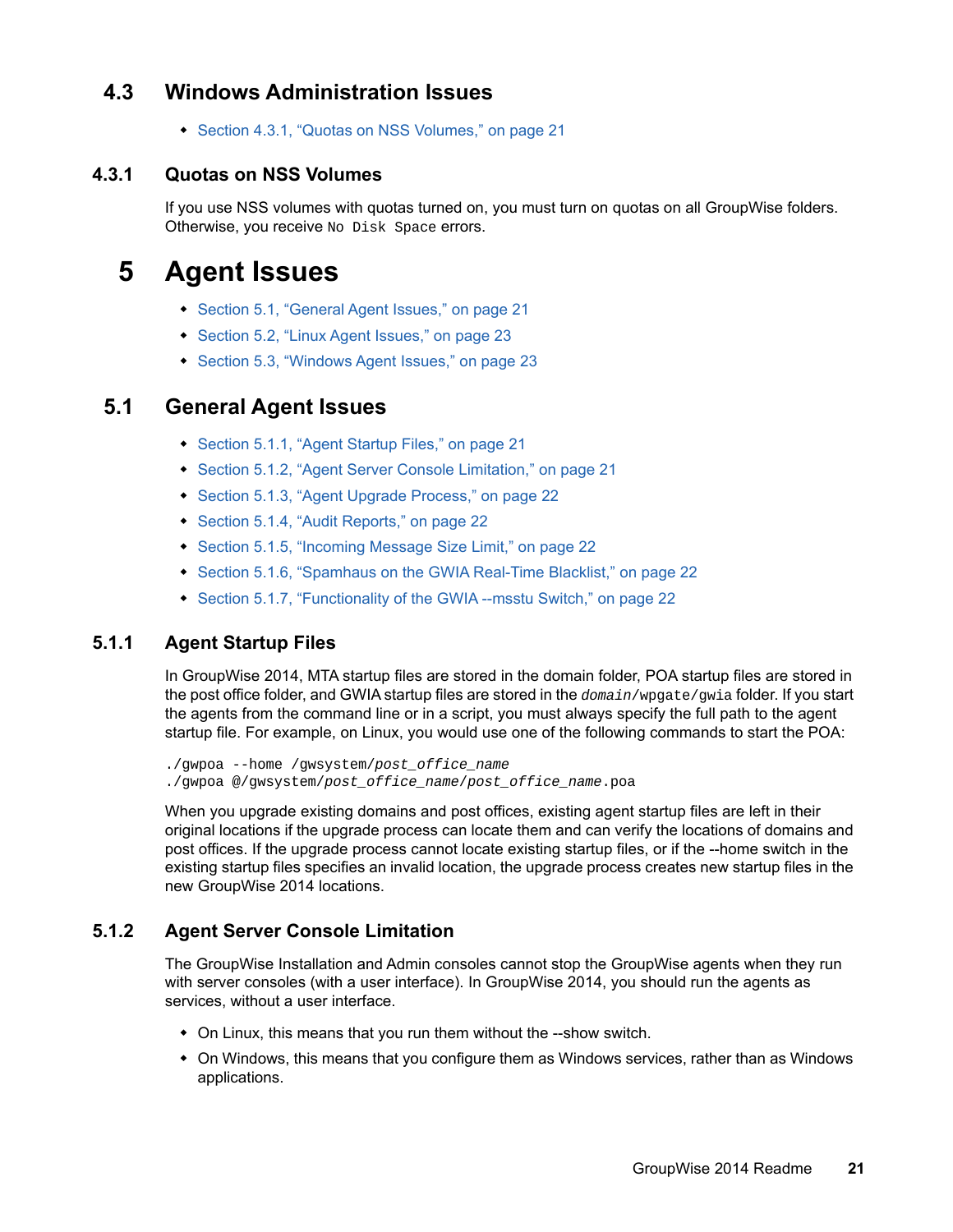In order to monitor the agents, rely on the web-based agent consoles, rather than on the server consoles.

#### <span id="page-21-3"></span>**5.1.3 Agent Upgrade Process**

If you are currently running the GroupWise agents with a user interface, you should run them as services instead, before you start the upgrade process. The upgrade process automatically uses the same agent configuration for GroupWise 2014 as the one being used for the existing version of GroupWise.

The GroupWise Installation console cannot stop the agents when they are running with server consoles. The GroupWise Installation console must be able to stop the agents as part of the upgrade process.

#### <span id="page-21-4"></span>**5.1.4 Audit Reports**

Whenever the POA runs an audit report, it causes the MTA for the domain to restart. In a domain with a large number of post offices, these MTA restarts might become noticeable. This is working as designed, although improved functionality has been requested.

#### <span id="page-21-1"></span>**5.1.5 Incoming Message Size Limit**

When the GWIA receives an incoming message from the Internet, it creates a MIME version of the message that includes the message and any attached files. This doubles the size of the message.

You can restrict message size at the GWIA, the MTA, and the POA. The message size that you set at the GWIA determines the maximum size of messages that are allowed into your GroupWise system. However, because of the way that the GWIA creates the MIME version of incoming messages, message size limits at the MTA and POA must be two to three times the size set at the GWIA. Otherwise, some messages can successfully enter your GroupWise system at the GWIA, but they cannot be delivered because of the size limits set at the MTA or the POA.

When such a delivery failure occurs, no undeliverable message is sent, so no one is notified of the problem.

#### <span id="page-21-0"></span>**5.1.6 Spamhaus on the GWIA Real-Time Blacklist**

If you use Spamhaus on the GWIA real-time blacklist, you might receive a "cannot be contacted" message after you upgrade to GroupWise 2014. The GWIA now logs many conditions that were not logged in the past.

The condition that is now being reported by the GWIA is a known issue with certain combinations of Spamhaus and specific types of DNS servers. For more information, see the FAQ titled "Your DNSBL Blocks Nothing at All!" on the [spamhaus.org](http://www.spamhaus.org) website.

#### <span id="page-21-2"></span>**5.1.7 Functionality of the GWIA --msstu Switch**

The --msstu switch replaces spaces with underscores (\_) in the email address of the sender, but not in the addresses of recipients. This is working as designed.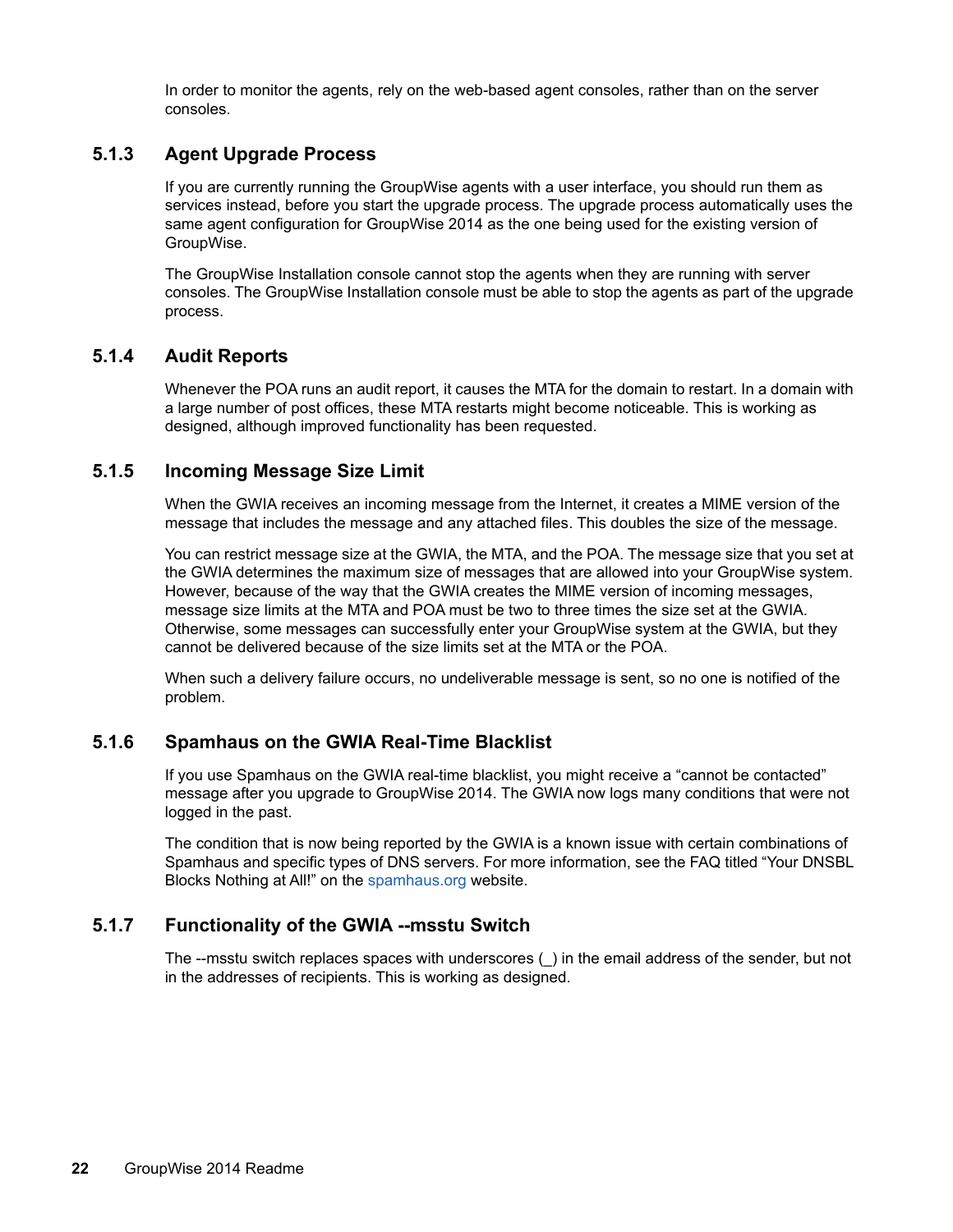## <span id="page-22-0"></span>**5.2 Linux Agent Issues**

- [Section 5.2.1, "More Secure GroupWise High Availability Service," on page 23](#page-22-2)
- [Section 5.2.2, "Non-root GroupWise Agents and Low Port Numbers," on page 23](#page-22-3)
- [Section 5.2.3, "Maximum Number of Open Files," on page 23](#page-22-4)

#### <span id="page-22-2"></span>**5.2.1 More Secure GroupWise High Availability Service**

The GroupWise High Availability Service (gwha) has been made more secure with the introduction of the gwha.allow file. This file must contain the name of the user that the High Availability Service uses to access the GroupWise agents to obtain their status information. For more information, see ["Automatically Restarting the Linux GroupWise Agents with the GroupWise High Availability Service"](https://www.novell.com/documentation/groupwise2014r2/pdfdoc/gw2014_guide_install/gw2014_guide_install.pdf#instcreateagentslinuxgwha) in the *[GroupWise 2014 R2 Installation Guide](https://www.novell.com/documentation/groupwise2014r2/pdfdoc/gw2014_guide_install/gw2014_guide_install.pdf#instfront)*.

#### <span id="page-22-3"></span>**5.2.2 Non-root GroupWise Agents and Low Port Numbers**

On Novell Open Enterprise Server and SUSE Linux Enterprise Server, services such as IMAP and IMAP SSL, which require port numbers below 1025, cannot be initiated or restarted after the GroupWise agents are running as a non-root user. To initiate or restart those services, you must manually stop the services and then restart the GroupWise agents.

#### <span id="page-22-4"></span>**5.2.3 Maximum Number of Open Files**

By default, the maximum number of open files on a Linux server is 1024. This default might not be sufficient for a busy POA. Therefore, the POA initializes the maximum number of open files to 200000.

The default number of open files is typically acceptable for the other GroupWise agents.

## <span id="page-22-1"></span>**5.3 Windows Agent Issues**

None.

## **6 Client Issues**

- [Section 6.1, "Shared Personal Address Books and Name Completion," on page 24](#page-23-0)
- [Section 6.2, "Speller Functionality," on page 24](#page-23-1)
- [Section 6.3, "Archiving over the Network," on page 24](#page-23-2)
- [Section 6.4, "Interaction with ZENworks Configuration Management," on page 24](#page-23-3)
- [Section 6.5, "GroupWise/Vibe Compatibility," on page 25](#page-24-3)
- [Section 6.6, "GroupWise Compatibility with Folder Synchronization Applications," on page 25](#page-24-4)
- [Section 6.7, "Windows XP and Power Users," on page 25](#page-24-5)
- [Section 6.8, "GroupWise/Outlook Compatibility," on page 25](#page-24-0)
- Section 6.9, "Address Books Do Not Display in GroupWise When Installing GroupWise after [Outlook 2003," on page 25](#page-24-1)
- [Section 6.10, "JAWS Script Available," on page 25](#page-24-2)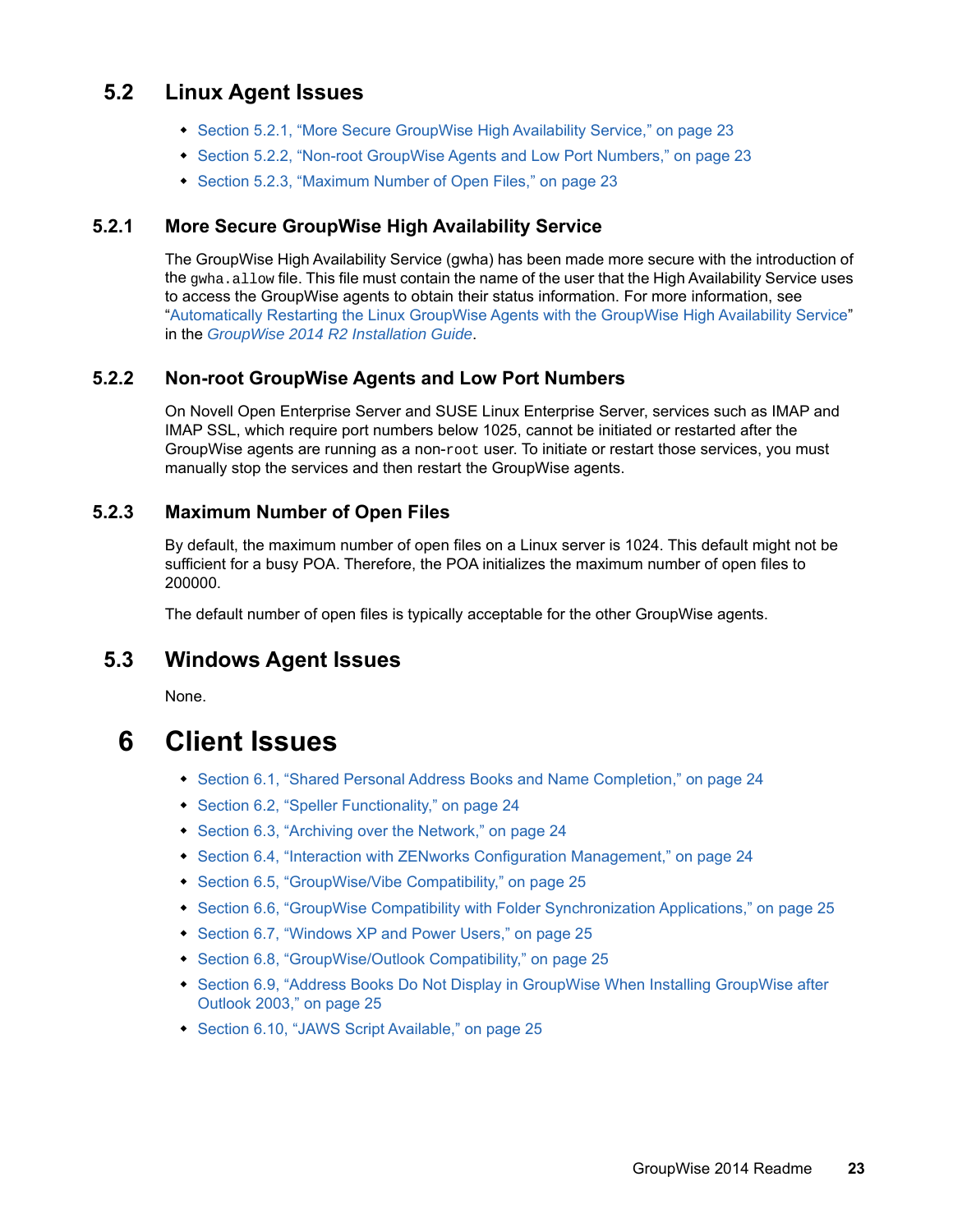## <span id="page-23-0"></span>**6.1 Shared Personal Address Books and Name Completion**

Shared personal address books are not included in Name Completion processing when you are addressing messages. To access a shared personal address book when addressing a message, open the Address Selector in the Compose view and manually select the recipients.

This issue is for the most part mitigated because when you send a message from a personal address book, it is added to your Frequent Contacts address book. As a result, it will be available for Name Completion in the future. However, if you turn off Name Completion from the Frequent Contacts address book, you must always manually select recipients from shared personal address books.

## <span id="page-23-1"></span>**6.2 Speller Functionality**

Starting in GroupWise 2012, the GroupWise client uses the speller engine technology named Hunspell. You should not notice any difference in the "spell-as-you-type" mode. However, there are a few features available in the previous Spell Checker dialog box that are no longer available.

- When the Spell Checker dialog box opens, it immediately begins spell checking.
- You can no longer check spelling in a paragraph or sentence, or by word.
- You can no longer add or manage multiple personal word lists from the Spell Checker dialog box. There is only one personal word list.

## <span id="page-23-2"></span>**6.3 Archiving over the Network**

The recommended location for a GroupWise client user's archive is on his or her local workstation.

Creating an archive on a network drive is supported in the following two configurations:

• The Novell Map Network Drive feature of the Novell Client is used to map a network drive from the user's workstation to a Novell Open Enterprise (OES) Linux server where the archive is located.

The OES Linux server must use NSS volumes, and you must use NCP access with crossprotocol locks enabled in order to ensure safe client access to the archive.

• The Windows Map Network Drive feature is used to map a network drive from the user's workstation to an OES Linux server using Novell CIFS access.

Other configurations, including Samba on a SUSE Linux Enterprise Server (SLES) server, are not currently supported.

## <span id="page-23-3"></span>**6.4 Interaction with ZENworks Configuration Management**

If you use ZENworks Configuration Management to distribute the GroupWise client, a problem occurs when you update to ZENworks Configuration Management 11.2, if you have enabled Collaboration Single Sign-on (CASA). The Windows registry entry that enables CASA to provide single sign-on convenience for GroupWise users must be reset.

**1** In the Windows registry, browse to the following key:

HKEY\_LOCL\_MACHINE\\Software\\Novell\\SSO\\CASA

**2** Add the following string of type REG\_SZ:

CacheDesktopPassword

**3** Set the value to true.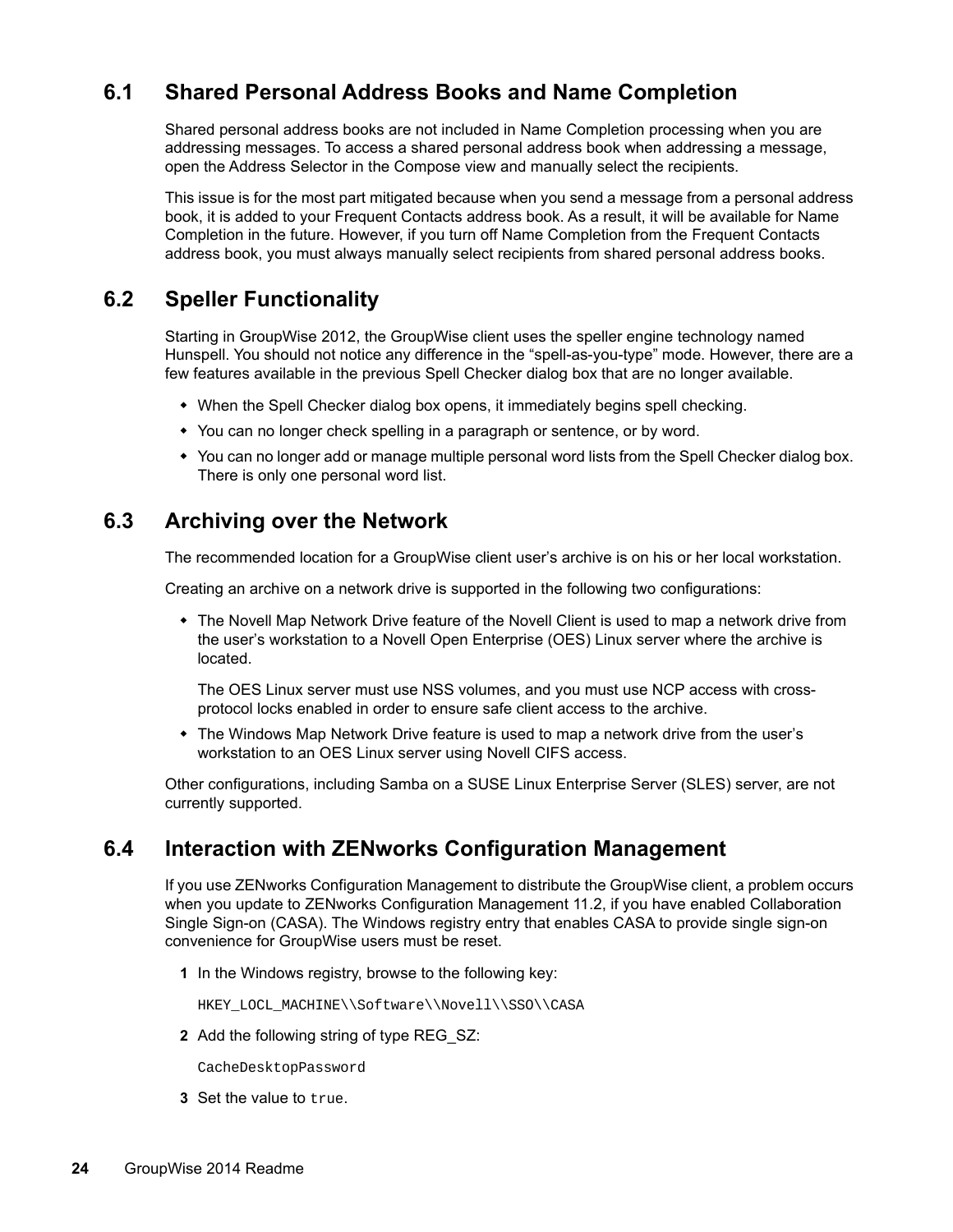## <span id="page-24-3"></span>**6.5 GroupWise/Vibe Compatibility**

If you use Novell Vibe with GroupWise, Vibe 3 or later is required for GroupWise 2014 integration.

## <span id="page-24-4"></span>**6.6 GroupWise Compatibility with Folder Synchronization Applications**

Do not use iFolder with your GroupWise mailbox. For more information, see "GroupWise Files Become Corrupted in an iFolder" in the "Troubleshooting" section in the *[Novell iFolder Cross-Platform](http://www.novell.com/documentation/ifolderos/os_ifolder37_user/data/bookinfo.html)  [User Guide](http://www.novell.com/documentation/ifolderos/os_ifolder37_user/data/bookinfo.html)*.

The issues involved with trying to use iFolder with GroupWise apply to using GroupWise with other folder synchronization applications as well, such as Novell Filr and Microsoft Offline Files. Do not use any of these applications with GroupWise.

## <span id="page-24-5"></span>**6.7 Windows XP and Power Users**

If you are a member of the Power Users group when you install the GroupWise client, you cannot immediately uninstall the GroupWise client in the Control Panel. You must follow these steps to uninstall:

- **1** Remove yourself from the Power Users group.
- **2** Log out of Windows.
- **3** Log back in to Windows.
- **4** Uninstall the GroupWise client.

## <span id="page-24-0"></span>**6.8 GroupWise/Outlook Compatibility**

If you install the GroupWise 2014 client on a workstation where Outlook 2013 is installed, you must reboot the workstation before you use Outlook. If you do not reboot the workstation, you receive the following error when you start Outlook:

Unexpected Error in gwmsp1.dll

## <span id="page-24-1"></span>**6.9 Address Books Do Not Display in GroupWise When Installing GroupWise after Outlook 2003**

If you install Outlook, then install the GroupWise client, and then uninstall Outlook, you must reinstall the GroupWise client in order to restore MAPI, which is uninstalled along with Outlook. To avoid this problem, uninstall Outlook before you install the GroupWise client.

## <span id="page-24-2"></span>**6.10 JAWS Script Available**

Users of the JAWS screen reader can install the JAWS script available for GroupWise. Follow the instructions in the  $\clap{\text{client}}\jambreak{\text{gw}_jaws_readm}$ .txt file to install the JAWS script and other files on your workstation.

If you encounter Section 508 accessibility issues in the GroupWise 2014 client, continue to use the GroupWise 2012 client. Section 508 accessibility issues will be addressed in a future GroupWise 2014 release.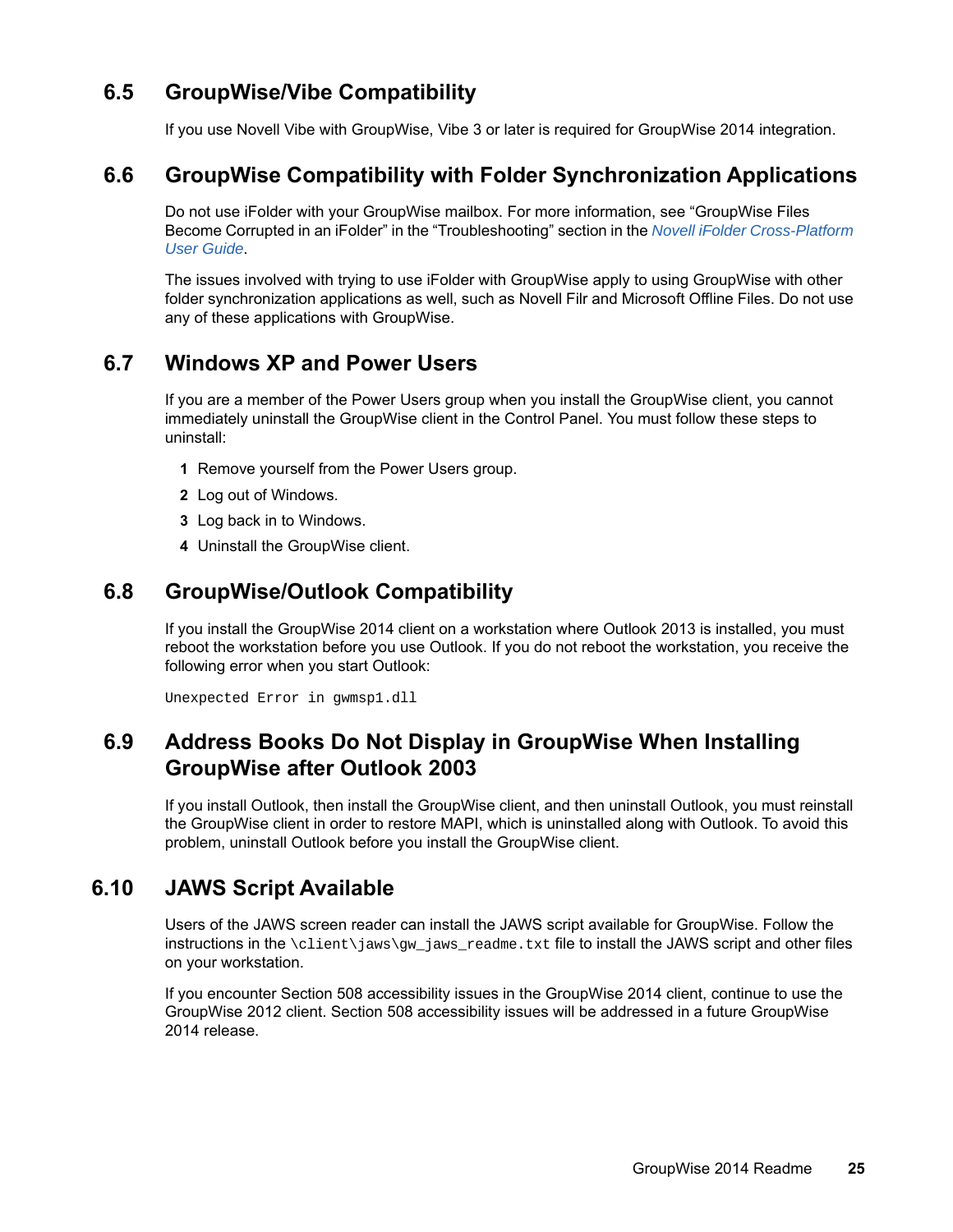## **7 WebAccess Issues**

- [Section 7.1, "General WebAccess Issues," on page 26](#page-25-0)
- [Section 7.2, "Linux WebAccess Issues," on page 28](#page-27-1)
- [Section 7.3, "Windows WebAccess Issues," on page 29](#page-28-0)

## <span id="page-25-0"></span>**7.1 General WebAccess Issues**

- [Section 7.1.1, "Auto-Refresh across Multiple Environments," on page 26](#page-25-1)
- [Section 7.1.2, "WebAccess Busy Search Error," on page 26](#page-25-2)
- [Section 7.1.3, "WebAccess Time Zone," on page 26](#page-25-3)
- [Section 7.1.4, "Shared Folder Notification Issue," on page 27](#page-26-0)
- [Section 7.1.5, "Proxy Calendar Availability," on page 27](#page-26-1)
- [Section 7.1.6, "WebAccess Mobile and Tablet Issues," on page 27](#page-26-2)
- [Section 7.1.7, "WebAccess Monitoring," on page 28](#page-27-2)
- [Section 7.1.8, "Preventing Web Server Folder Browsing," on page 28](#page-27-3)
- [Section 7.1.9, "WebPublisher Availability," on page 28](#page-27-0)

#### <span id="page-25-1"></span>**7.1.1 Auto-Refresh across Multiple Environments**

When you log in to WebAccess (for example, on your desktop computer), Auto-Refresh keeps the mailbox content current in your desktop web browser. If you log in to a second environment (for example, on your tablet), Auto-Refresh starts refreshing the second environment, but might stop refreshing the first environment.

If you return to the first environment, you might need to manually refresh your browser to display current content. If you resume working steadily in the first environment, you might need to log out of WebAccess, and then log back in again, in order to re-establish Auto-Refresh in the first environment.

Auto-Refresh sometimes refreshes only one environment at a time. Logging in always activates Auto-Refresh for the current environment.

#### <span id="page-25-2"></span>**7.1.2 WebAccess Busy Search Error**

If you specify an invalid user in an appointment and do a Busy Search, WebAccess displays an error that does not indicate the cause of the problem. If you receive an error doing a Busy Search in WebAccess, verify the information that you have specified in the appointment to ensure that it is valid.

#### <span id="page-25-3"></span>**7.1.3 WebAccess Time Zone**

In GroupWise 8 WebAccess, you were required to manually set the WebAccess time zone if you wanted WebAccess to use a time zone that was different from the time zone of your post office. Starting in GroupWise 2012, the WebAccess time zone automatically matches the time zone of your workstation. To change the WebAccess time zone, change your workstation time zone.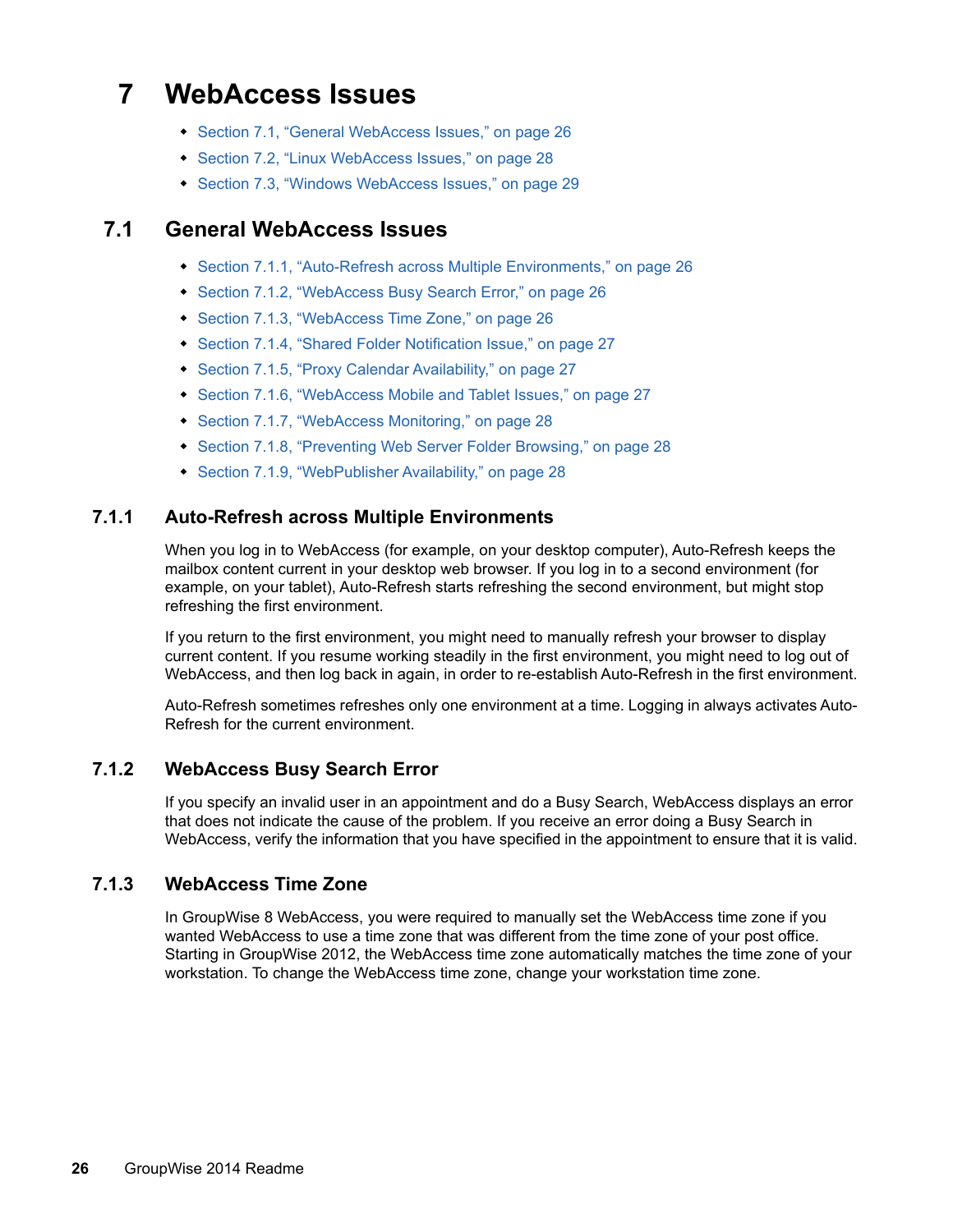#### <span id="page-26-0"></span>**7.1.4 Shared Folder Notification Issue**

Starting with GroupWise 2012, you can share folder trees. In the GroupWise client, the shared folder notification for the folder tree arrives as a single notification. In WebAccess, you receive a shared folder notification for each folder in the shared folder tree. In a large folder tree, this could result in a large number of shared folder notifications.

Multiple shared folder notifications for folder trees shared in GroupWise 2014 and GroupWise 2012 occur in GroupWise 8, in both the GroupWise client and in WebAccess.

#### <span id="page-26-1"></span>**7.1.5 Proxy Calendar Availability**

In the GroupWise client, you can right-click a Calendar folder, then click **New Proxy Calendar** to display the Calendar of a proxy user as a sub-calendar in your own Calendar.

In WebAccess, you cannot create a Proxy Calendar, and Proxy Calendars created in the GroupWise client do not display in WebAccess. In WebAccess, you must proxy to the other user's mailbox in order to view that user's Calendar.

#### <span id="page-26-2"></span>**7.1.6 WebAccess Mobile and Tablet Issues**

- [Section 7.1.6.1, "Attachments on a Samsung Galaxy Tablet," on page 27](#page-26-3)
- ◆ [Section 7.1.6.2, "PDF Display on an ASUS Tablet," on page 27](#page-26-4)
- [Section 7.1.6.3, "Browser Display on an ASUS Tablet," on page 27](#page-26-5)

#### <span id="page-26-3"></span>**7.1.6.1 Attachments on a Samsung Galaxy Tablet**

On a Samsung Galaxy tablet, the Quickoffice HD location for attaching documents and text files might not be available, depending on the specific model of the Galaxy tablet. You can attach files in WebAccess Mobile only from locations that are available on your particular tablet.

#### <span id="page-26-4"></span>**7.1.6.2 PDF Display on an ASUS Tablet**

PDF files cannot be displayed on ASUS Transformer TF101 and TF102 tablets. These tablets do not currently have a plug-in for displaying PDF files. As a result, the PDF file is downloaded to the tablet rather than being immediately displayed. To display a PDF file after it has been downloaded, use a native application such as MyLibrary or Polaris Office to view it.

#### <span id="page-26-5"></span>**7.1.6.3 Browser Display on an ASUS Tablet**

ASUS tablets have browser display issues in WebAccess Mobile, including:

- Pages occasionally do not load.
- Pages might be very slow to load.
- The browser quits. When it is relaunched, the browser does not display the pages and tabs that were originally displayed when it quit.
- Typing text in the browser is very slow.

As a workaround:

**1** Enter the following text in the address bar:

about:debug

**2** In the browser menu, click **Settings > Debug**.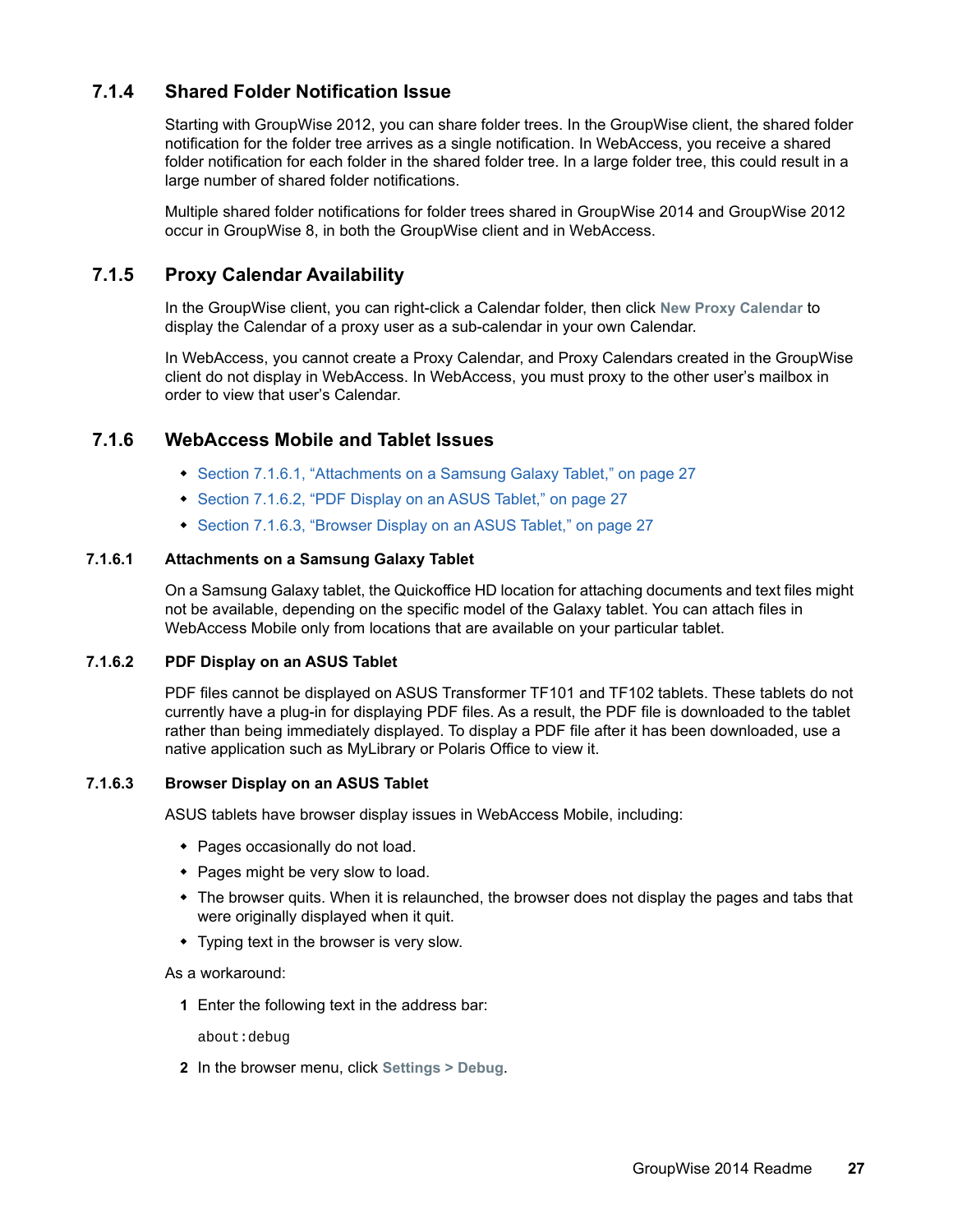- **3** Deselect **Enable OpenGL Rendering**.
- **4** Repeat this procedure each time you restart the tablet.

#### <span id="page-27-2"></span>**7.1.7 WebAccess Monitoring**

Starting in GroupWise 2012, the WebAccess Application communicates directly with the POA, and the WebAccess Agent is no longer needed. As a result, WebAccess cannot be monitored by GroupWise Monitor, because Monitor communicates with agents, not with Web applications. Use the web-based WebAccess Application console instead.

#### <span id="page-27-3"></span>**7.1.8 Preventing Web Server Folder Browsing**

If your web server is configured to allow folder browsing, a user can access the  $/$ com folder of your web server and browse downward from there. There is no confidential information located in any of the folders that are accessible in this manner.

However, if you want to prevent access, you can change the configuration of your web server. For example, if you are using Apache, you can modify the httpd.conf file to remove the access that is provided by default. Locate the section that provides folder options for the htdocs folder. Either remove the Indexes option from the Options directive or place a minus (-) in front of it. Restart Apache to put the change into effect.

#### <span id="page-27-0"></span>**7.1.9 WebPublisher Availability**

Starting in GroupWise 2012, WebPublisher is not part of GroupWise. To continue using WebPublisher, you must maintain a GroupWise 8 domain with GroupWise 8 WebAccess to support your WebPublisher needs.

### <span id="page-27-1"></span>**7.2 Linux WebAccess Issues**

- [Section 7.2.1, "WebAccess Installation Issue," on page 28](#page-27-5)
- [Section 7.2.2, "WebAccess Upgrade Issue," on page 28](#page-27-4)

#### <span id="page-27-5"></span>**7.2.1 WebAccess Installation Issue**

When you install WebAccess on Open Enterprise Server (OES) 11, you might see the following warning messages:

[warn] module rewrite\_module is already loaded, skipping [warn] worker ajp://localhost:9009/gw/webacc already used by another worker [warn] The Alias directive in /etc/opt/novell/httpd/conf.d/gw.conf at line 4 will probably never match because it overlaps an earlier Alias.

These warnings are cosmetic. The installation proceeds successfully.

#### <span id="page-27-4"></span>**7.2.2 WebAccess Upgrade Issue**

If you upgrade an existing WebAccess installation to GroupWise 2014, you must use both the **Install** option and the **Configure** option in the GroupWise Installation Wizard in order for the GroupWise 2014 version of the WebAccess Application to be installed and configured correctly. If you do not run the **Configure** option, you continue to run the old WebAccess Application and not the GroupWise 2014 version.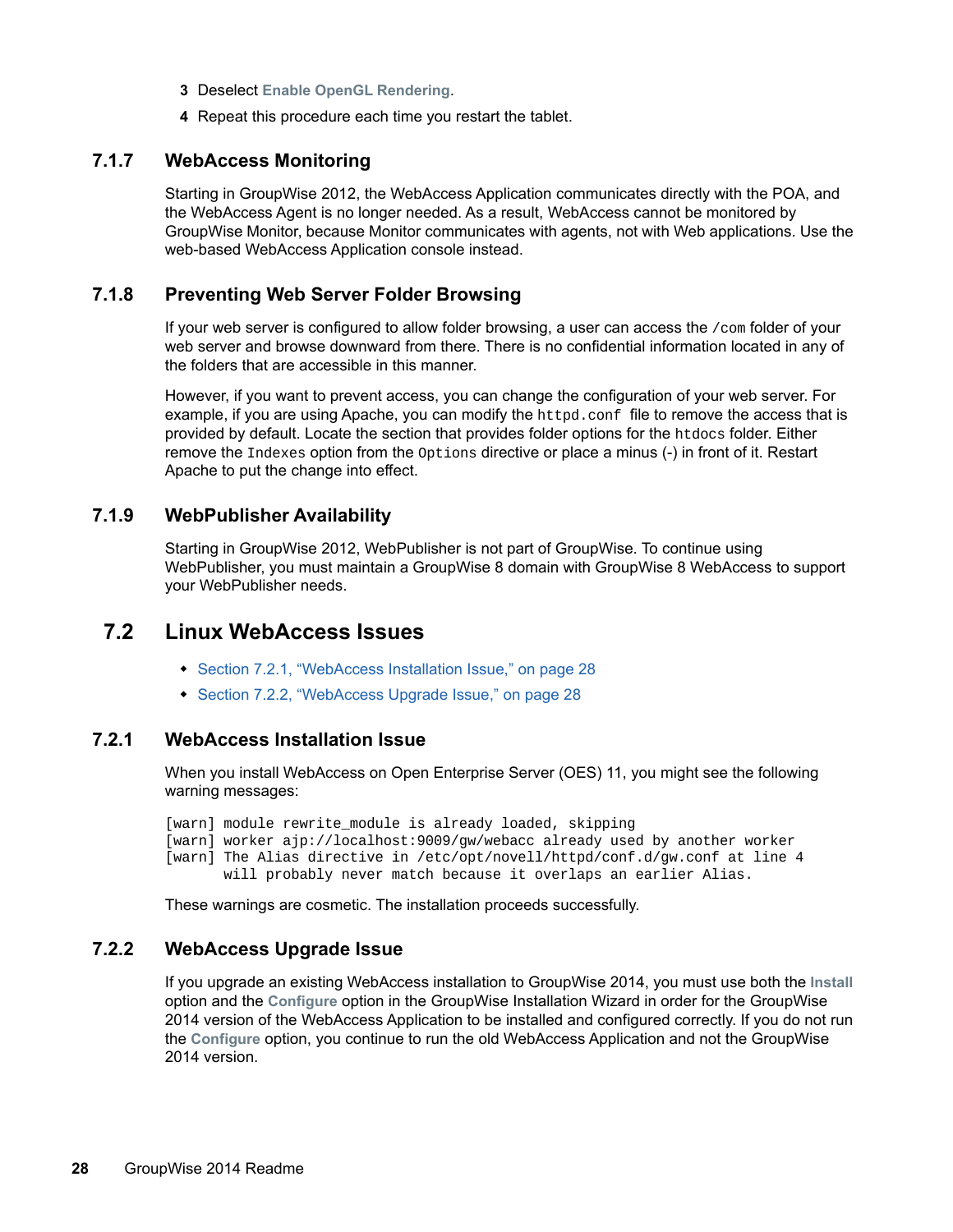## <span id="page-28-0"></span>**7.3 Windows WebAccess Issues**

- [Section 7.3.1, "Installation on Windows Server 2008 R2 and Later," on page 29](#page-28-3)
- [Section 7.3.2, "New Message Notification Sound Not Activated in Internet Explorer 9," on](#page-28-4)  [page 29](#page-28-4)
- [Section 7.3.3, "Refresh Issue in the Work in Progress Folder," on page 29](#page-28-5)
- [Section 7.3.4, "NetIQ iManager Compatibility on Windows," on page 29](#page-28-1)
- [Section 7.3.5, "Internet Explorer and Google Chrome Frame," on page 29](#page-28-2)

#### <span id="page-28-3"></span>**7.3.1 Installation on Windows Server 2008 R2 and Later**

On Windows, WebAccess requires ISAPI support. ISAPI support is no longer installed by default when you install Windows Server 2008 R2 or later and Internet Information Services (IIS). Ideally, you should select ISAPI support during the installation of IIS. However, if you are installing WebAccess on Windows Server 2008 R2 or later, and ISAPI support is not yet installed, you can add it after the fact.

- **1** In Windows Server Manager, expand **Roles**, then right-click **Web Server (IIS)**.
- **2** In the **Role Services** section, click **Add Role Services**.
- **3** Select **Application Development**, select **ISAPI Extensions** and **ISAPI Filters**, then click **Install**.
- **4** (Conditional) If you installed the GroupWise WebAccess Application before you installed ISAPI support, reinstall the GroupWise WebAccess Application.

The WebAccess Installation Wizard restarts Tomcat and IIS to put the ISAPI changes into effect.

#### <span id="page-28-4"></span>**7.3.2 New Message Notification Sound Not Activated in Internet Explorer 9**

If you are using WebAccess in Internet Explorer 9, the notification sound for new messages is not activated. Update Internet Explorer to a later version.

#### <span id="page-28-5"></span>**7.3.3 Refresh Issue in the Work in Progress Folder**

When WebAccess is installed on a Windows server, changes to an item that is saved in the Work in Progress folder might not take effect immediately. This occurs when the POA selects an IPv6 address as the best IP address to register the poll notifications with.

As a workaround, edit the webacc.cfg file and set the SOAP.Poll.host setting to the correct IPv4 address for the POA to use for poll notifications.

#### <span id="page-28-1"></span>**7.3.4 NetIQ iManager Compatibility on Windows**

Do not install WebAccess and NetIQ iManager on the same Windows server. Because WebAccess installs and configures its own Tomcat and Jakarta connector, it must be installed on a server where Tomcat is not already in use by another program. If they are installed on the same server, either WebAccess or iManager does not work.

#### <span id="page-28-2"></span>**7.3.5 Internet Explorer and Google Chrome Frame**

In Internet Explorer 6 and 7, WebAccess relies on Google Chrome Frame in order to provide a variety of advanced features. If a user's workstation does not have Google Chrome Frame, the user is prompted to download and install it from the Internet. If your WebAccess users do not have access to the Internet, you can make Google Chrome Frame available locally.

**1** Download the Google Chrome Frame installer from the following web site: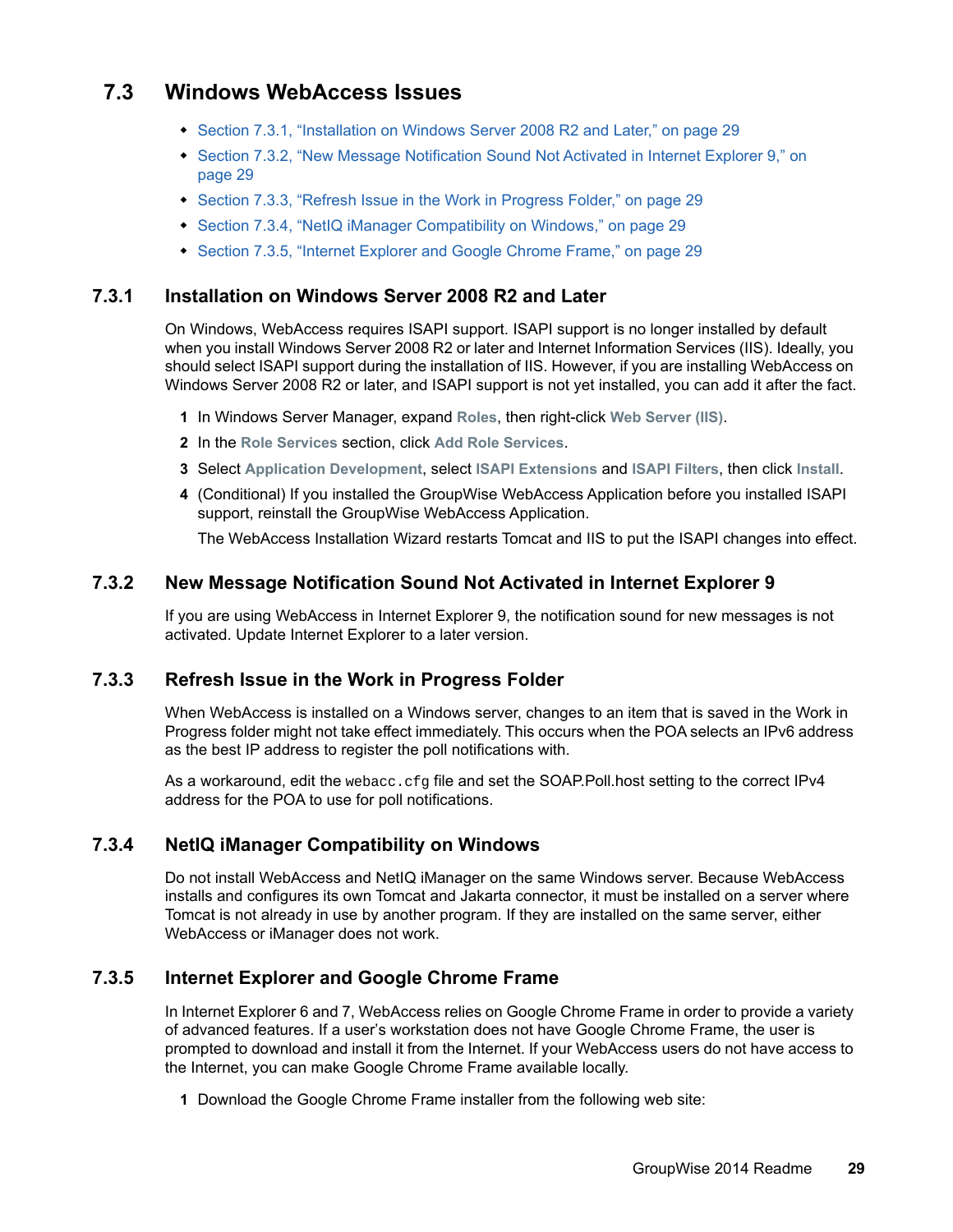http://www.google.com/chromeframe

The Google Chrome Frame installer is named GoogleChromeframeStandaloneEnterprise.msi.

- **2** Place the .msi file under the document root folder on your web server.
- <span id="page-29-0"></span>**3** Test the location by viewing the URL for the file in your web browser.
- **4** Specify the URL for the Google Chrome Frame installer in the WebAccess configuration file:
	- **4a** Edit the webacc.cfg file in an ASCII text editor.
	- **4b** Add the following line at the bottom of the file:

GoogleChromeFrame.url=*installer\_location*

- **4c** Replace *installer\_location* with the URL that you tested in [Step 3.](#page-29-0)
- **4d** Save the file and exit the text editor.
- **5** Restart Tomcat.

## **8 Calendar Publishing Host Issues**

- [Section 8.1, "General Calendar Publishing Host Issues," on page 30](#page-29-1)
- [Section 8.2, "Linux Calendar Publishing Host Issues," on page 31](#page-30-2)
- [Section 8.3, "Windows Calendar Publishing Host Issues," on page 31](#page-30-3)

#### <span id="page-29-1"></span>**8.1 General Calendar Publishing Host Issues**

- [Section 8.1.1, "URL for Published Calendars," on page 30](#page-29-2)
- [Section 8.1.2, "Time Discrepancy in Published Calendars," on page 30](#page-29-3)
- [Section 8.1.3, "Calendar Publishing Host Name Required During Installation," on page 31](#page-30-0)
- [Section 8.1.4, "Attachments Not Published," on page 31](#page-30-1)

#### <span id="page-29-2"></span>**8.1.1 URL for Published Calendars**

When you publish a calendar to the Internet, you can send non-GroupWise users a URL to your published calendar. The GroupWise client provides one of the following formats for the URL, depending on whether the CalPub Host is configured for http or https:

```
webcal://calpubhost_hostname/gwcal/calendar/
                  a3NvcmVuc2VuQGd3Lm5vdmVsbC5jb20_Y249Q2FsZW5kYXI
```
webcals://*calpubhost\_hostname*/gwcal/calendar/ a3NvcmVuc2VuQGd3Lm5vdmVsbC5jb20\_Y249Q2FsZW5kYXI

Outlook accepts webcals, but GMail Calendar and iCal on a Mac accept webcal rather than webcals in the URL.

#### <span id="page-29-3"></span>**8.1.2 Time Discrepancy in Published Calendars**

In some time zones and depending on whether Daylight Saving Time is in effect, appointments that are created in WebAccess might display one hour earlier in a published calendar compared to when they are actually scheduled.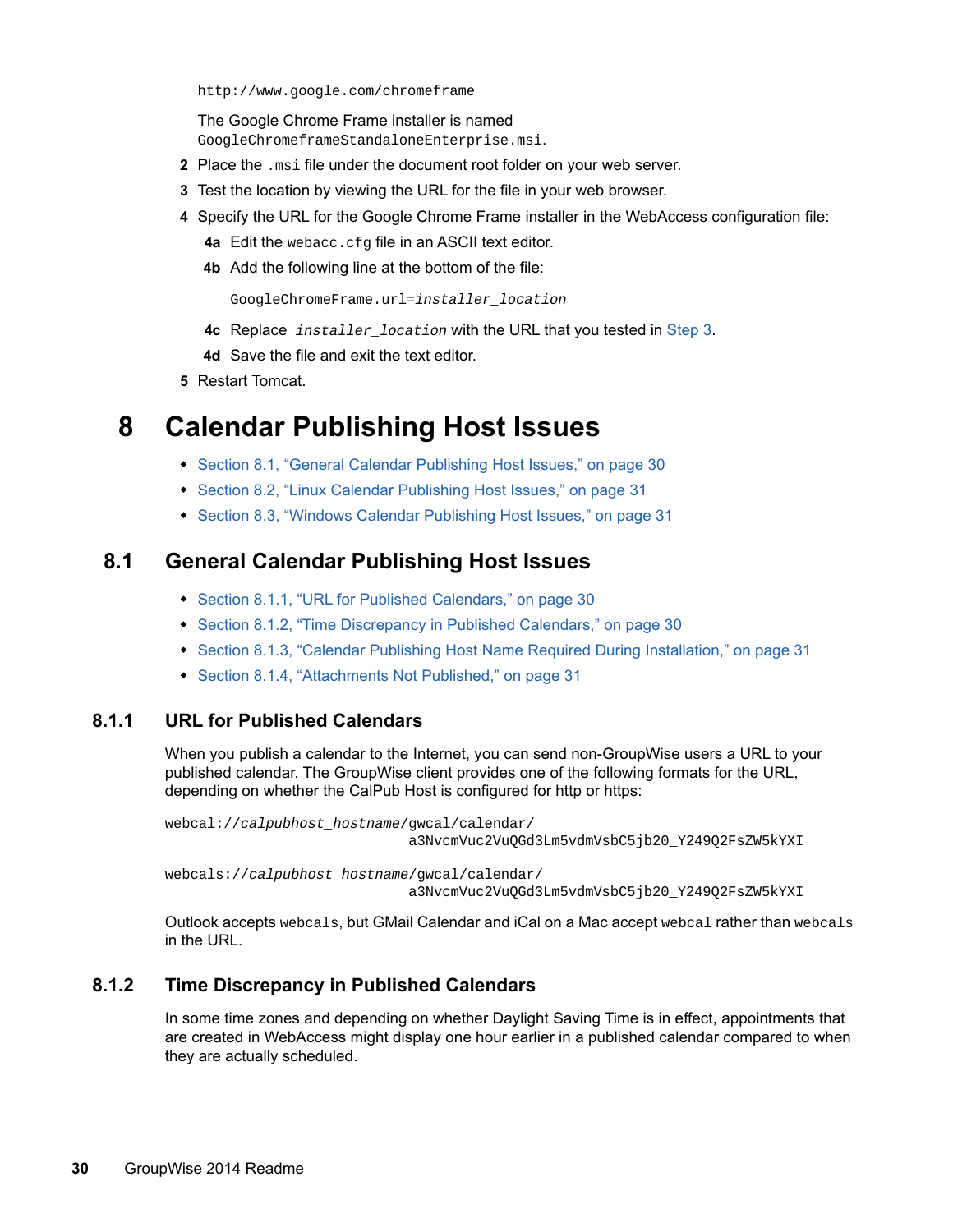#### <span id="page-30-0"></span>**8.1.3 Calendar Publishing Host Name Required During Installation**

The Calendar Publishing Host Installation Wizard prompts for the name of the Calendar Publishing Host. If you are upgrading an existing Calendar Publishing Host installation, the Calendar Publishing Host name must be specified identically as before, including spacing and capitalization. If the names do not match, the Calendar Publishing Host cannot function.

#### <span id="page-30-1"></span>**8.1.4 Attachments Not Published**

If calendar items include attachments, the attachments are not published to the Internet, but the calendar items themselves are still successfully published.

## <span id="page-30-2"></span>**8.2 Linux Calendar Publishing Host Issues**

• [Section 8.2.1, "Linux Calendar Publishing Host Issues Shared with WebAccess," on page 31](#page-30-4)

#### <span id="page-30-4"></span>**8.2.1 Linux Calendar Publishing Host Issues Shared with WebAccess**

The Calendar Publishing Host and WebAccess share a substantial amount of functionality. [Section 7.2.1, "WebAccess Installation Issue," on page 28](#page-27-5) and [Section 7.2.2, "WebAccess Upgrade](#page-27-4)  [Issue," on page 28](#page-27-4) also pertain to the Calendar Publishing Host.

## <span id="page-30-3"></span>**8.3 Windows Calendar Publishing Host Issues**

None.

## **9 Monitor Issues**

- [Section 9.1, "General Monitor Issues," on page 31](#page-30-5)
- [Section 9.2, "Linux Monitor Issues," on page 31](#page-30-6)
- [Section 9.3, "Windows Monitor Issues," on page 32](#page-31-2)

## <span id="page-30-5"></span>**9.1 General Monitor Issues**

◆ [Section 9.1.1, "Monitor Agent SSL Configuration," on page 31](#page-30-7)

#### <span id="page-30-7"></span>**9.1.1 Monitor Agent SSL Configuration**

If you want to enable SSL by using the Monitor Agent --httpssl and --httpcertfile switches, the certificate file must be in PEM format. This differs from the other GroupWise agents, which take a .b64 public certificate file and a .key private key file. The PEM format combines the certificate and key in a single file.

## <span id="page-30-6"></span>**9.2 Linux Monitor Issues**

- [Section 9.2.1, "Linux Monitor Issues Shared with WebAccess," on page 32](#page-31-0)
- [Section 9.2.2, "Restoring Monitor Settings after Reinstallation," on page 32](#page-31-1)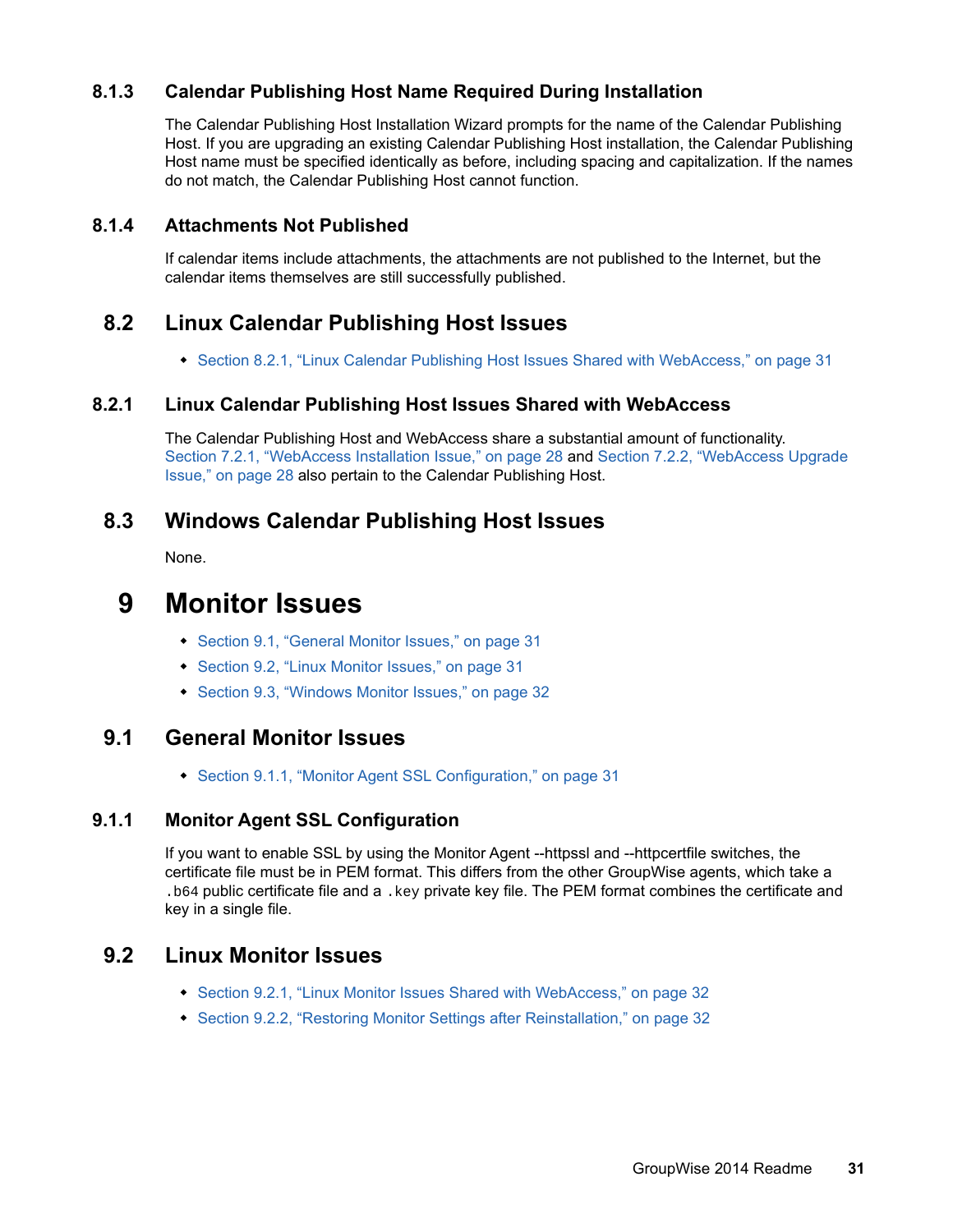#### <span id="page-31-0"></span>**9.2.1 Linux Monitor Issues Shared with WebAccess**

Monitor and WebAccess share a substantial amount of functionality. [Section 7.2.1, "WebAccess](#page-27-5)  [Installation Issue," on page 28](#page-27-5) and [Section 7.2.2, "WebAccess Upgrade Issue," on page 28](#page-27-4) also pertain to Monitor.

#### <span id="page-31-1"></span>**9.2.2 Restoring Monitor Settings after Reinstallation**

Monitor settings are stored in the monitor.xml file in the Monitor installation folder. Agent groups are also stored in this file. If you reinstall the Monitor software, the monitor.  $x$ ml file is backed up as monitor.001. To restore previous Monitor settings and agent groups, remove the newly installed monitor.xml file and rename monitor.001 to monitor.xml.

### <span id="page-31-2"></span>**9.3 Windows Monitor Issues**

• [Section 9.3.1, "Upgrade of the Monitor Agent," on page 32](#page-31-3)

#### <span id="page-31-3"></span>**9.3.1 Upgrade of the Monitor Agent**

When you upgrade the Monitor Agent to GroupWise 2014, a problem occurs if you have installed the earlier version of the Monitor Agent in a folder that is different from the default location:

c:\Program Files\Novell\GroupWise Monitor

The Monitor Agent Installation Wizard places the new  $\text{monitor} \cdot \text{xml}$  file in that default location. On startup, the Monitor Agent looks once in that default location, and then it saves the new monitor. xml file in the new default location

c:\ProgramData\Novell\GroupWise Monitor

When you install the GroupWise 2014 Monitor Agent to a location other than the default under the c:\Program Files folder structure,

If you reinstall the Monitor Agent to a location that is different from its previous location, the monitor.xml file is not handled correctly. Under typical circumstances, the Monitor Agent Installation Wizard looks one time for the monitor.xml file in the following folder:

The Monitor Agent Installation Wizard then saves the monitor.xml file in the following folder:

When the Monitor Agent starts, it always looks for the monitor.xml file in the ProgramData location.

If you reinstall the Monitor Agent in a different folder that is not in the P

## **10 GroupWise/Exchange Coexistence Issues**

- [Section 10.1, "General GroupWise/Exchange Coexistence Issues," on page 33](#page-32-0)
- [Section 10.2, "Address Book Synchronization Issues," on page 33](#page-32-1)
- [Section 10.3, "GroupWise Free/Busy Service Issues," on page 35](#page-34-0)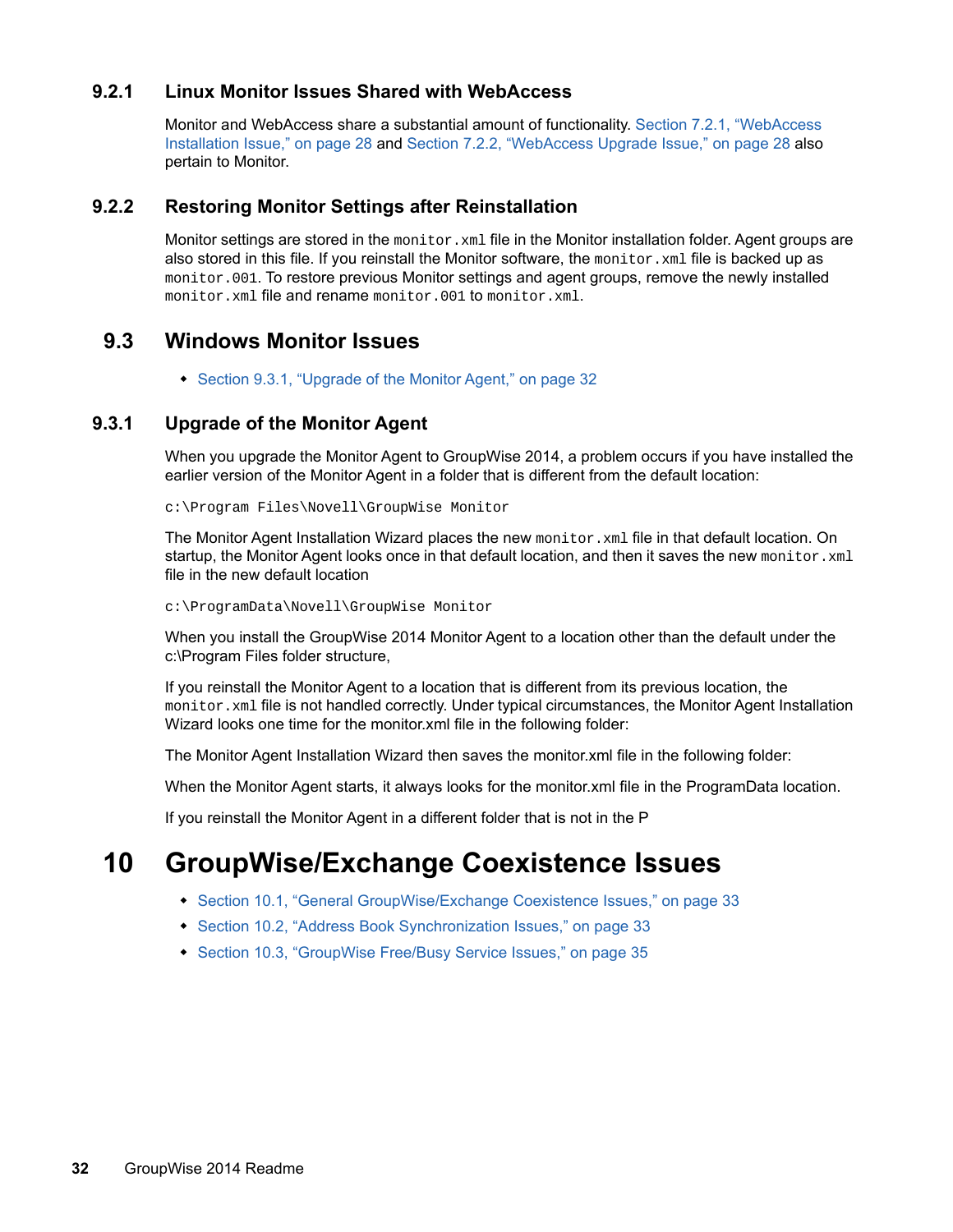## <span id="page-32-0"></span>**10.1 General GroupWise/Exchange Coexistence Issues**

[Section 10.1.1, "Pre-existing GroupWise/Exchange Synchronization," on page 33](#page-32-2)

#### <span id="page-32-2"></span>**10.1.1 Pre-existing GroupWise/Exchange Synchronization**

If you have been using the legacy GroupWise Gateway for Microsoft Exchange or another method for connecting your GroupWise and Exchange systems, you must consider how to handle information that has already been synchronized before you implement the coexistence solution. For a list of considerations, see [Appendix A,](https://www.novell.com/documentation/groupwise2014/gw2014_guide_exchcoexist/data/coex_preexist.html) "Preexisting GroupWise/Exchange Synchronization" in the *[GroupWise/Exchange Coexistence Guide](https://www.novell.com/documentation/groupwise2014/gw2014_guide_exchcoexist/data/coex_front.html)*.

## <span id="page-32-1"></span>**10.2 Address Book Synchronization Issues**

- [Section 10.2.1, "Address Book Synchronization Licensing," on page 33](#page-32-3)
- Section 10.2.2, "Names for the GroupWise External Domain and Post Office Objects," on [page 33](#page-32-4)
- [Section 10.2.3, "Shared Internet Domain Names," on page 34](#page-33-0)
- [Section 10.2.4, "Object Names with Spaces," on page 34](#page-33-1)
- [Section 10.2.5, "Checking Free/Busy information on GroupWise Users in an Exchange](#page-33-2)  [Distribution Group," on page 34](#page-33-2)
- [Section 10.2.6, "Unsupported GroupWise Send Options," on page 34](#page-33-3)

#### <span id="page-32-3"></span>**10.2.1 Address Book Synchronization Licensing**

When you enable address book synchronization in the GroupWise Admin console, you receive the following notification:

Exchange address book synchronization requires its own license. If you enable Exchange address book synchronization, your GroupWise system might be subject to additional licensing fees.

We invite you to contact your Novell representative, reseller, or partner to learn more about this feature or for pricing and licensing information.

Ensure that you understand the licensing fees that might apply before you implement address book synchronization.

#### <span id="page-32-4"></span>**10.2.2 Names for the GroupWise External Domain and Post Office Objects**

After address book synchronization, Exchange objects are organized under a GroupWise External Domain object. The original Active Directory context of each object is represented by an External Post Office object. The External Post Office object cannot have the same name as the External Domain object.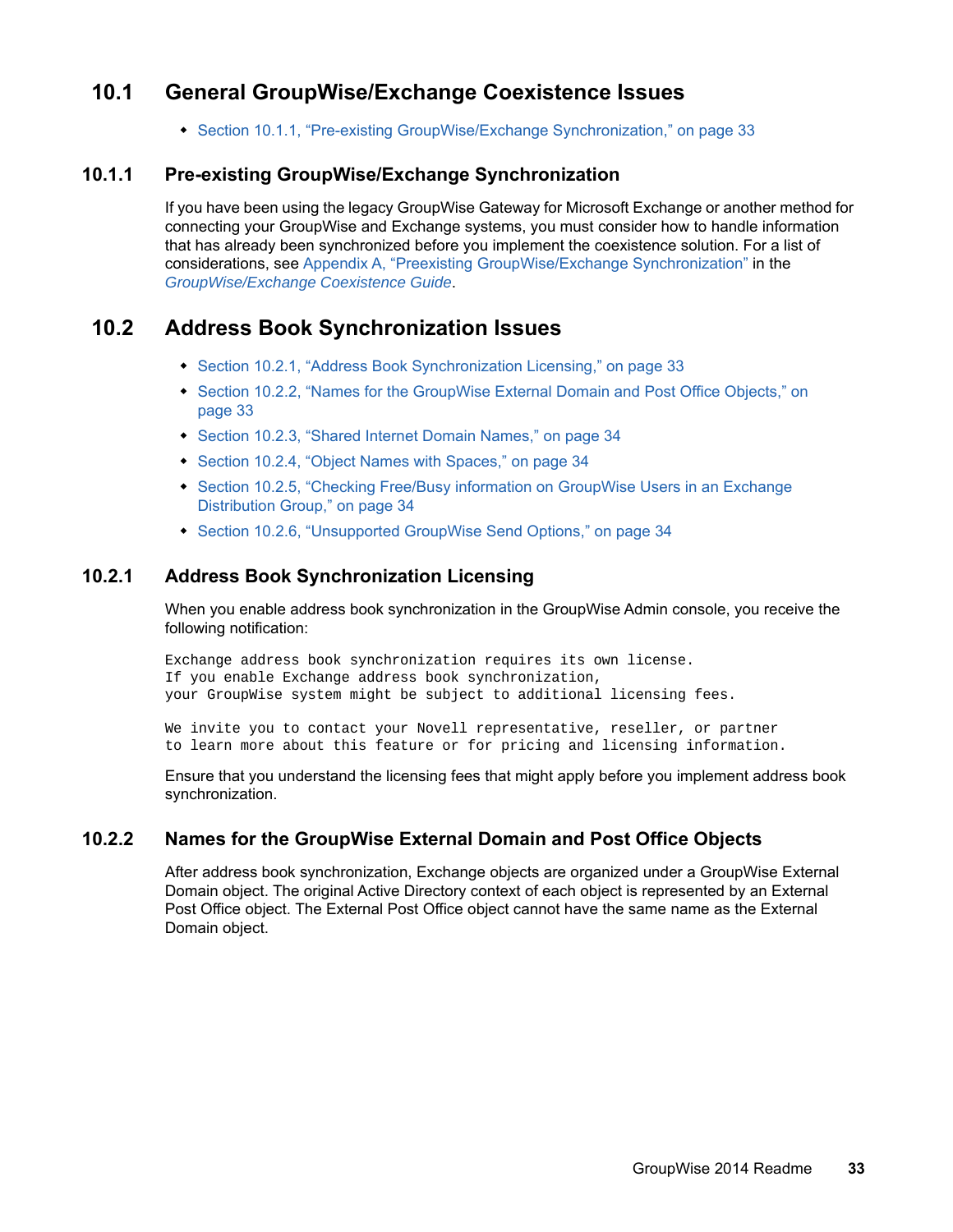#### <span id="page-33-0"></span>**10.2.3 Shared Internet Domain Names**

If you want your GroupWise system and your Exchange system to have the same Internet domain name (for example, novell.com), some specialized configuration is required. For background information, see [Configure Exchange 2010 to Route Messages for a Shared Address Space](http://technet.microsoft.com/en-us/library/bb676395.aspx) (http:// technet.microsoft.com/en-us/library/bb676395.aspx).

- **1** Edit the Accepted Domain for the Organization Hub Transport Accepted domain.
- **2** Change it to an Internal Relay Domain.
- **3** Create a new Send Connector.
- **4** Configure it to relay by setting its SMTP Address Space to the GWIA IP address or DNS hostname.
- **5** Configure the MX record for the shared Internet domain name to point to the Exchange system, which then forwards non-local addresses to the GWIA in the GroupWise system.
- **6** Configure any outbound GWIAs to forward undeliverable messages to an Exchange Hub Server.

#### <span id="page-33-1"></span>**10.2.4 Object Names with Spaces**

During the synchronization process, GroupWise and Exchange object names become part of email addresses. The space character is not valid in email addresses. As a result, objects with spaces in their names do not synchronize, because their email addresses are invalid.

Exchange prevents the creation of invalid email addresses. For GroupWise, you must set up a preferred email ID for each object that would, by default, have an invalid email address. For more information, see "Object Naming Consideration" in the *[GroupWise/Exchange Coexistence Guide](https://www.novell.com/documentation/groupwise2014/gw2014_guide_exchcoexist/data/coex_front.html)*.

#### <span id="page-33-2"></span>**10.2.5 Checking Free/Busy information on GroupWise Users in an Exchange Distribution Group**

The current version of the GroupWise Free/Busy service does not provide free/busy information for groups.

If you use the Scheduling Assistant in Outlook, you see free/busy information from GroupWise users in a group only if you expand the group.

In Outlook WebAccess, you cannot expand the group. Therefore, you cannot see free/busy information for GroupWise users in the group, and you might get an error.

#### <span id="page-33-3"></span>**10.2.6 Unsupported GroupWise Send Options**

The following GroupWise send options were supported by the legacy GroupWise Exchange Gateway, but are not supported in the GroupWise/Exchange coexistence solution:

- Classification (Normal, Proprietary, Confidential, Secret, Top Secret, For Your Eyes Only)
- Reply Requested (When Convenient, With **nn** Days)
- Delay Delivery
- Notify Recipients

If users select these send options in GroupWise, the options have no effect on messages sent to Exchange users.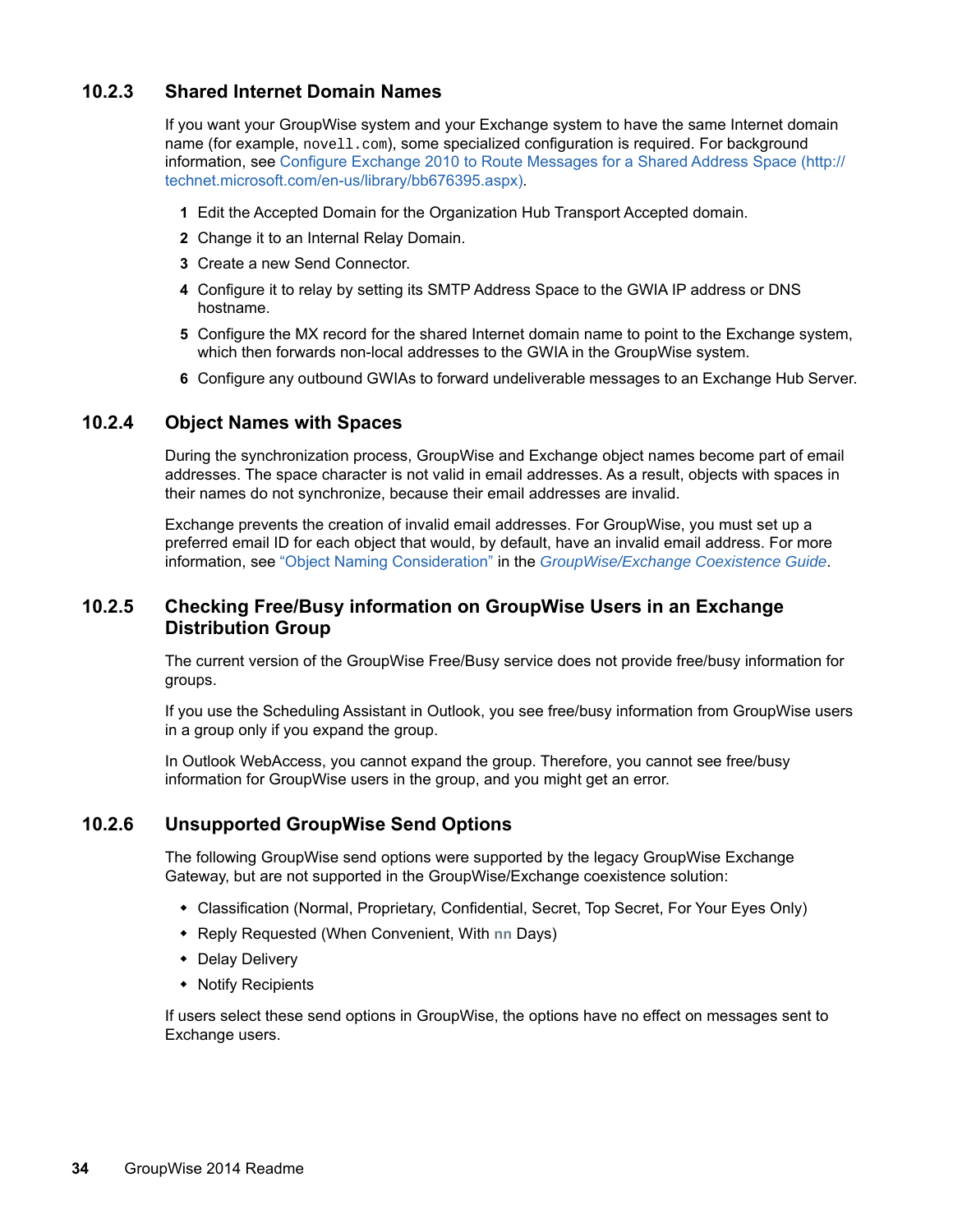## <span id="page-34-0"></span>**10.3 GroupWise Free/Busy Service Issues**

- [Section 10.3.1, "Passwords for the Free/Busy Service User Accounts," on page 35](#page-34-1)
- [Section 10.3.2, "GroupWise User Display in the Outlook Suggested Times Box," on page 35](#page-34-2)

#### <span id="page-34-1"></span>**10.3.1 Passwords for the Free/Busy Service User Accounts**

If the passwords for the Free/Busy service user accounts that access the GroupWise and Exchange systems change for any reason, the Free/Busy service can no longer obtain free/busy information. Ideally, set up these user accounts to be exempt from password expiration rules. If these account passwords need to change for any reason, run the Free/Busy Configurator to provide the current passwords to the Free/Busy service.

#### <span id="page-34-2"></span>**10.3.2 GroupWise User Display in the Outlook Suggested Times Box**

In the Outlook Scheduling Assistant, GroupWise users' schedules are correctly listed as you add attendees to the appointment. However, the Suggested Times box cannot determine the availability of GroupWise users.

## **11 International Issues**

- [Section 11.1, "General International Issues," on page 35](#page-34-3)
- [Section 11.2, "Linux International Issues," on page 37](#page-36-0)
- [Section 11.3, "Windows International Issues," on page 38](#page-37-0)

### <span id="page-34-3"></span>**11.1 General International Issues**

- [Section 11.1.1, "SMS Texting and European Phone Numbers," on page 35](#page-34-4)
- [Section 11.1.2, "Double-Byte Character Restrictions," on page 35](#page-34-5)
- [Section 11.1.3, "Linux Agent Server Consoles," on page 36](#page-35-0)
- [Section 11.1.4, "Published Calendars with Extended Characters in File Names," on page 36](#page-35-1)
- [Section 11.1.5, "Double-Byte Characters in WebAccess Mobile," on page 36](#page-35-2)
- [Section 11.1.6, "Hebrew and Arabic Not Available," on page 37](#page-36-1)

#### <span id="page-34-4"></span>**11.1.1 SMS Texting and European Phone Numbers**

GroupWise cannot correctly identify a country code in a phone number when there is no delimiter between the country code and the rest of the phone number. For example, if +49 is the country code, and if you enter a contact phone number as +491234567890, an SMS text message to that contact is undeliverable. If you put a space or a dash between the country code and the phone number, such as +49 1234567890, the SMS text message is successfully delivered.

Sending SMS text messages from GroupWise is free of charge for senders. However, in some European countries, recipients must pay a small charge when they receive SMS text messages.

#### <span id="page-34-5"></span>**11.1.2 Double-Byte Character Restrictions**

Do not use double-byte characters in the following places in your GroupWise system:

- Folder names
- $\cdot$  File names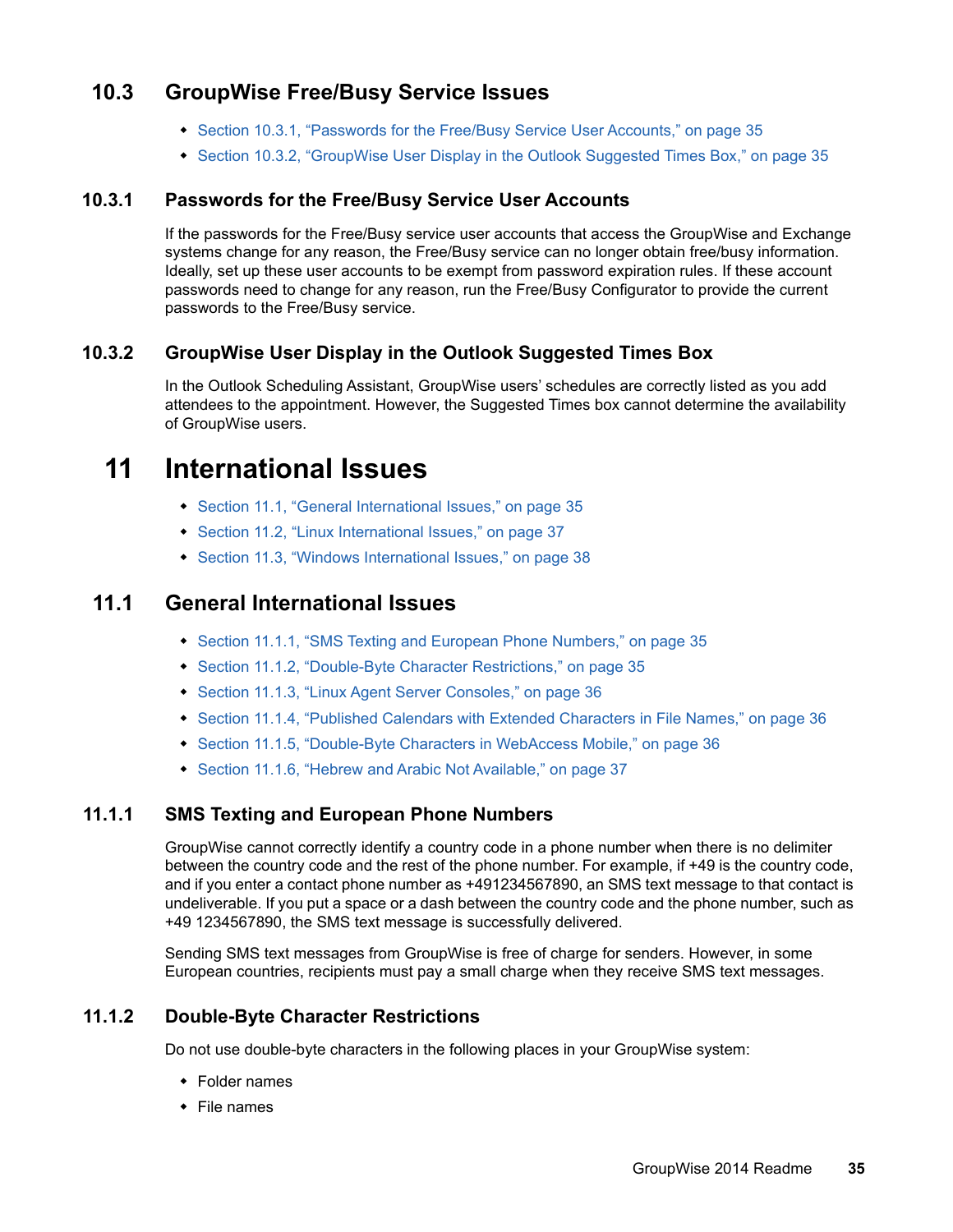Mailbox passwords

The GroupWise client login does not allow entry of double-byte characters in a password, even if such a password can be created in the LDAP directory from which GroupWise users are imported.

Calendar Publishing Host names

#### <span id="page-35-0"></span>**11.1.3 Linux Agent Server Consoles**

If you start an individual GroupWise agent in a language other than English with a command such as the following:

./gwmta --show @provo.mta

you must turn off UTF-8 in order for the agent server console to display properly.

To turn off UTF-8 for the Linux server:

- **1** In YaST, click **System > Language > Details**.
- **2** Deselect **UTF-8 Encoding**, then click **OK**.
- **3** Click **Accept** to save the new setting, then reboot the Linux server.

If you do not want to turn off UTF-8 for the server, you can use the grpwise script to start the agents, because it turns off UTF-8 automatically when it starts the agents with the user interface provided by the --show switch. However, by default, the  $q_{\text{rpwise}}$  script starts the agents as services, without the user interface.

#### <span id="page-35-1"></span>**11.1.4 Published Calendars with Extended Characters in File Names**

On Windows, Mozilla-based browsers such as Firefox do not handle extended character file names correctly for published calendars. This is a browser problem, not a GroupWise problem. There is no workaround.

In Safari on Macintosh, extended character file names are not interpreted correctly. As a workaround, use Firefox instead of Safari to display published calendars. This is a browser problem, not a GroupWise problem.

#### <span id="page-35-2"></span>**11.1.5 Double-Byte Characters in WebAccess Mobile**

- [Section 11.1.5.1, "Login Window," on page 36](#page-35-3)
- [Section 11.1.5.2, "Attached Files," on page 36](#page-35-4)

#### <span id="page-35-3"></span>**11.1.5.1 Login Window**

On some tablets, garbage characters display in the WebAccess Mobile Login window instead of readable text. This problem tends to occur on older devices, even when they are running a supported tablet operating system.

#### <span id="page-35-4"></span>**11.1.5.2 Attached Files**

On some tablets, when you select a file with double-byte characters in the file name, the characters display as garbage characters. This is a problem with the device.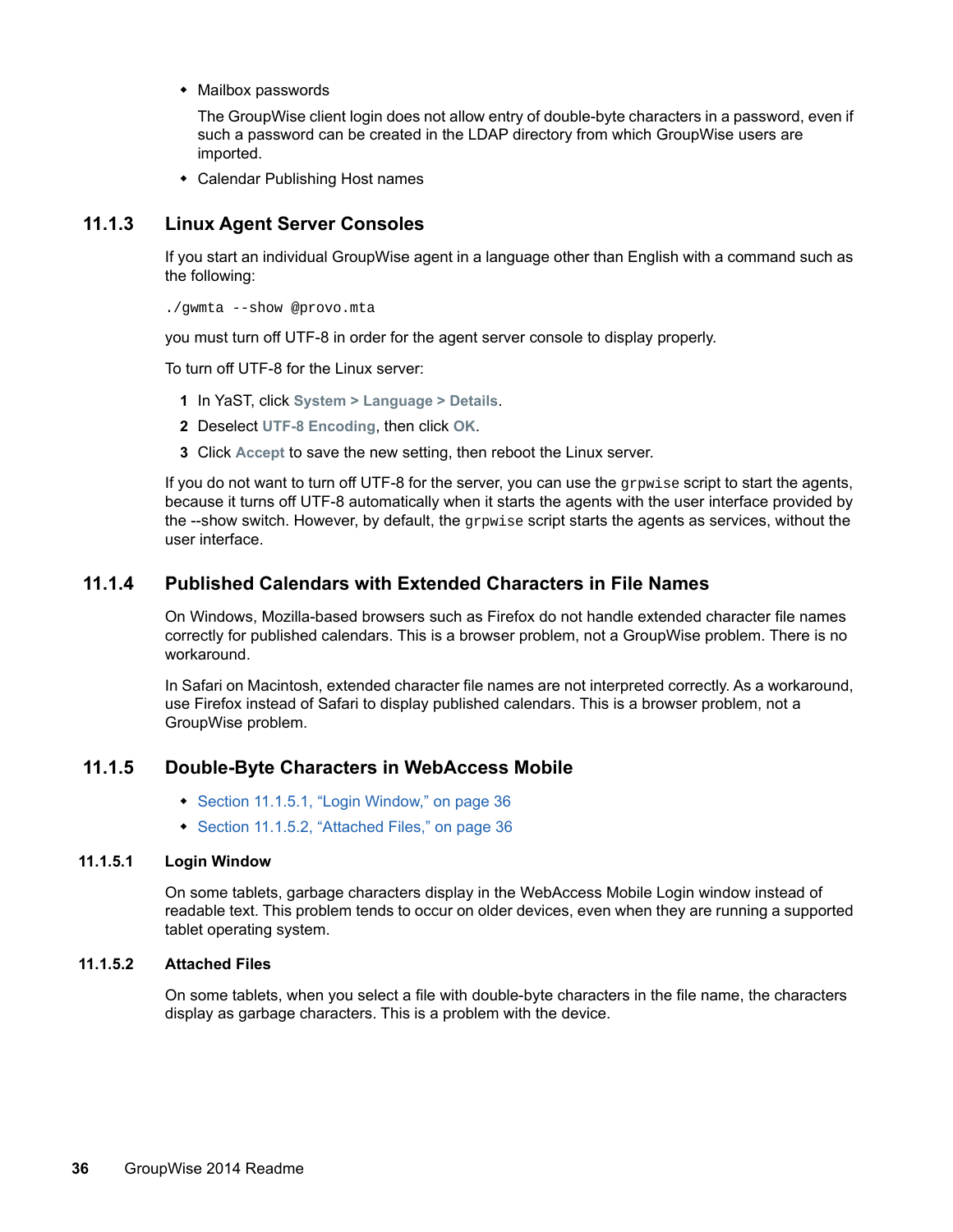#### <span id="page-36-1"></span>**11.1.6 Hebrew and Arabic Not Available**

Starting in GroupWise 8 SP1, Hebrew was dropped from the list of supported languages. Starting in GroupWise 2014, Arabic has been dropped.

### <span id="page-36-0"></span>**11.2 Linux International Issues**

- [Section 11.2.1, "Display Problem with Agent Server Console Interfaces," on page 37](#page-36-2)
- [Section 11.2.2, "Mnemonics for Double-Byte Languages," on page 37](#page-36-3)
- [Section 11.2.3, "Localized Agent User Interface Display," on page 37](#page-36-4)

#### <span id="page-36-2"></span>**11.2.1 Display Problem with Agent Server Console Interfaces**

If you run the Linux GroupWise agents with an agent server console interface in languages other than English, the logging information might not display correctly. The problem occurs if your language encoding is set to UTF-8.

To determine your current language encoding, use the following command in a terminal window:

locale

You can change your language encoding in YaST:

- **1** Start YaST, click **System**, then double-click **Choose Language**.
- **2** Select the language you are running the agents in, then click **Details**.
- **3** Deselect **Use UTF-8 Encoding**, then click **OK**.
- **4** Stop and then restart the agents to put the new setting into effect.

#### <span id="page-36-3"></span>**11.2.2 Mnemonics for Double-Byte Languages**

Keyboard mnemonics for menu items work for characters a-z and A-Z, but not for other characters.

#### <span id="page-36-4"></span>**11.2.3 Localized Agent User Interface Display**

The Linux GroupWise agent server consoles display correctly if the Linux environment is using the ISO-8859-1 character set, which is the default for the GroupWise administration languages and locales.

| Language   | <b>Character Set Code</b> |
|------------|---------------------------|
| French     | $fr_F$ R                  |
| German     | de_DE                     |
| Portuguese | pt_BR                     |
| Spanish    | es_ES                     |

If the Linux environment is using a different character set encoding, such as UTF-8 (for example, fr\_FR.UTF-8), the localized agent user interfaces do not display correctly.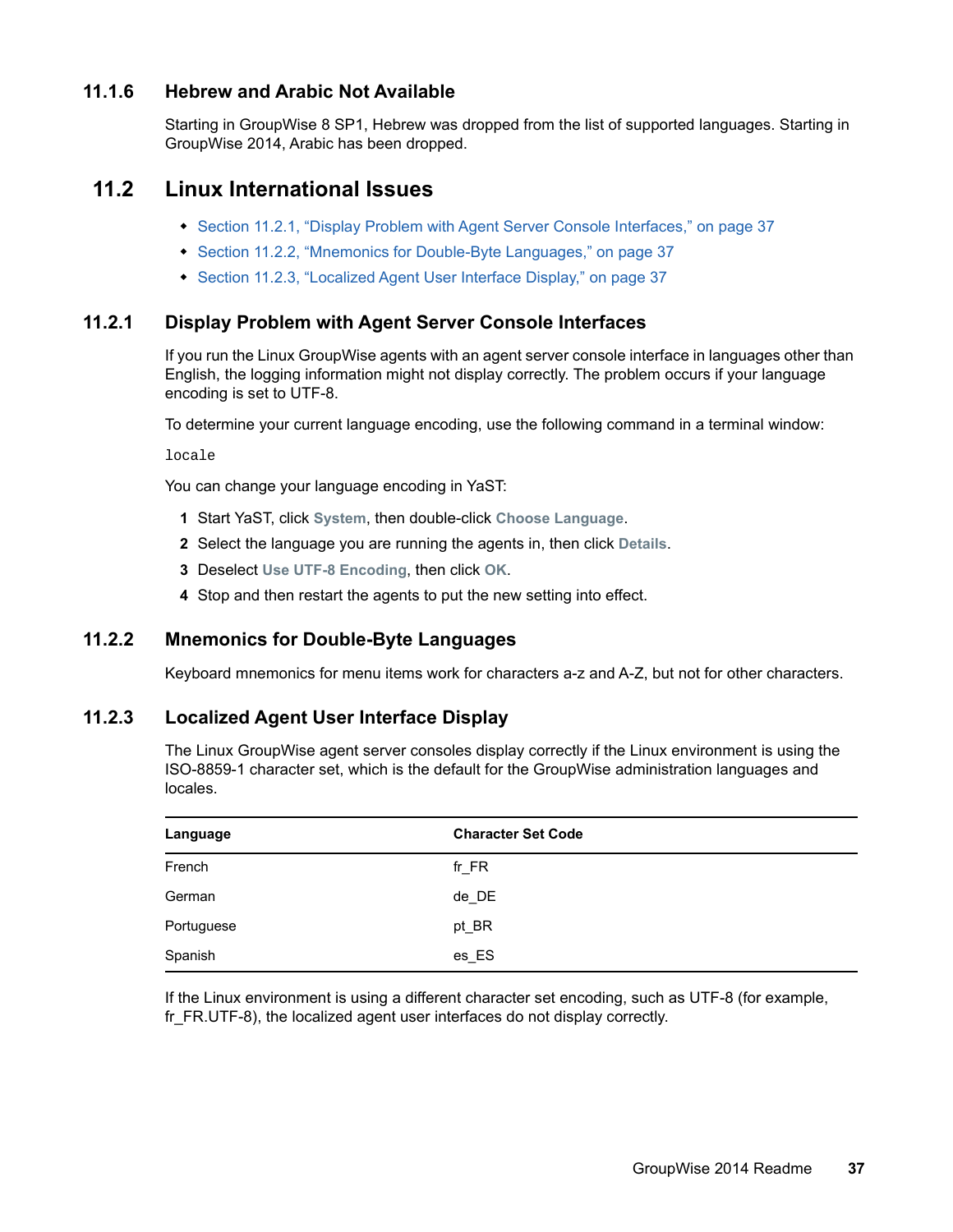## <span id="page-37-0"></span>**11.3 Windows International Issues**

- [Section 11.3.1, "Client Auto-Update Issue in a Silent Installation," on page 38](#page-37-3)
- [Section 11.3.2, "Installation Error about the component.msi File," on page 38](#page-37-4)
- [Section 11.3.3, "Unwanted Language Selection Dialog Box during Auto-Update of the](#page-37-5)  [GroupWise Client Software," on page 38](#page-37-5)
- [Section 11.3.4, "Incorrect Chinese Version in the Browse List of Published Calendars," on](#page-37-1)  [page 38](#page-37-1)
- [Section 11.3.5, "Novell Vibe Folders in the GroupWise Client," on page 38](#page-37-2)

#### <span id="page-37-3"></span>**11.3.1 Client Auto-Update Issue in a Silent Installation**

When you set up the configuration for the Client Auto-Update feature to install multiple languages, you must allow the display of the prompt to select the languages to install in order for the languages to install successfully. You currently cannot set ShowLanguageDialog to No in the setup.cfg file.

#### <span id="page-37-4"></span>**11.3.2 Installation Error about the** *component***.msi File**

When you upgrade WebAccess, the Calendar Publishing Host, or Monitor, if you install over the English-only version of an earlier GroupWise release, you receive the following message:

The feature you are trying to use is on a network resource that is unavailable.

Click OK to try again, or enter an alternate path to a folder containing the installation package '*component*.msi' in the box below.

Simply click **Cancel**. This is an automatic InstallShield message. The GroupWise Installation Wizard correctly handles the situation without your assistance.

#### <span id="page-37-5"></span>**11.3.3 Unwanted Language Selection Dialog Box during Auto-Update of the GroupWise Client Software**

Setting ShowDialogs=No in the setup.cfg file does not suppress the interface language dialog box that appears when you install the GroupWise client. The interface language dialog box is displayed by InstallShield to ask what language the GroupWise Client Setup Wizard should run in. It does not affect which client languages are installed by the Client Setup Wizard.

For instructions to suppress the interface language dialog box, see Step 6 in "Customizing the Setup Configuration File" in the *[GroupWise 2014 Administration Guide](https://www.novell.com/documentation/groupwise2014/gw2014_guide_admin/data/admin_front.html)*.

#### <span id="page-37-1"></span>**11.3.4 Incorrect Chinese Version in the Browse List of Published Calendars**

When you display a browse list of published calendars at the following URL, the incorrect version of Chinese might be displayed:

http://*web\_server\_address*/gwcal/calendar

If you are using Internet Explorer 10 on Windows 8, Traditional Chinese displays instead of Simplified Chinese. As a workaround, use Mozilla Firefox.

#### <span id="page-37-2"></span>**11.3.5 Novell Vibe Folders in the GroupWise Client**

Files with certain extended and double-byte characters in their file names cannot be dragged into Novell Vibe folders. The problem is resolved in Novell Vibe 3.3.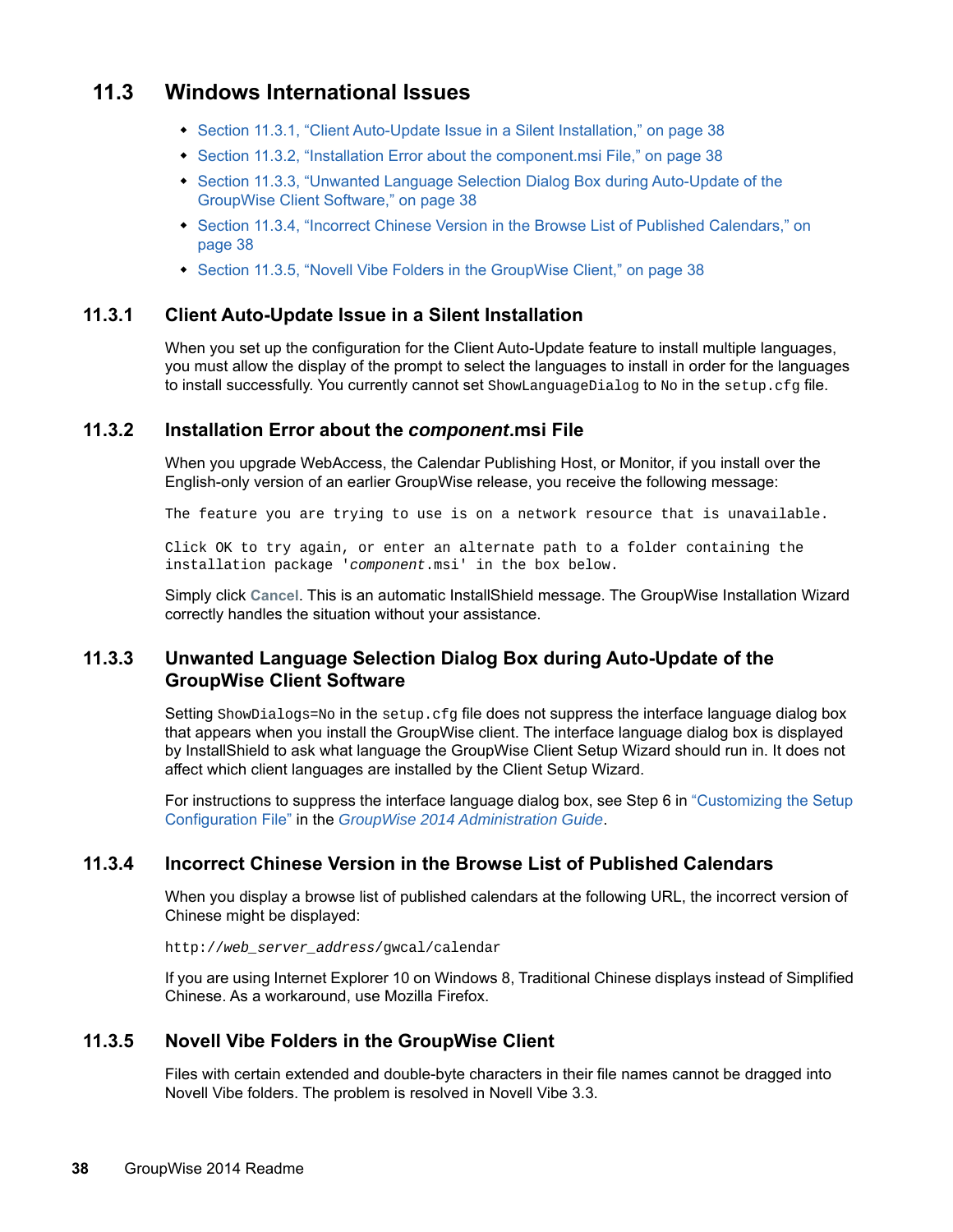## **12 Documentation Issues**

- [Section 12.1, "General Documentation Issues," on page 39](#page-38-0)
- [Section 12.2, "Linux Documentation Issues," on page 39](#page-38-1)
- [Section 12.3, "Windows Documentation Issues," on page 39](#page-38-2)

## <span id="page-38-0"></span>**12.1 General Documentation Issues**

• Section 12.1.1, "Help Display in the GroupWise Admin Console and Agent Web Consoles," on [page 39](#page-38-3)

#### <span id="page-38-3"></span>**12.1.1 Help Display in the GroupWise Admin Console and Agent Web Consoles**

The behavior of the online help window in the GroupWise Admin console and the agent consoles varies depending on the capabilities of your browser.

When your browser is correctly handling the help window, you can position the help window in a convenient location, and the help windows reappears in that location as long as you do not close it.

Under other circumstances, the help window can become obscured by other windows and does not reappear the next time you click **Help**. Under these circumstances, you must locate the hidden browser window and manually bring it to the foreground the next time you display help.

More recent browsers on more recent operating systems behave better than older browsers on older operating systems. A workaround in a misbehaving browser is to always close the help window when you are finished viewing a help topic.

## <span id="page-38-1"></span>**12.2 Linux Documentation Issues**

• Section 12.2.1, "Agent Help Does Not Display When the Agent Runs as a Non-root User," on [page 39](#page-38-4)

#### <span id="page-38-4"></span>**12.2.1 Agent Help Does Not Display When the Agent Runs as a Non-root User**

When you start the Linux POA, the Linux MTA, and the Linux GWIA with a server console by using the --show switch, if the agents start as a non-root user, clicking **Help** does not display the agent help file.

Help is displayed in a browser window and the agents currently launch the browser as  $root$ , even if they start as a non-root user. Giving the user access to the browser window as root would be a security risk. This is working as designed.

## <span id="page-38-2"></span>**12.3 Windows Documentation Issues**

• [Section 12.3.1, "PDF Display in Firefox," on page 39](#page-38-5)

#### <span id="page-38-5"></span>**12.3.1 PDF Display in Firefox**

Starting in Firefox 19, Firefox includes a built-in PDF viewer by default. In earlier versions, Adobe Acrobat has been used with Firefox.

The built-in Firefox PDF viewer does not include the ability to expand and collapse the table of contents bookmarks in the left panel of PDF guides. In a large GroupWise guide, this expand/collapse functionality can be very useful.